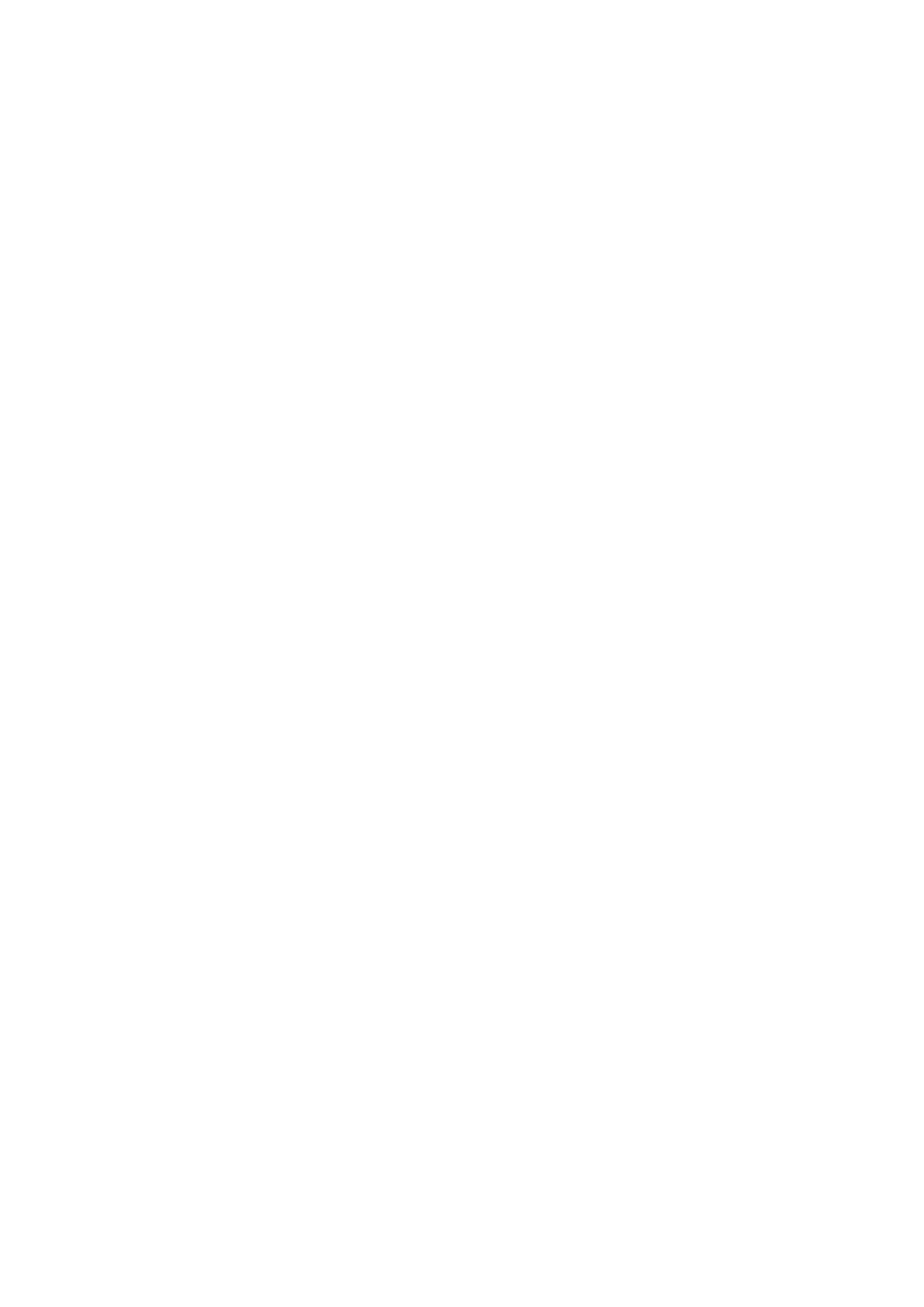# **Exotic Derivatives and Deep Learning**

**AXEL BROSTRÖM RICHARD KRISTIANSSON** 

Degree Projects in Financial Mathematics (30 ECTS credits) Degree Programme in Industrial Engineering and Management KTH Royal Institute of Technology year 2018 Supervisor at Algorithmica Research: Magnus Ekdahl Supervisor at KTH: Boualem Djehiche Examiner at KTH: Boualem Djehiche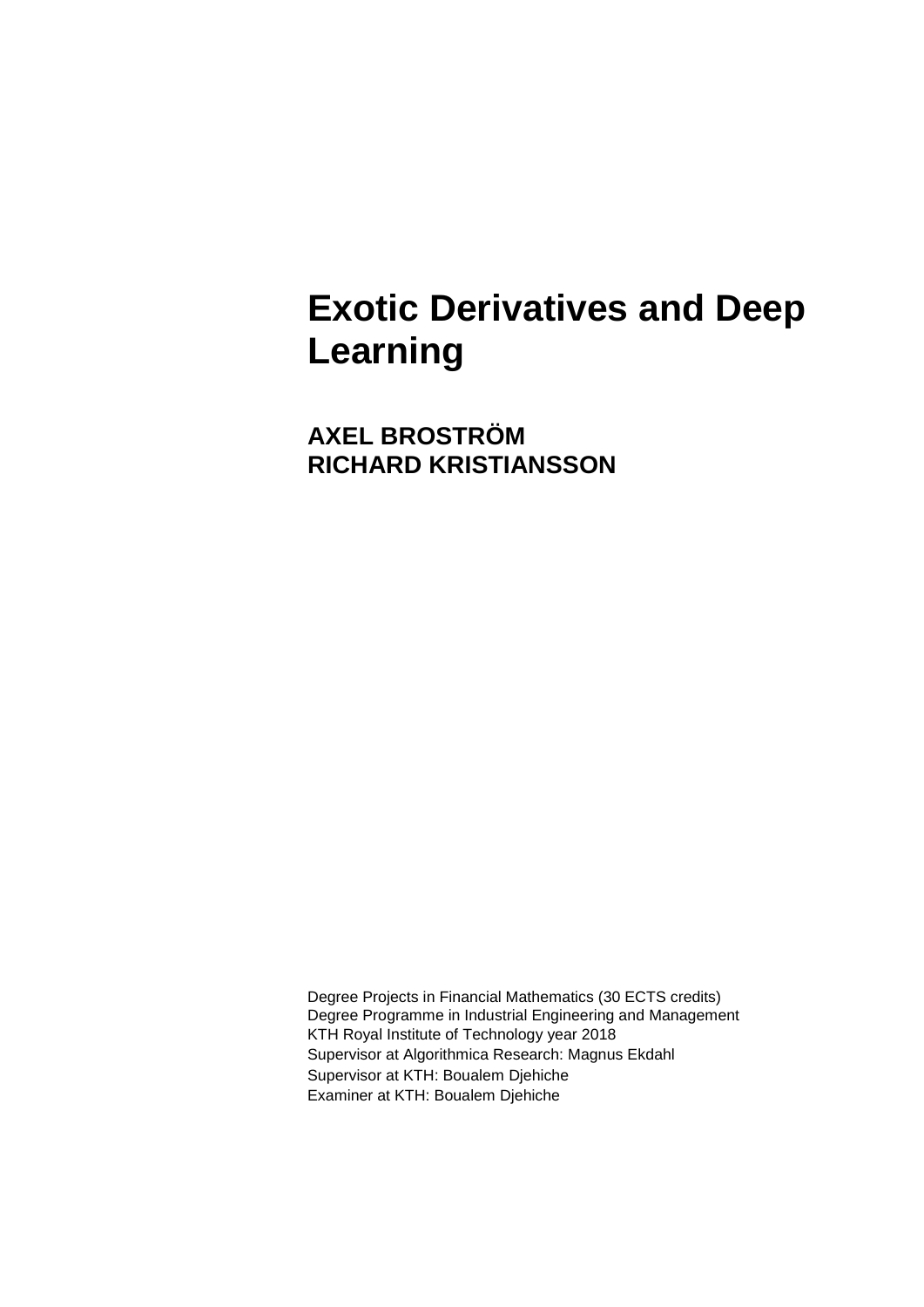*TRITA-SCI-GRU 2018:162 MAT-E 2018:26*

Royal Institute of Technology *School of Engineering Sciences* **KTH** SCI SE-100 44 Stockholm, Sweden URL: www.kth.se/sci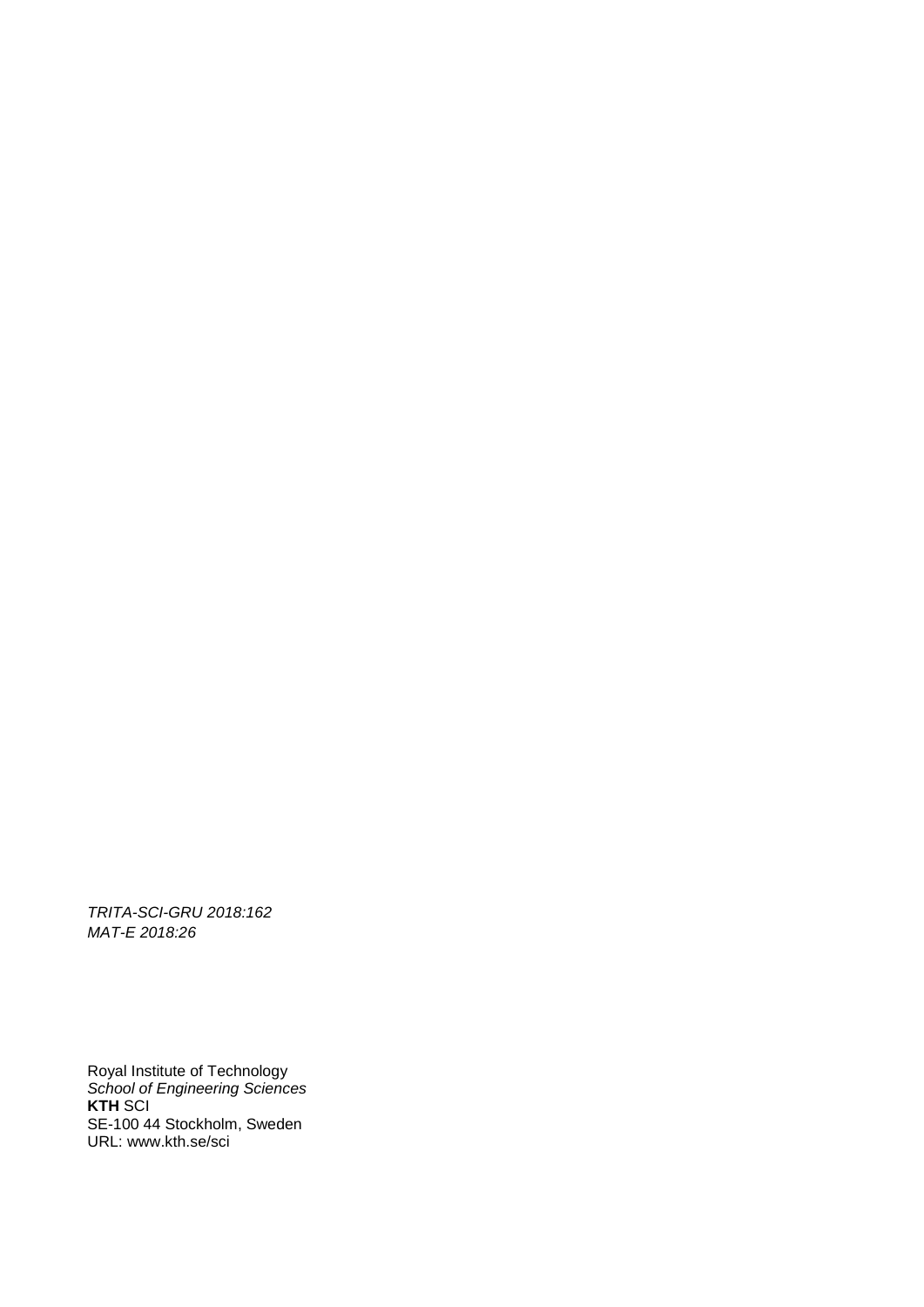#### **Abstract**

This thesis investigates the use of Artificial Neural Networks (ANNs) for calculating present values, Value-at-Risk and Expected Shortfall of options, both European call options and more complex rainbow options. The performance of the ANN is evaluated by comparing it to a second-order Taylor polynomial using pre-calculated sensitivities to certain risk-factors. A multilayer perceptron approach is chosen based on previous literature and applied to both types of options. The data is generated from a financial riskmanagement software for both call options and rainbow options along with the related Taylor approximations. The study shows that while the ANN outperforms the Taylor approximation in calculating present values and risk measures for certain movements in the underlying risk-factors, the general conclusion is that an ANN trained and evaluated in accordance with the method in this study does not outperform a Taylor approximation even if it is theoretically possible for the ANN to do so. The important conclusion of the study is that the ANN seems to be able to learn to calculate present values that otherwise require Monte Carlo simulation. Thus, the study is a proof of concept that requires further development for implementation.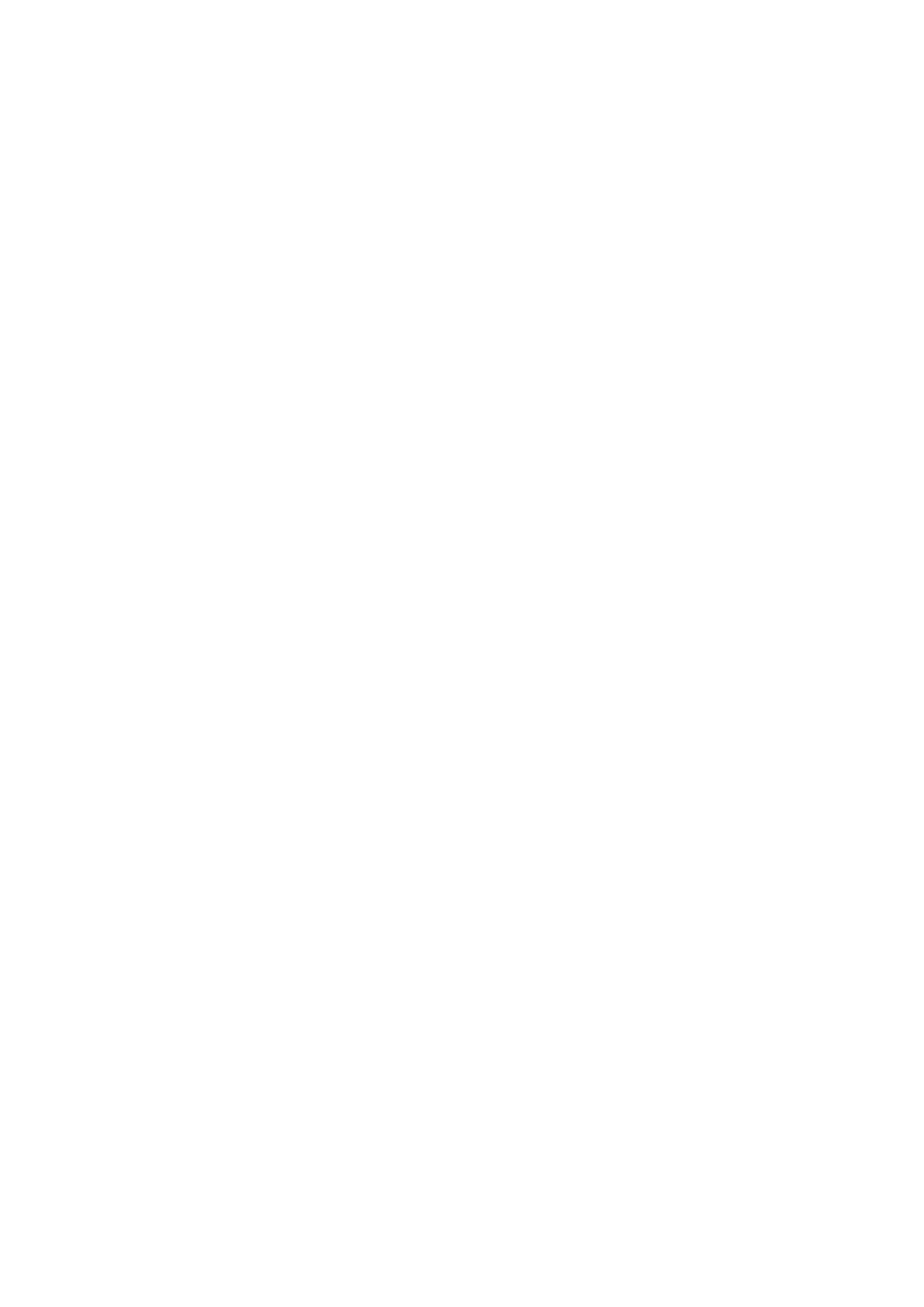## **Exotiska derivat och djupinlärning**

#### **Sammanfattning**

Denna masteruppsats undersöker användningen av Artificiella Neurala Nätverk (ANN) för att beräkna nuvärdet, Value-at-Risk och Expected Shortfall för optioner, både Europeiska köpoptioner samt mer komplexa rainbowoptioner. ANN:t jämförs med ett Taylorpolynom av andra ordningen som använder känsligheter mot ett flertal riskfaktorer. En typ av ANN som kallas multilayer perceptron väljs baserat på tidigare forskning inom området och appliceras på båda typerna av optioner. Datan som används har genererats från ett finansiellt riskhanteringssystem för såväl köpoptioner som rainbowoptioner tillsammans med tillhörande Taylorapproximation. Studien visar att även om ANN slår Taylorpolynomet för vissa specifika beräkningar av nuvärdet och riskvärden så är den generella slutsatsen att ett ANN som är tränad och utvärderad enligt metoden i denna studie inte presterar bättre än ett Taylorpolynom även om det är teoretiskt möjligt att ANN:t kan göra det. Den viktigaste slutsatsen från denna studie är att ANN:t verkar kunna lära sig prissätta komplexa finansiella derivat som annars kräver Monte Carlosimulering. Således validerar denna studie ett koncept som kräver ytterligare utveckling före det implementeras.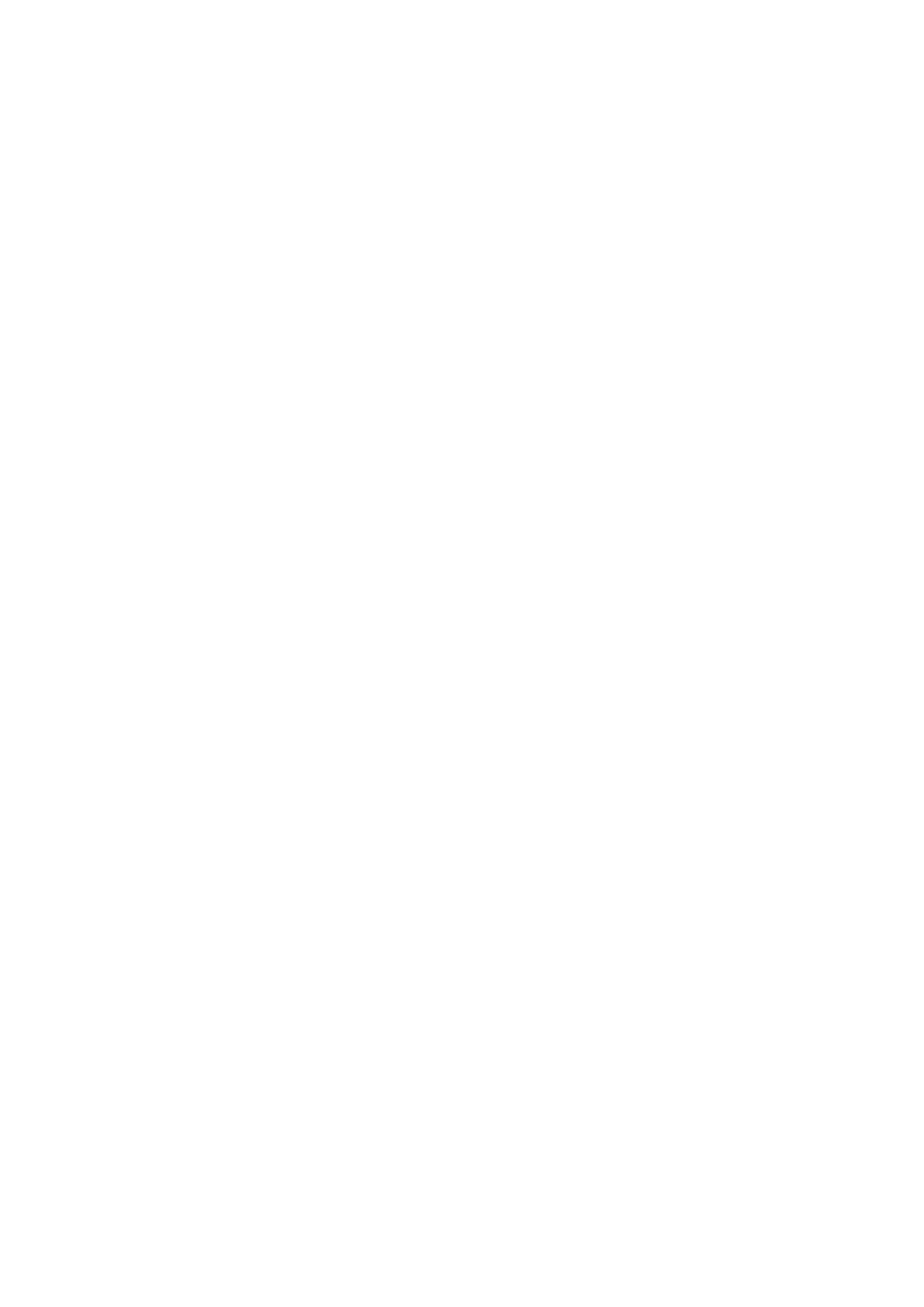#### **Acknowledgements**

First and foremost, we would like to thank Dr. Magnus Ekdahl at Algorithmica Research for valuable input regarding both theory and code as well as the final report. We would also like to thank the other employees at Algorithmica Research that have contributed with productive discussions. Finally, we would like to thank our supervisor Prof. Boualem Djehiche at the Department of Mathematics at the Royal Institute of Technology for his help with the thesis.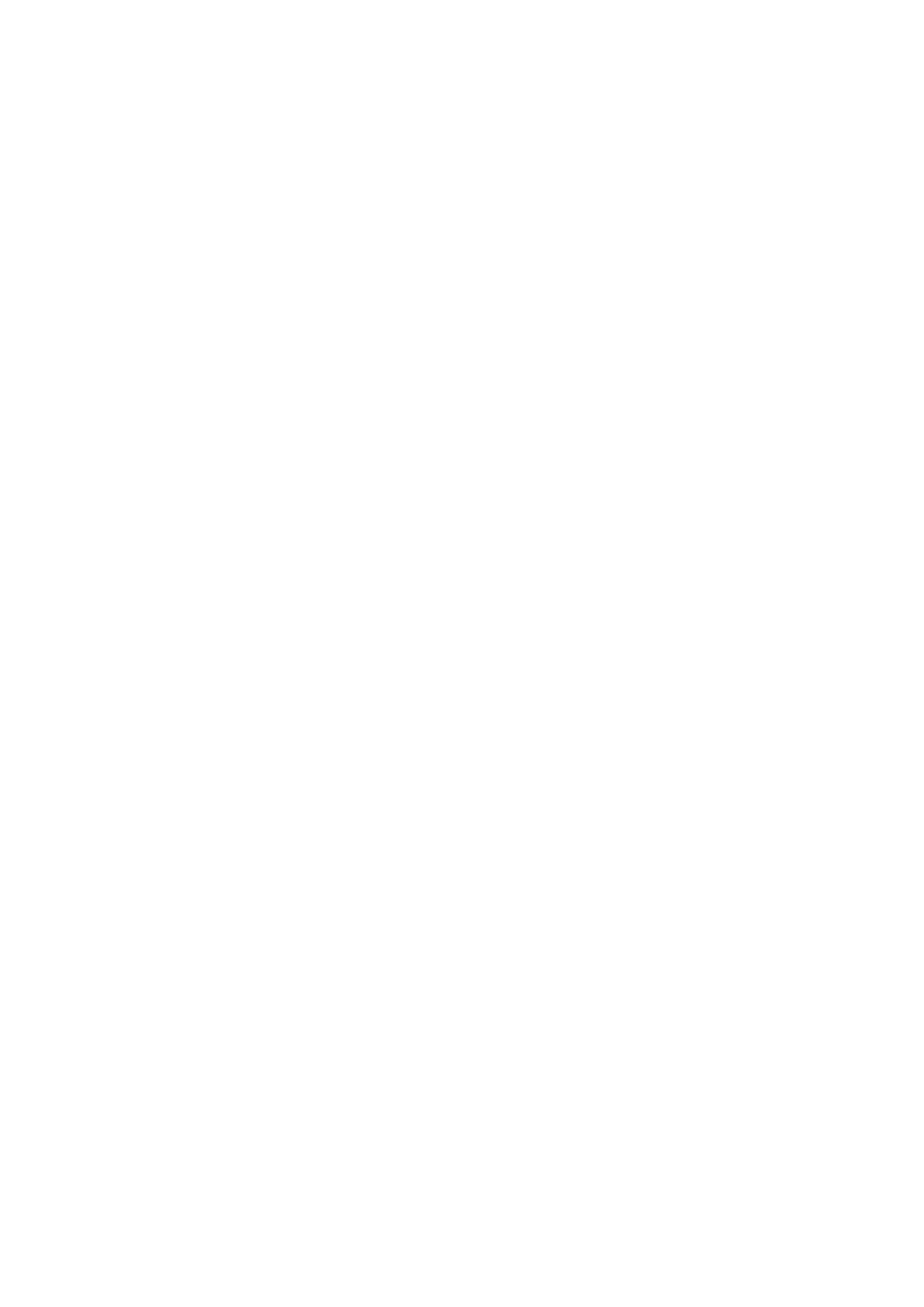# **Table of Contents**

| List of Tables |     |                               |                |  |  |  |
|----------------|-----|-------------------------------|----------------|--|--|--|
|                |     | List of Figures               | $\mathbf{v}$   |  |  |  |
| $\mathbf{1}$   |     | Introduction                  | $\mathbf{1}$   |  |  |  |
| $\overline{2}$ |     | Literature and Theory         | $\overline{4}$ |  |  |  |
|                | 2.1 | ANNs in Financial Economics 4 |                |  |  |  |
|                | 2.2 |                               | $\overline{4}$ |  |  |  |
|                | 2.3 |                               | 6              |  |  |  |
|                | 2.4 |                               | 15             |  |  |  |
|                | 2.5 |                               | 19             |  |  |  |
| 3              |     | <b>Research Design</b>        | 22             |  |  |  |
|                | 3.1 |                               | 22             |  |  |  |
|                | 3.2 |                               | 23             |  |  |  |
|                | 3.3 |                               | 25             |  |  |  |
|                | 3.4 |                               | 26             |  |  |  |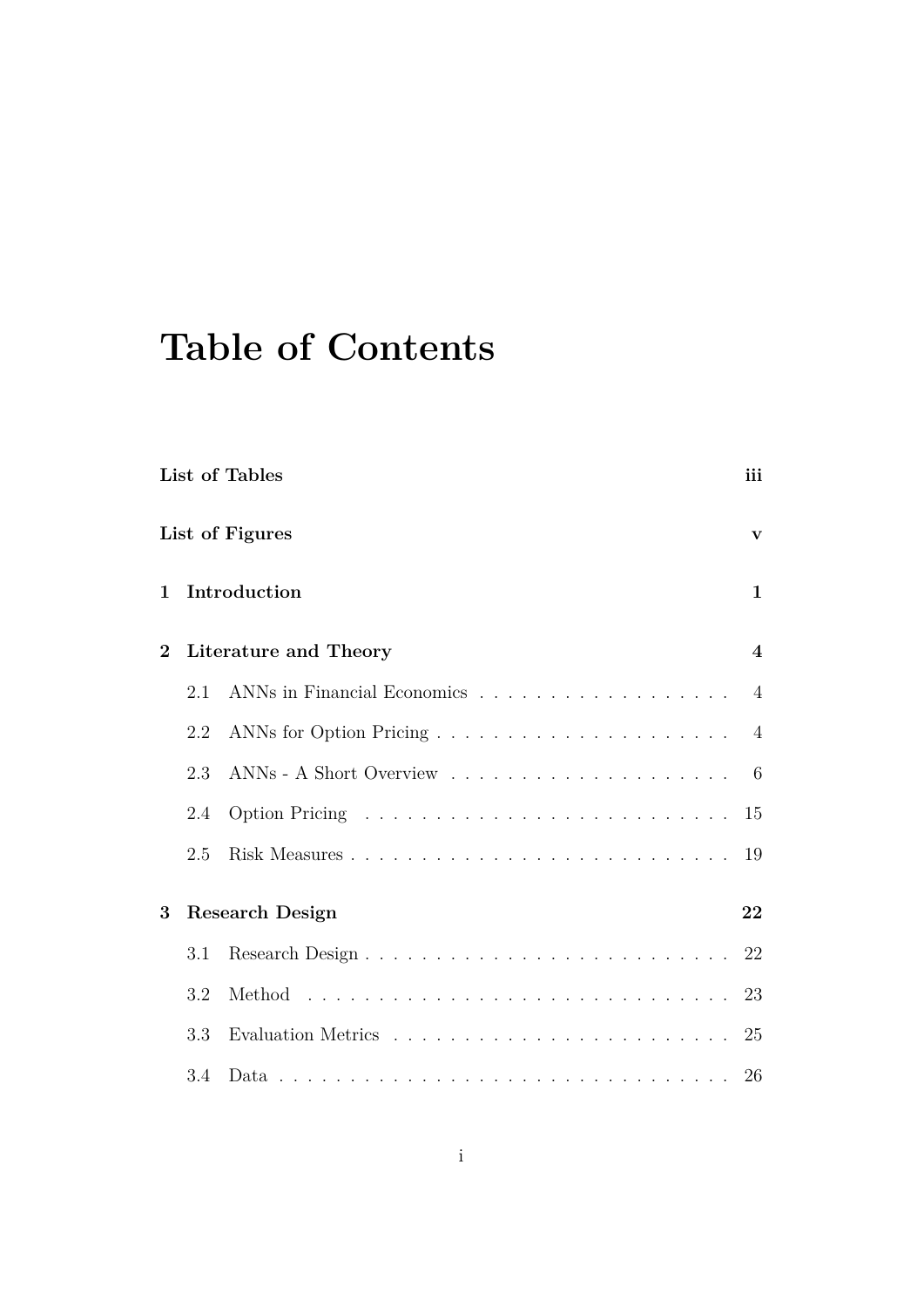|                | 3.5     |                         |    |
|----------------|---------|-------------------------|----|
|                | 3.6     |                         |    |
| $\overline{4}$ | Results |                         | 34 |
|                | 4.1     |                         |    |
|                | 4.2     |                         |    |
|                | 4.3     |                         |    |
| 5              |         | Analysis and Conclusion | 47 |
|                |         |                         |    |
|                | 5.2     |                         |    |
|                | 5.3     |                         |    |
|                |         |                         |    |
| 6              |         | References              | 56 |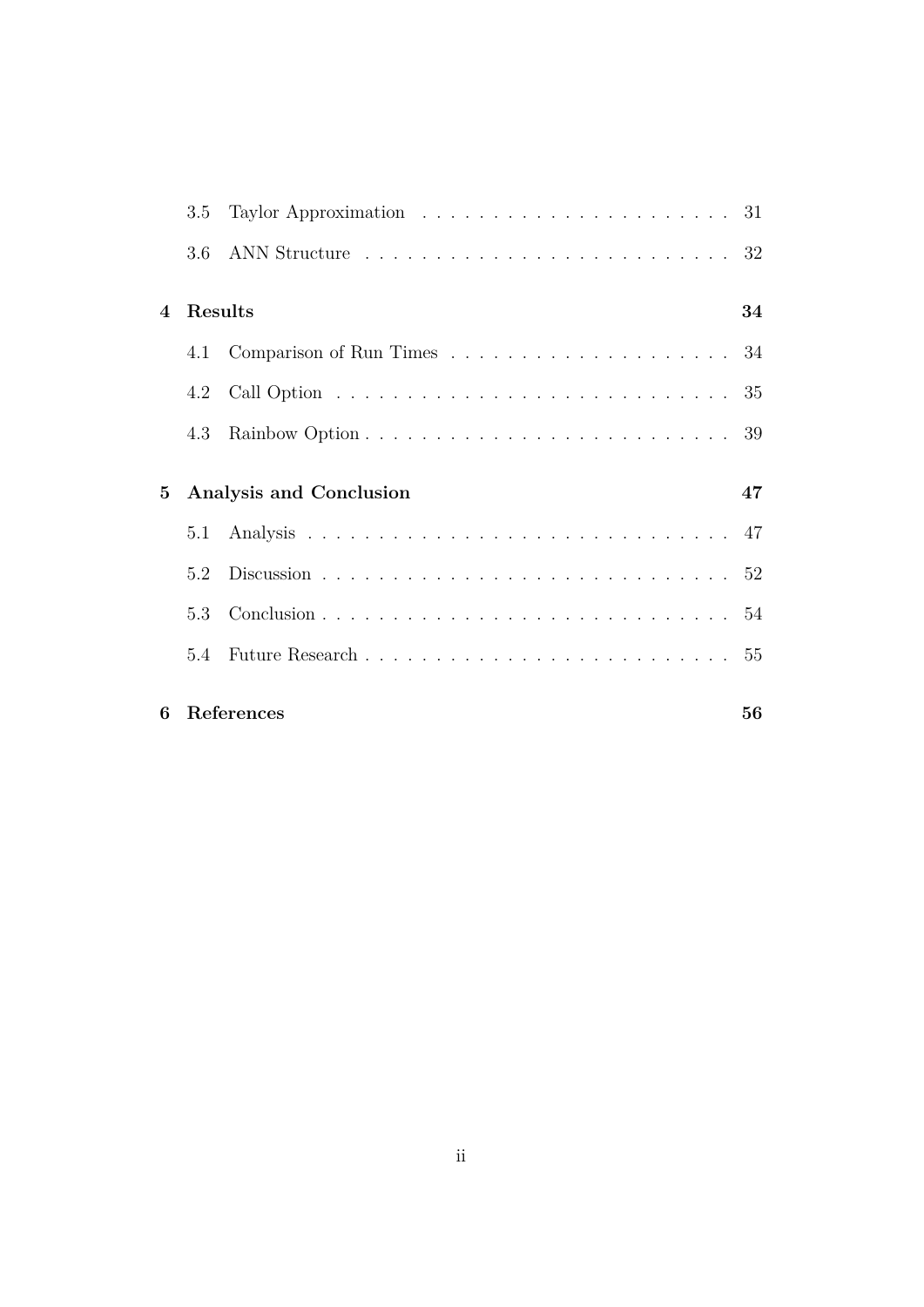# **List of Tables**

| 3.1     | The software used to prepare data, train the model and ana-                                                                                        | 23 |
|---------|----------------------------------------------------------------------------------------------------------------------------------------------------|----|
| 3.2     | The structure of the training and validation data for call options 27                                                                              |    |
| 3.3     | The structure of the training and validation data for rainbow                                                                                      | 28 |
| 3.4     | A point estimate of the convergence of the Monte Carlo sim-                                                                                        | 31 |
| 4.1     | The run times for the different methods of calculating present<br>values                                                                           | 34 |
| 4.2     | The MSE results of the validation of different models for call                                                                                     | 35 |
| $4.3\,$ | The results of the model comparison for stock price movements<br>for call options $\ldots \ldots \ldots \ldots \ldots \ldots \ldots \ldots \ldots$ | 37 |
| 4.4     | The results of the model comparison for implied volatility                                                                                         | 37 |
| 4.5     | The results of the model comparison for interest rate move-<br>ments for call options $\dots \dots \dots \dots \dots \dots \dots \dots \dots$      | 38 |
| 4.6     | The results of the model comparison for VaR calculations for                                                                                       | 38 |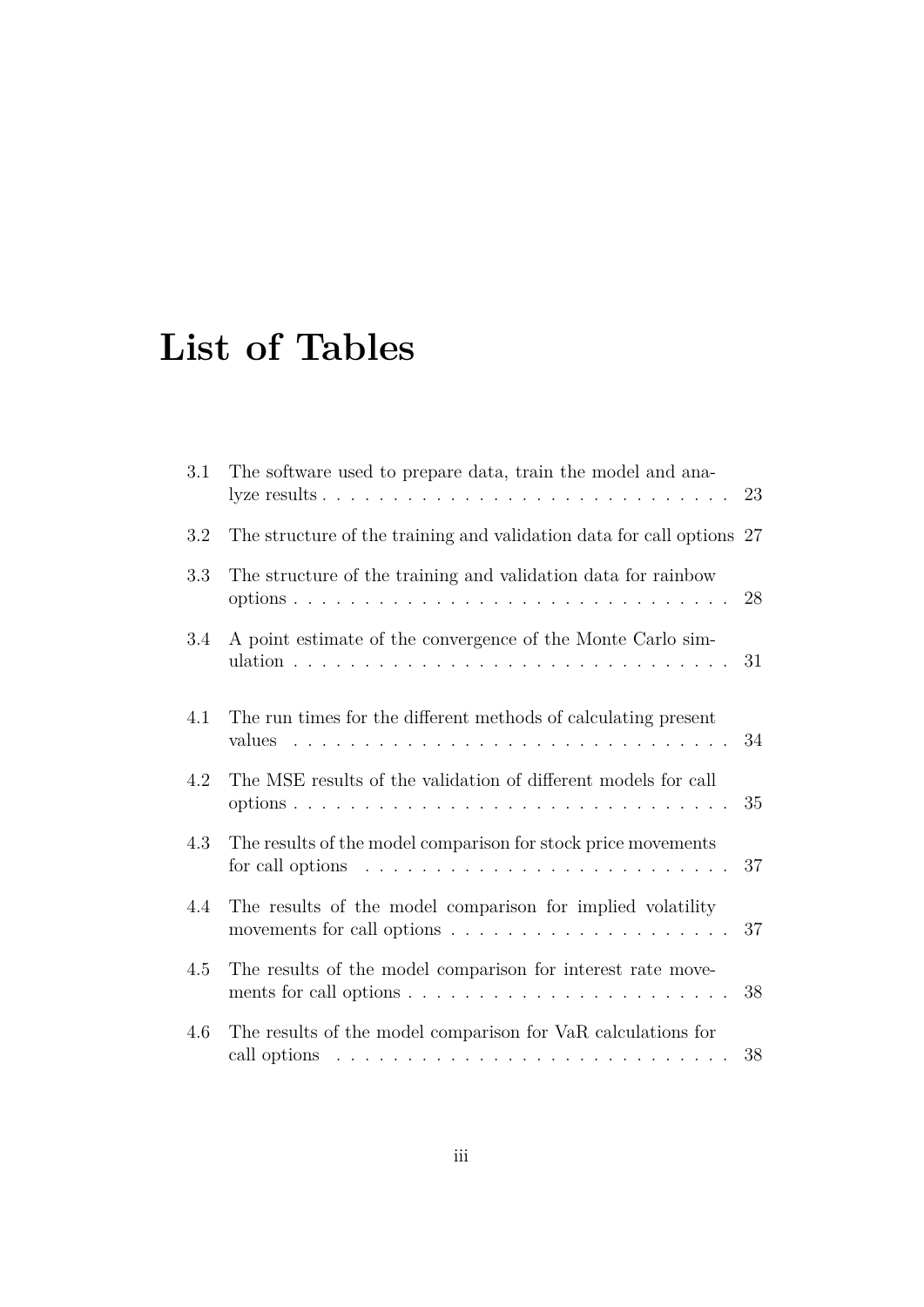| 4.7 | The results of the model comparison for ES calculations for<br>call options<br>.<br>$\sim 10^{11}$                                                   | 39 |
|-----|------------------------------------------------------------------------------------------------------------------------------------------------------|----|
| 4.8 | The MSE results of the validation of different models for rain-<br>.<br>bow options                                                                  | 40 |
| 4.9 | The results of the model comparison for stock price movements<br>in equity 1 for rainbow options $\dots \dots \dots \dots \dots \dots \dots$         | 42 |
|     | 4.10 The results of the model comparison for stock price movements<br>in equity 2 for rainbow options $\ldots \ldots \ldots \ldots \ldots$           | 42 |
|     | 4.11 The results of the model comparison for stock price movements<br>in equity 3 for rainbow options $\dots \dots \dots \dots \dots \dots \dots$    | 43 |
|     | 4.12 The results of the model comparison for implied volatility<br>movements in equity 1 for rainbow options $\ldots \ldots \ldots$                  | 43 |
|     | 4.13 The results of the model comparison for implied volatility<br>movements in equity 2 for rainbow options $\ldots \ldots \ldots$                  | 44 |
|     | 4.14 The results of the model comparison for implied volatility<br>movements in equity 3 for rainbow options $\ldots \ldots \ldots$                  | 44 |
|     | 4.15 The results of the model comparison for interest rate move-                                                                                     | 45 |
|     | 4.16 The results of the model comparison for VaR calculations for<br>rainbow options $\dots \dots \dots \dots \dots \dots \dots$                     | 45 |
|     | 4.17 The results of the model comparison for ES calculations for<br>rainbow options $\ldots \ldots \ldots \ldots \ldots \ldots \ldots \ldots \ldots$ | 46 |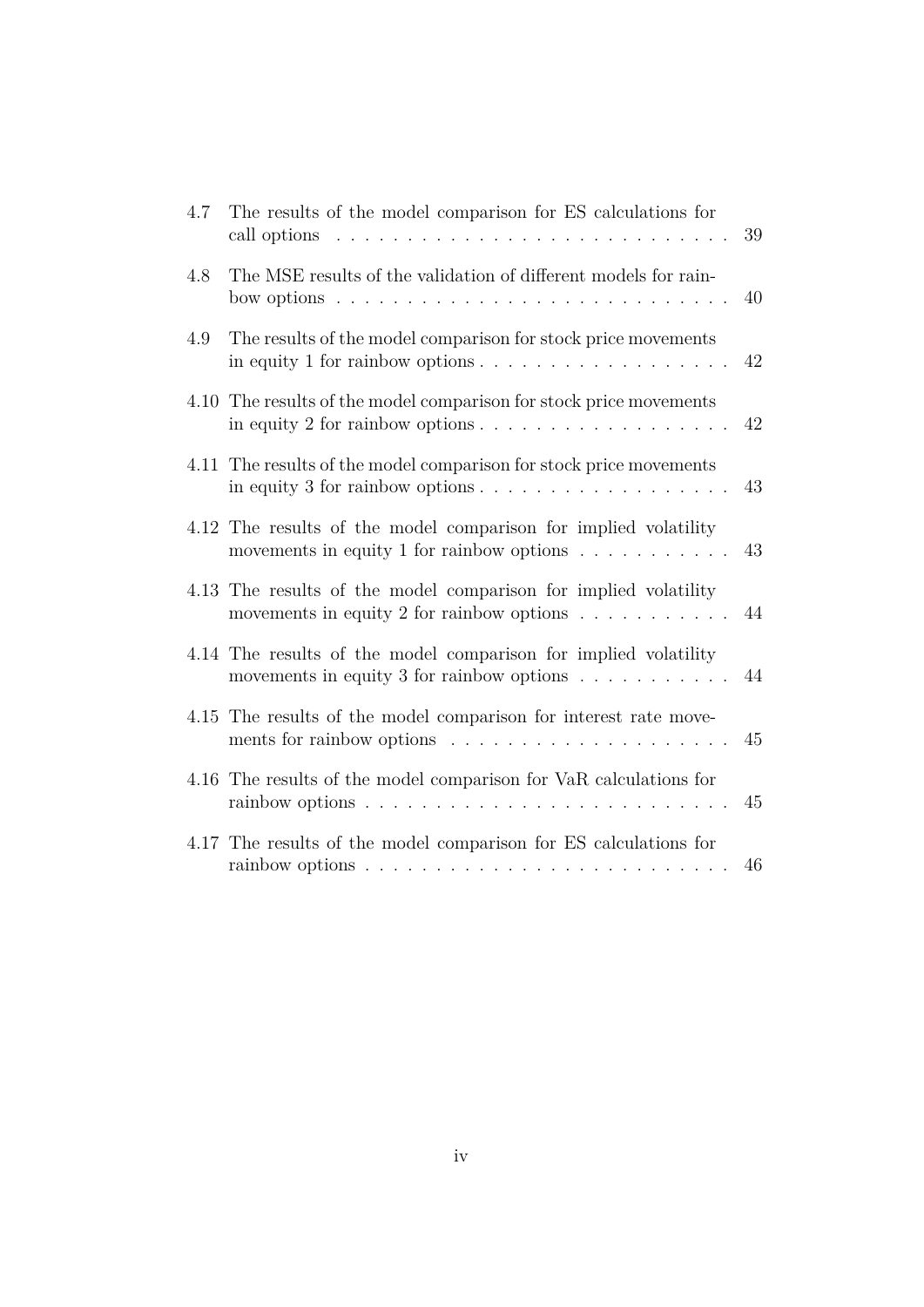# **List of Figures**

| 2.1 A MLP with an input layer with four nodes, one hidden layer |  |
|-----------------------------------------------------------------|--|
| with five nodes and an output layer consisting of one node      |  |

2.2 A visual representation of the bias and variance of an estimator 13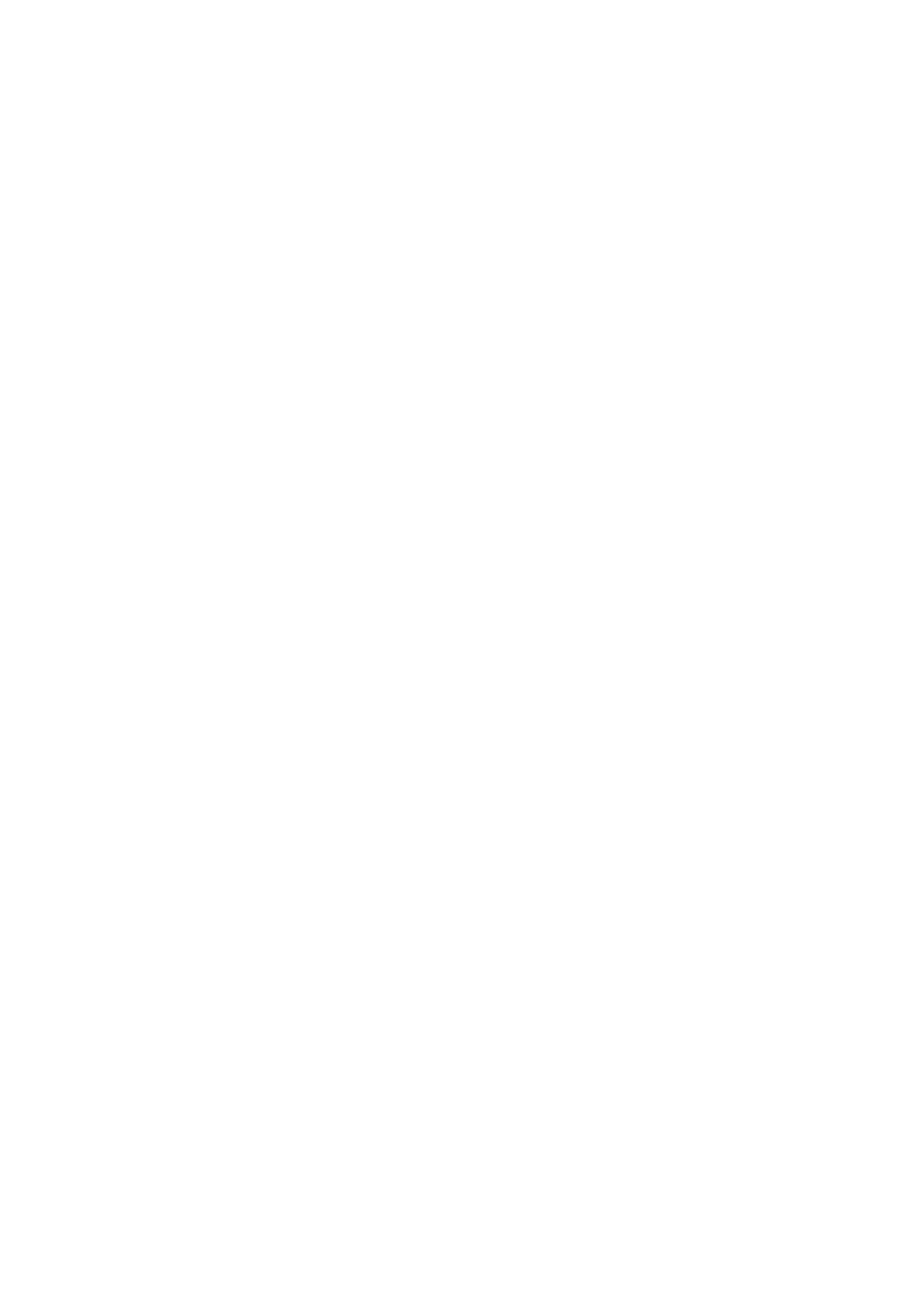## **Chapter 1**

## **Introduction**

Calculating present values of financial instruments is an important part of all financial mathematics and is done by traders, risk-managers, and quantitative analysts on a daily basis. There are multiple approaches to calculating the present value of a financial instrument. One approach is using a widelyaccepted mathematical expression, a classic example being the Black-Scholes model for pricing European options which derives from a perfect hedge of the option given all the assumptions of a Black-Scholes world (see [1]).

The advantage of these mathematical expressions is that they are easily computed for many different combinations of inputs. Unfortunately there are many financial instruments for which no analytic valuation expression exists or is difficult to evaluate. Thus, there is a need for a numerical method. Monte Carlo simulation is a broad class of algorithms that use random number generators to simulate random variables. Many complex financial instruments are valued using Monte Carlo simulation of potential outcomes. This approach to calculating the present value of financial derivatives was first proposed by Phelim Boyle in 1977 [2].

Since 1977 Monte Carlo simulation has become the backbone of valuation for many financial instruments. To calculate present values with Monte Carlo simulation risk-neutral paths of financial assets are analyzed, distributions estimated and models built. This allows for the creation of an arbitrary number of scenarios. The financial instruments are then valued for all of these scenarios and an approximation of the present value of the instrument is found from the average. To obtain reliable results many simulations must be run as the Monte Carlo methods use the *Law of Large Numbers* (see [3]).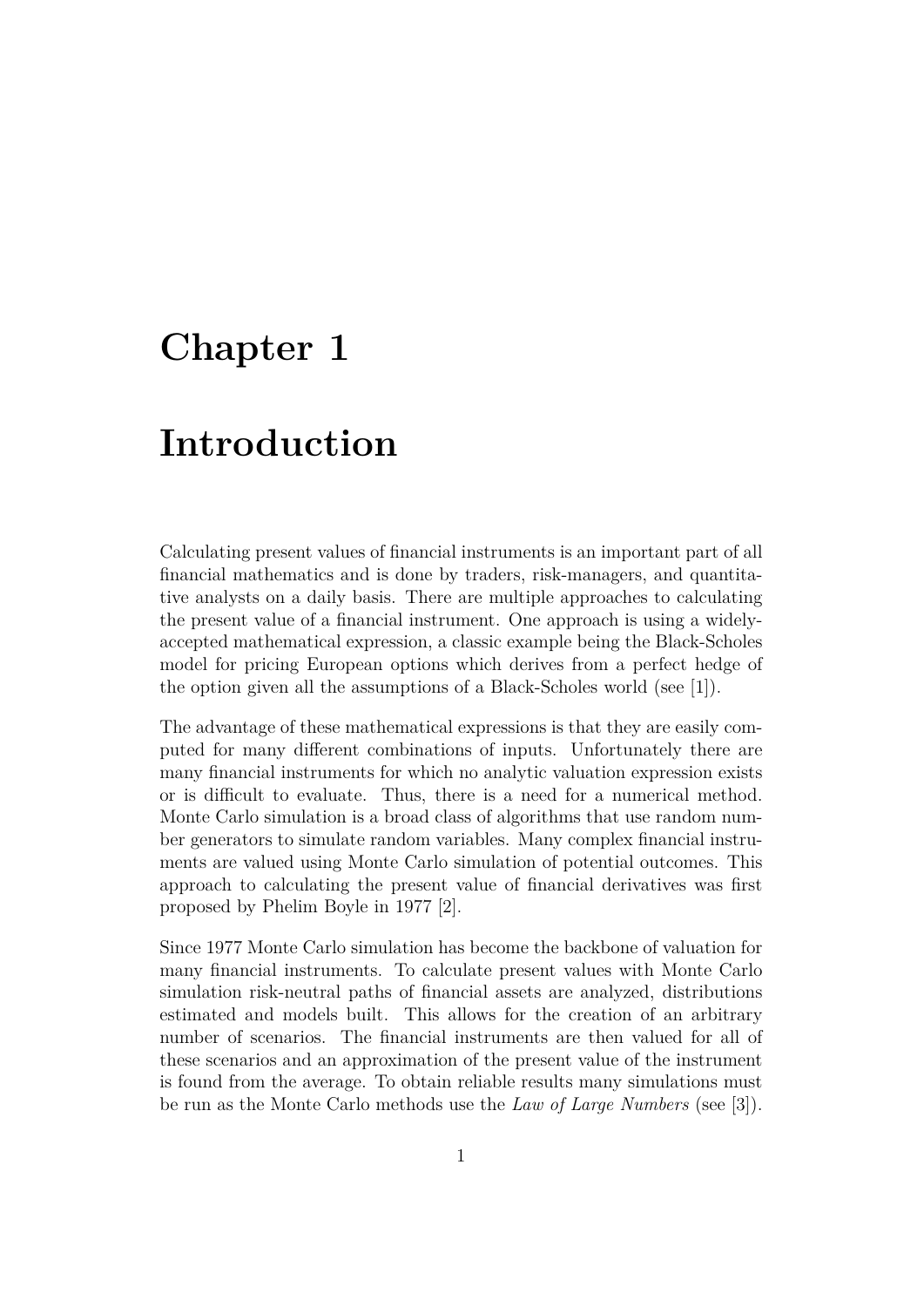This means that any changes in input variables requires the computationally intensive simulations to be run again. Thus, in a modern financial world with ever-changing spot prices, interest rates, implied volatilities, and currencies it is difficult to keep up to date with the prices of these complex instruments which require Monte Carlo simulation.

To avoid having to run time consuming simulations every time there is a change in inputs - a different approach is needed. One that preferably correctly represents the present values but avoids the computational requirements of Monte Carlo simulation. One solution may be Artificial Neural Networks (ANNs) which have been successfully applied to a variety of cases in financial economics including option pricing (see [4]). While ANNs can be computationally intensive to train they are efficient when used after the training. Thus, the question is whether an ANN can be trained to price complex financial instruments in a way that could replace Monte Carlo simulation.

The purpose of this study is to determine whether, and if so when, ANNs can adequately approximate the present values, Value-at-Risk and Expected Shortfall of complex financial instruments that would otherwise require Monte Carlo simulation.

The approach that will be used to determine whether the ANN can adequately approximate the present value, Value-at-Risk and Expected Shortfall is a comparison of the ANN-calculated value with another method of handling input moves without Monte Carlo simulation as well as with Monte Carlo simulation itself as a benchmark. One method which avoids Monte Carlo simulation is using pre-calculated sensitivities of the present value to certain risk-factors and using a second-order Taylor polynomial to handle changes in the inputs.

From the purpose of the study the following research question is specified:

• Can an ANN outperform a second-order Taylor approximation when handling moves in the inputs of financial instruments that require Monte Carlo simulation to calculate their present value, Value-at-Risk and Expected Shortfall? If so, when?

As has been mentioned, many complex financial instruments lack analytic solutions and require Monte Carlo Simulations, rainbow options are one of these instruments. Rainbow options, also called multi-asset options, correlation options, or basket options, are options whose value depends on multiple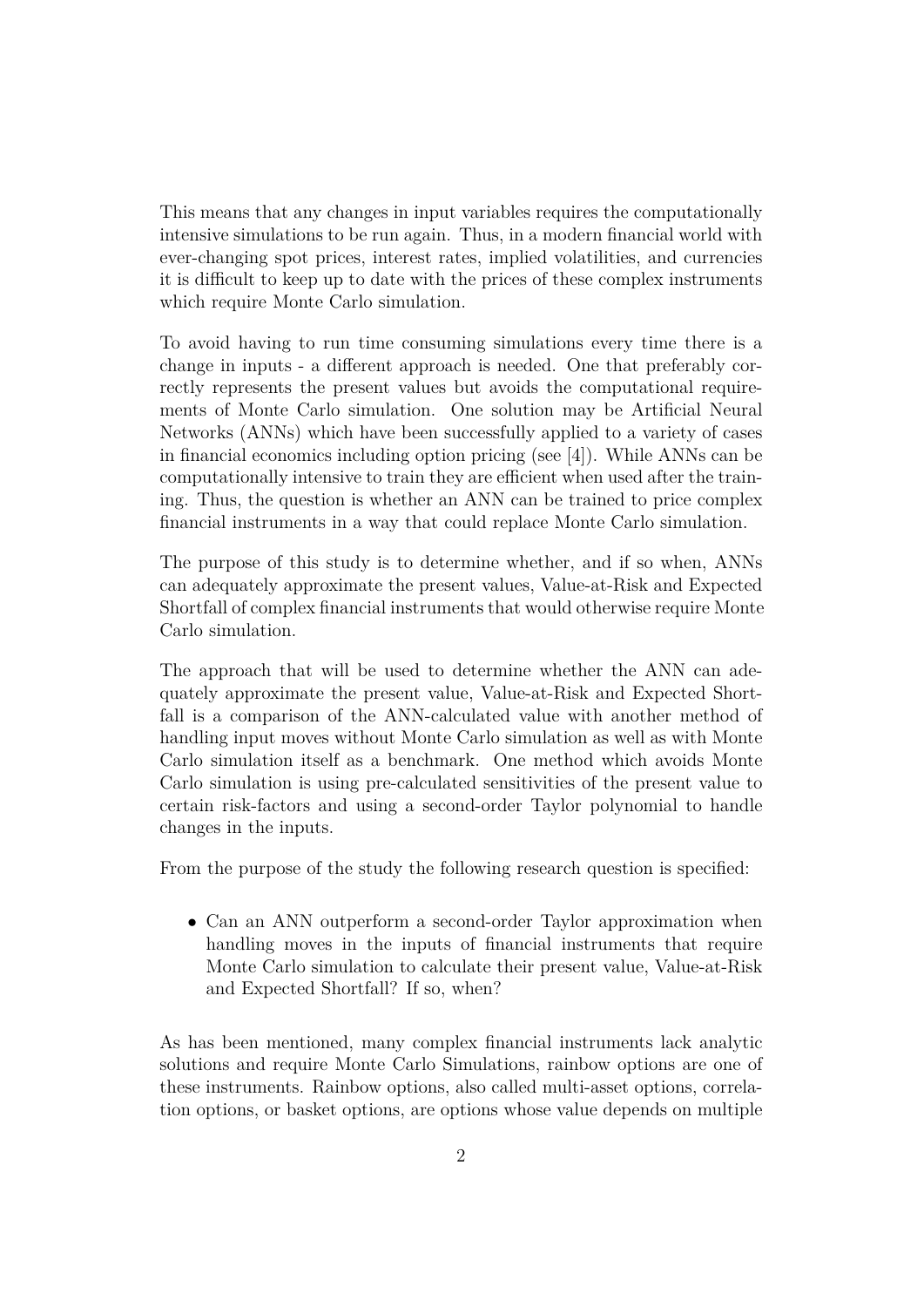sources of uncertainty (see [5]). The general idea behind rainbow options is that the pay-off depends on the best or worst performing asset of the basket, creating best-of rainbow options and worst-of rainbow options. The rainbow options examined in this study are best-of call options with three underlying equity assets.

There are many variations of rainbow options but a best-of call option is a good example to understand how rainbow options work. The payoff Π of a best-of call option on n underlying assets is as follows, where  $S_i$  and  $K_i$  are the respective spot- and strike prices of each underlying asset at maturity.

$$
\Pi = \max_{1 \le i \le n} [\Pi_i, 0],
$$
  

$$
\Pi_i = \frac{S_i}{K_i} - 1.
$$

For simpler rainbow options with only two underlying assets closed-form solutions for calculating the present value exist. For slightly more complex rainbow options semi-analytic solutions and analytical approximations exist but in general Monte Carlo simulation is the primary method used for calculating the present value (see [5][6][7]).

*Chapter 1 has introduced the background, problematization, and purpose of the study along with the research question. In Chapter 2 the literature and theory upon which the study is based is presented giving a short overview of ANNs and their use in option pricing. In Chapter 3 the research design which allows the research question to be answered is presented. This includes the method and data used in the study. In Chapter 4 the results of the study are presented. Finally in Chapter 5, the results are analyzed and conclusions are drawn. The results indicate that an ANN can learn to price options that require Monte Carlo simulation, however further development is needed to reach adequate levels of accuracy.*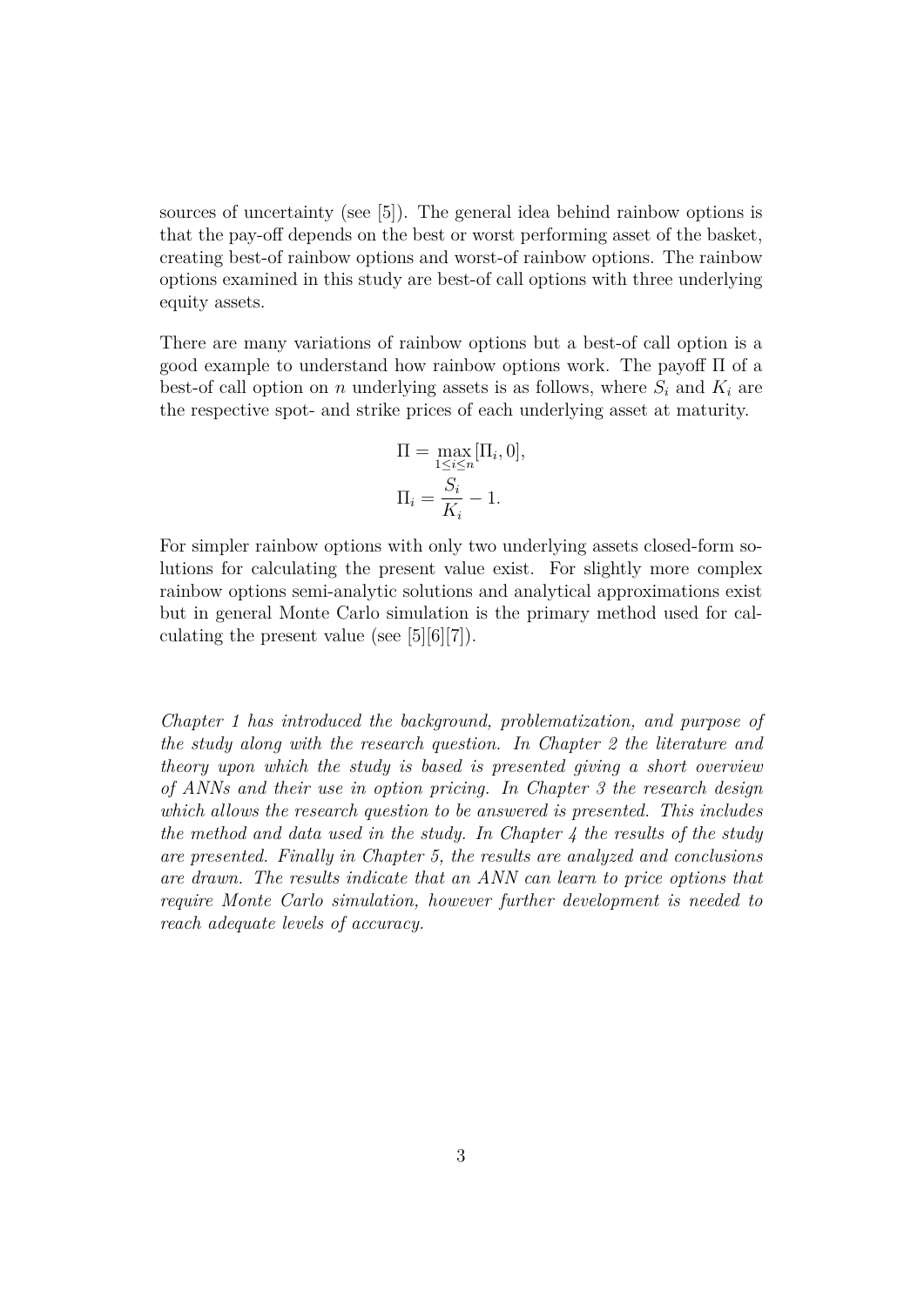## **Chapter 2**

## **Literature and Theory**

### **2.1 ANNs in Financial Economics**

ANNs have a wide variety of uses from image recognition and biology to finance. Li and Ma [4] present a survey of the application of ANNs in financial economics. This survey covers many areas of finance and many research articles but in general covers ANNs and exchange rates, ANNs and stock markets, and prediction of banking and financial crisis. The most relevant aspect is ANNs and stock markets and the sub-topic option pricing and ANNs where the authors present the results of previous research regarding the topic including multiple successful applications of ANNs for option pricing.

### **2.2 ANNs for Option Pricing**

This section will present earlier research into the use of ANNs for option pricing. The previous studies shown here are different from this study in multiple ways. Firstly, the previous studies have mostly been focused on market data meaning that the ANN is trained to price options according to a "true" market pricing formula and compared to the results of for example the Black-Scholes formula. Secondly, most of the previous studies have been on European call options. Thirdly, these studies have not utilized deep neural networks with multiple hidden layers. In spite of this there are many parts of the research that are transferable to this study.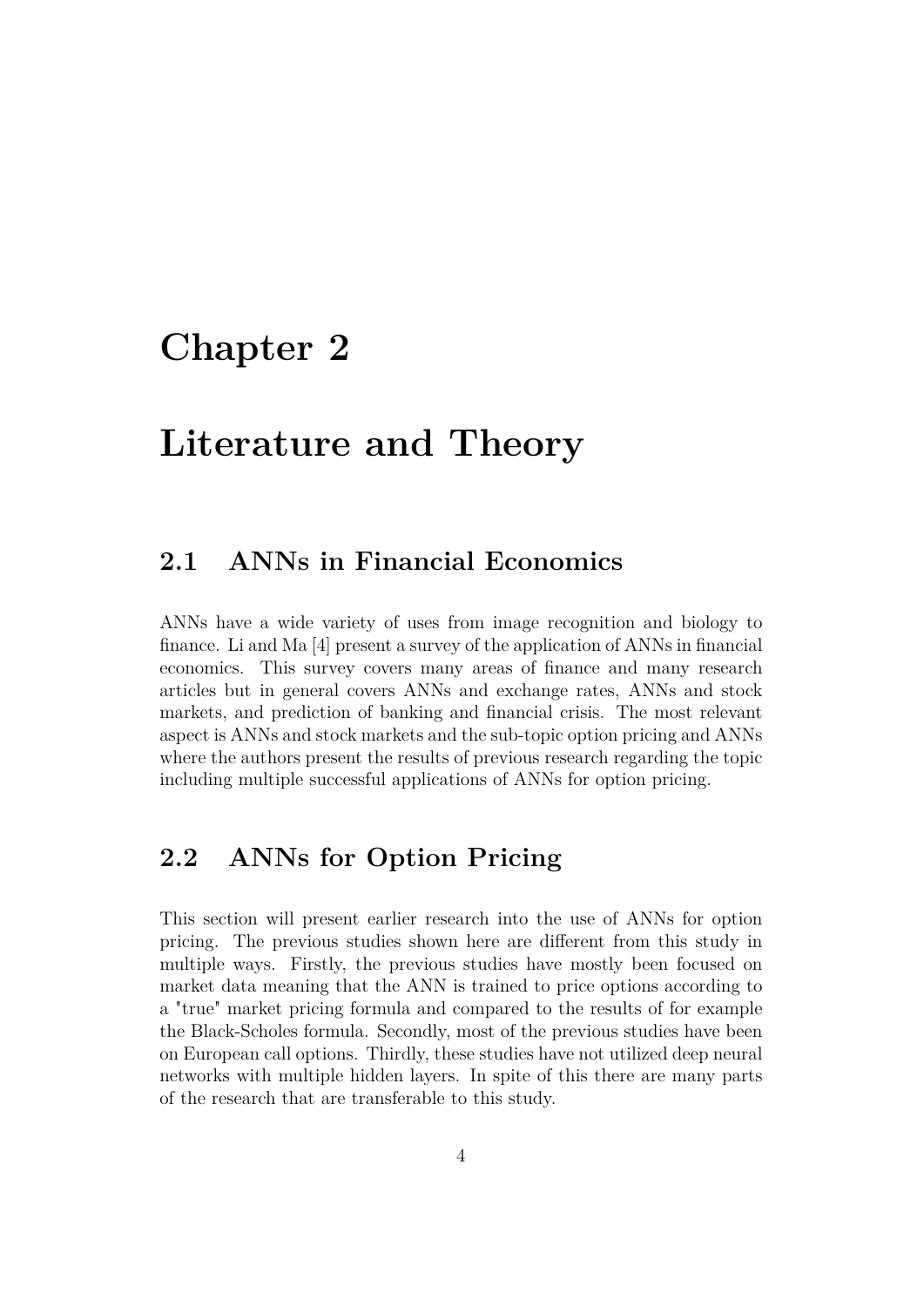Hutchinson et al. [8] used multiple non-parametric models including an ANN with one hidden layer with four nodes and a sigmoid function evaluated by  $R^2$ to investigate the performance of the network when pricing S&P 500 futures options between January 1987 and December 1991. The authors used daily data and used  $S/K$  and  $T-t$  as inputs and  $C/K$  as an output.

Lajbcygier and Connor [9] used an three-layer ANN with 15 hidden nodes to price option futures on the Australian SPI between January 1992 and December 1994. The authors used daily data and  $F/K$ ,  $T-t$  and  $\sigma$  as inputs and  $C - C_{MB}$  as outputs, the work was evaluated using  $R^2$ .

Gencay and Qi [10] used three-layer ANNs with Bayesian regulation, early stopping and bagging to price call options on the S&P 500 Index between January 1988 and December 1993. The authors used daily data and  $S/K$  and  $T-t$  as inputs and  $C/K$  as outputs, the work was evaluated using MSPE, DM test and WS test.

Amilion [11] used three-layer ANNs with 10, 12 and 14 hidden nodes evaluated by RMSE to investigate the performance of the network when pricing call options on OMXS30 between June 1997 and March 1998 as well as June 1998 and March 1999. Amilion used daily data and  $I/K$ ,  $T-t$  and r as inputs and  $C_{bid}/K$  and  $C_{ask}/K$  as outputs.

Gradojevic et al. [12] used modular neural networks (3-9 modules) with one hidden layer evaluated by MSPE and DM test to investigate the performance of the network when pricing call options on the S&P 500 Index between January 1987 and December 1994. The authors used daily data and  $S/K$ and  $T - t$  as inputs and  $C/K$  as output.

Liang et al. [13] used three-layer ANNs and support vector machines to price options based on Hong Kong option market data (122 firms) between January 2006 and December 2007. The authors used  $S/K$ ,  $T-t$ ,  $e(BT)$ ,  $e(FD)$  and  $e(MC)$  as inputs and C as output. The e-terms are the results of a binomial tree, finite difference and Monte Carlo valuation. The performance of the network was evaluated using MAPE and MRPE.

Wang [14] used three-layer ANNs with a sigmoid activation function to price options on the Taiwan Stock Index between January 2005 and December 2006. Wang used  $S/K$ ,  $T-t$ , r and  $GARCH(\sigma)$  as inputs and  $\sigma$  as output. The network was evaluated using RMSE, MAE, MAPE and MSPE.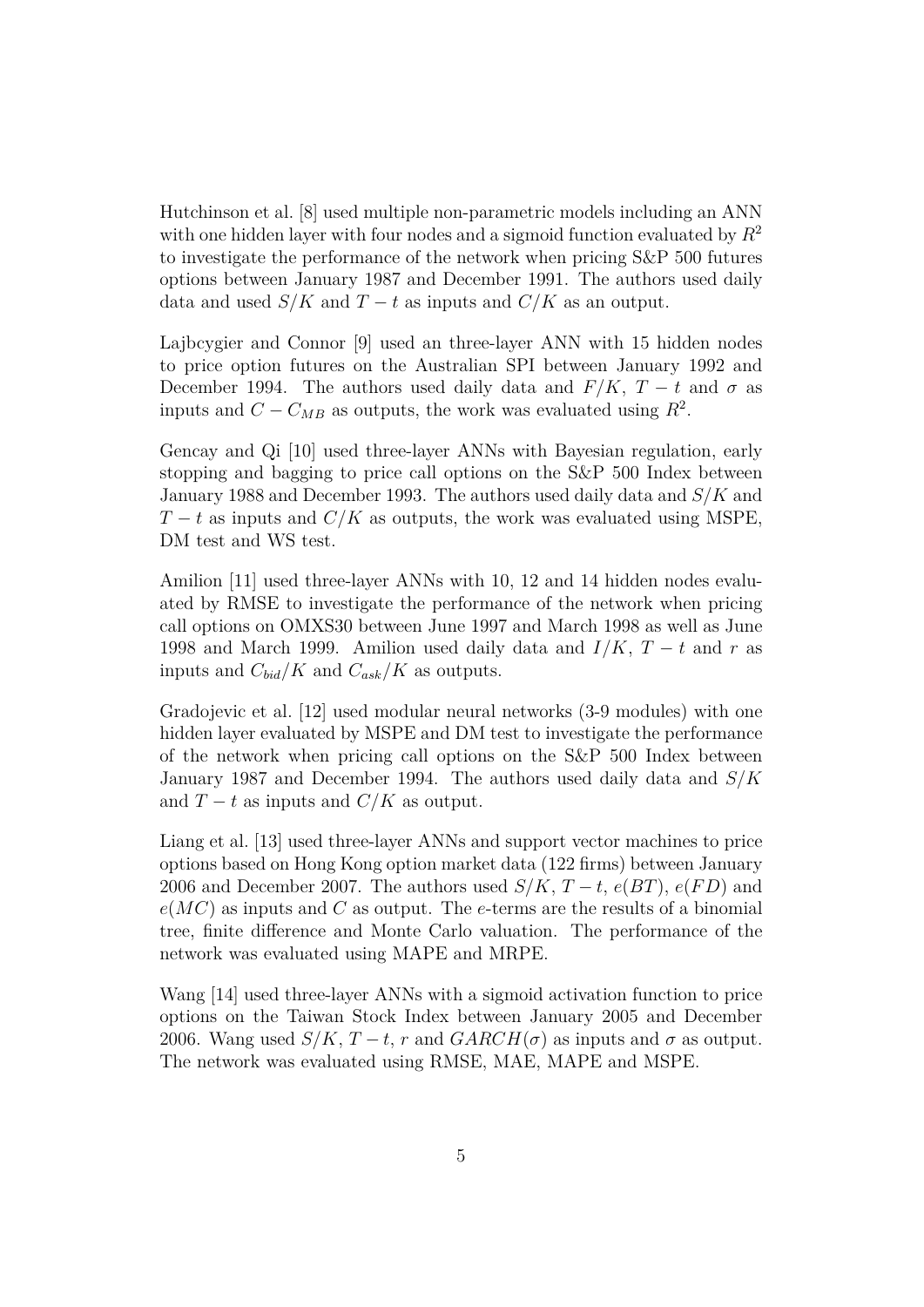### **2.3 ANNs - A Short Overview**

ANNs are built on learning algorithms and architectures that try to resemble features of the human brain. Neurons in different constellations are connected in a network that is trained to solve different problems. The network is trained and calibrated on labeled data, known as training data. Once the model is trained new unlabeled data is presented to the model and the model outputs an answer in accordance with what it has learnt during training.

ANNs do not rely on any underlying models, there are no underlying probability distributions to be estimated or likelihoods to be maximized. The advantage of using this approach is that the algorithm determines relationships in the data itself without any assumptions. ANNs are however not a single approach. There are several different types of ANN models that all have their respective strengths in different applications, such as Convolutional Neural Networks, Recurrent Neural Networks which have their strengths in among other things image recognition and speech recognition respectively (see [15][16]). For regression a useful approach is the multilayer perceptron (MLP) since it is a theoretical universal function approximator as shown by Cybenko [17].

The MLP organizes neurons in different layers. Inputs are inserted in an input layer, then the problem solving takes place in an arbitrary number of hidden layers, and lastly the output is exhibited in the output layer. An example architecture is displayed in figure 2.1.



Figure 2.1: A MLP with an input layer with four nodes, one hidden layer with five nodes and an output layer consisting of one node.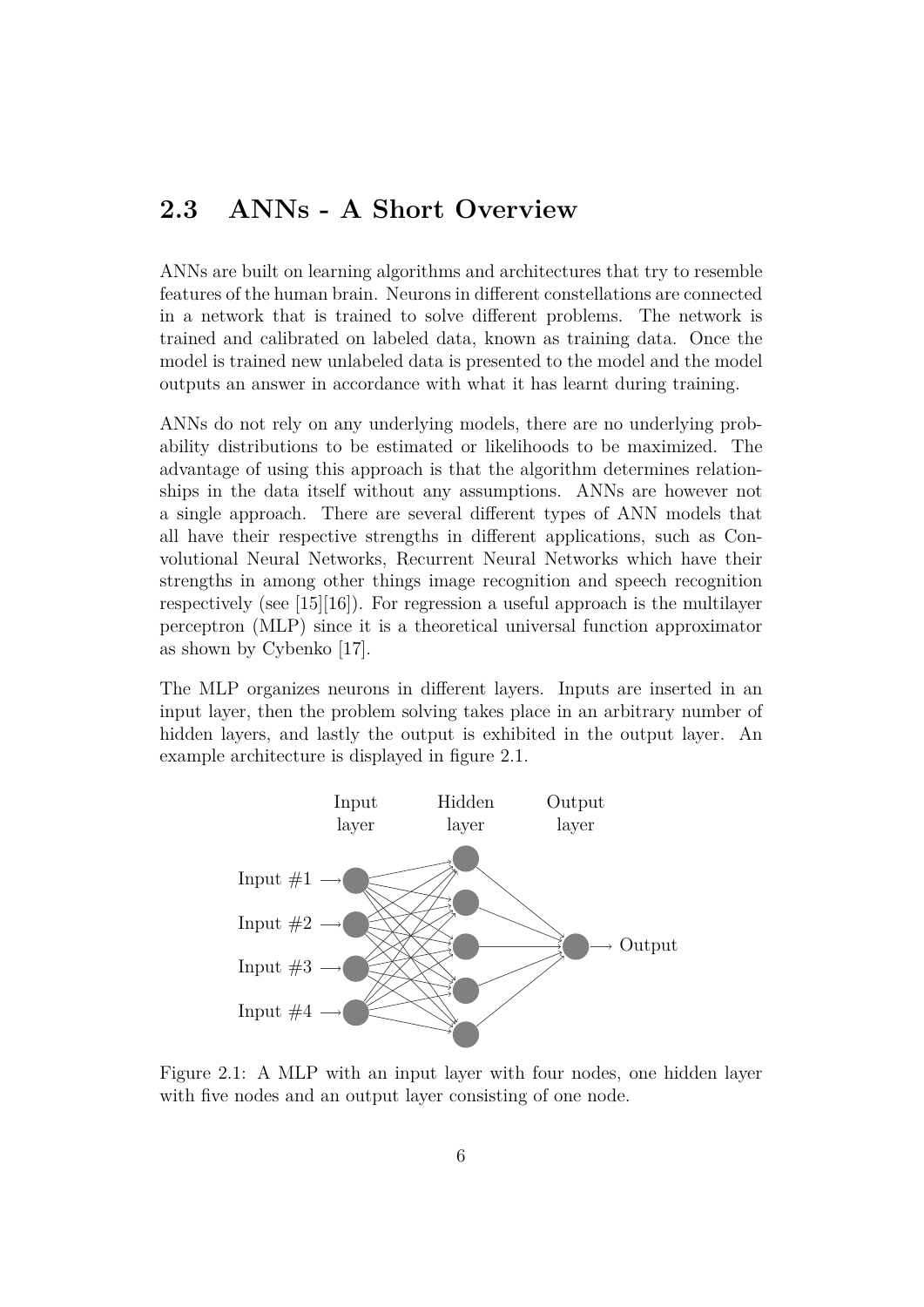An ANN with multiple hidden layers is often called a deep neural network. These deep neural networks are often of the MLP type. The extra hidden layers allows more complex relationships to be modeled with fewer neurons than a network with fewer layers that has similar performance. (see [18][19])

In general an ANN works in the following way (see [20]). Each neuron computes a weighted sum of all inputs leading to it, adds a bias term (2.1) and computes a transformation of that sum (2.2). Typically the transformation function is a sigmoid, a smooth monotonically increasing function, such as the logistic function or the hyperbolic tangent. However, it can also be a linear function such as a rectified linear unit  $(max[0, x])$ . The transformed sum is passed on as an input to the nodes in the next layer until the output is attained.

$$
z_j^l = \sum_k w_{jk}^l a_k^{l-1} + b_j^l,
$$
\n(2.1)

$$
a_j^l = \sigma(z_j^l). \tag{2.2}
$$

In the equation above  $z_j^l$  is the weighted input in node j in layer l,  $w_{jk}^l$  is the weight applied to the activation  $a_k^{l-1}$  $k<sup>l-1</sup>$  from node k in the preceding layer  $l-1$ ,  $b_j^l$  is the bias term and  $\sigma$  is the transformation function. In vector form this can be represented as:

$$
z^{l} = w^{l} a^{l-1} + b^{l}, \tag{2.3}
$$

$$
a^l = \sigma(z^l). \tag{2.4}
$$

The activations in the input layers are taken directly as the inputs without any transformation. This means that the input data must be represented in a reasonable way. The output layer can be calculated in many different ways depending on what the ANN is trying to achieve. For example in a regression a weighted sum can be calculated, while in a classification a softmax function can be applied to give probabilities to certain classifications (see [21][22]).

Lastly, when the calculations of the ANN are complete, the output is compared against the labeled values of the training data and a cost function is computed. An algorithm called backpropagation is used to understand how the weights and biases affect the cost function and another algorithm, gradient descent is used to adjust the weights and biases to minimize the cost function. This procedure is repeated until the error is minimized at which point the model is considered to be trained and ready to investigate new data.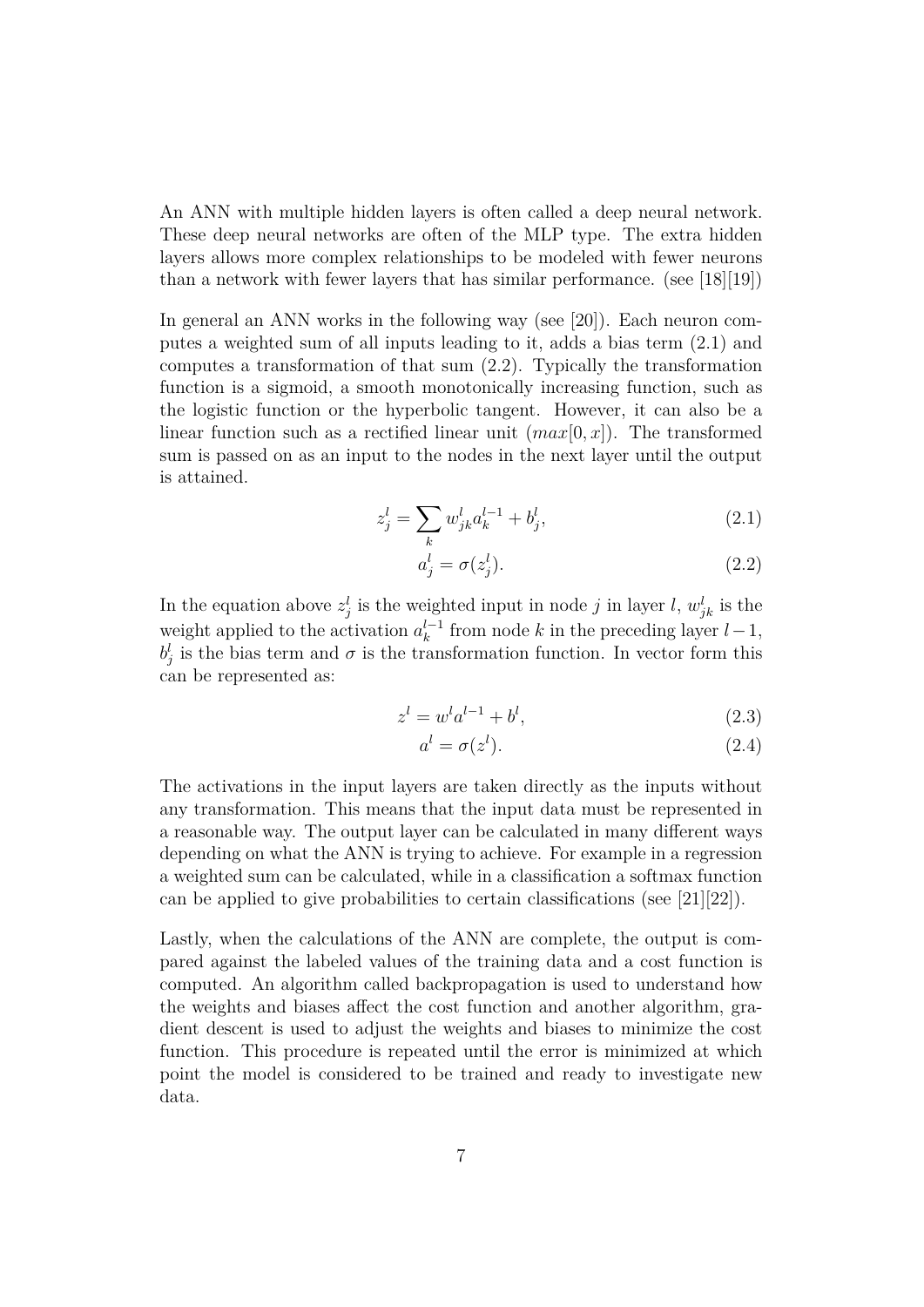The cost function  $C$  is a measure of difference between the output of the ANN and the correct output, and is used to train the model. To be able to use backpropagation multiple assumptions are necessary. The first assumption is that the cost function for all inputs can be written as an average over the cost function for single inputs. This is necessary since backpropagation calculates the cost function for single inputs at a time. The second assumption is that the cost function has the partial derivatives  $\partial C/\partial w$  and  $\partial C/\partial b$  since these are necessary part of the backpropagation calculations. The final assumption on the cost function is that it can be written as a function of the outputs from the neural network. This ensures that the cost function only responds to changes in what the network has learned. (see [23])

#### **2.3.1 Backpropagation Algorithm**

As mentioned in the previous section, ANNs can be trained using a combination of backpropagation and gradient descent to minimize the cost function. Backpropagation, made famous by Rumelhart et al. [23], calculates the gradient of the cost function with respect to the weights and biases of the ANN and gradient descent minimizes the cost function using the calculated gradient.

The backpropagation algorithm calculates how different weights and biases affect the cost function, which allows gradient descent to be applied. The following is a derivation of backpropagation for a MLP (see [20]).

The first step is to introduce the error term  $\delta_j^l$ , the error in the  $j^{th}$  neuron in the  $l^{th}$  layer. Secondly, the partial derivatives for the cost function C with respect to weights w and biases b,  $\partial C/\partial w_{jk}^l$  and  $\partial C/\partial b_j^l$  are computed. The error term is calculated as follows:

$$
\delta_j^l = \frac{\partial C}{\partial z_j^l}.\tag{2.5}
$$

The procedure going forward is to calculate  $\delta_j^l$  for every node and relate it to  $\partial C/\partial w_{jk}^l$  and  $\partial C/\partial b_j^l$ . Backpropagation does this by focusing on four fundamental equations that make it possible to compute both the error  $\delta^l$ and the gradient of the cost function.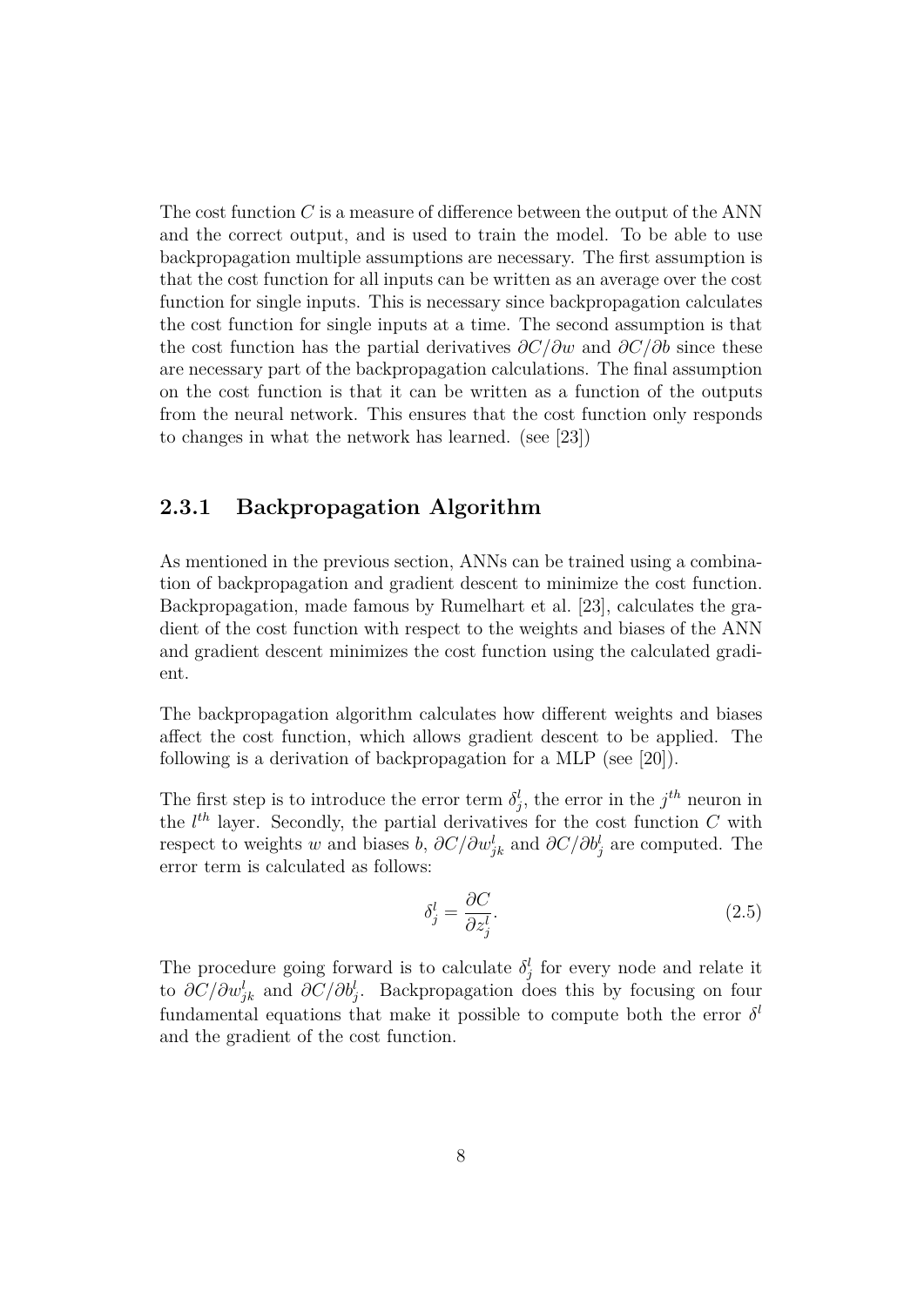The first equation (2.6), is used for calculating the error  $\delta$  in the output layer L:

$$
\delta_j^L = \frac{\partial C}{\partial a_j^L} \sigma'(z_j^L),\tag{2.6}
$$

where the term  $\partial C/\partial a_j^L$  is the partial derivative of the cost function with respect to the  $j^{th}$  output activation  $a_j^L$ . Intuitively, if a particular output neuron  $a_j^L$  has low influence on the cost function C, then the error will be small. The derivative of the activation function  $\sigma'(z_j^L)$  shows the activation function's  $\sigma$  movements related to the weighted input  $z_j^L$ . In matrix form, the equation takes the following expression:

$$
\delta^L = \nabla_a C \odot \sigma'(z^L),\tag{2.7}
$$

where  $\nabla_a C$  is a vector with the partial derivatives  $\partial C/\partial a_j^L$ ,  $\sigma'(z^L)$  is the vector of  $\sigma'(z_j^L)$  and  $\odot$  is the Hadamard product.

The second equation (2.8) is used for calculating the error  $\delta$  in layer l in terms of the error in the next layer  $\delta^{l+1}$ :

$$
\delta^l = ((w^{l+1})^T \delta^{l+1}) \odot \sigma'(z^l),\tag{2.8}
$$

where  $(w^{l+1})^T$  is the weight matrix for the  $(l+1)^{th}$  layer transposed. Intuitively, if the error  $\delta^{l+1}$  and the weight matrix  $w^{l+1}$  is known for the  $(l+1)^{th}$ layer the error can be transferred back to the  $l^{th}$  layer. The Hadamard product moves the error backwards in the network through the derivative of the activation function  $\sigma'(z^l)$  in layer l. By repeating this process backwards through the network the error  $\delta^l$  is calculated for all layers l.

The third equation (2.9), is used to calculate the bias term's effect on the cost function and is expressed as:

$$
\frac{\partial C}{\partial b_j^l} = \delta_j^l. \tag{2.9}
$$

Which shows that the error from the bias term is equal to the rate of change  $\partial C/\partial b_j^l$  which is intuitive since the bias directly affects  $z_j^l$  and thereby the error.

The fourth equation (2.10), is used to calculate the rate of change of the cost function with respect to any weight in the network, and is expressed as:

$$
\frac{\partial C}{\partial w_{jk}^l} = a_k^{l-1} \delta_j^l. \tag{2.10}
$$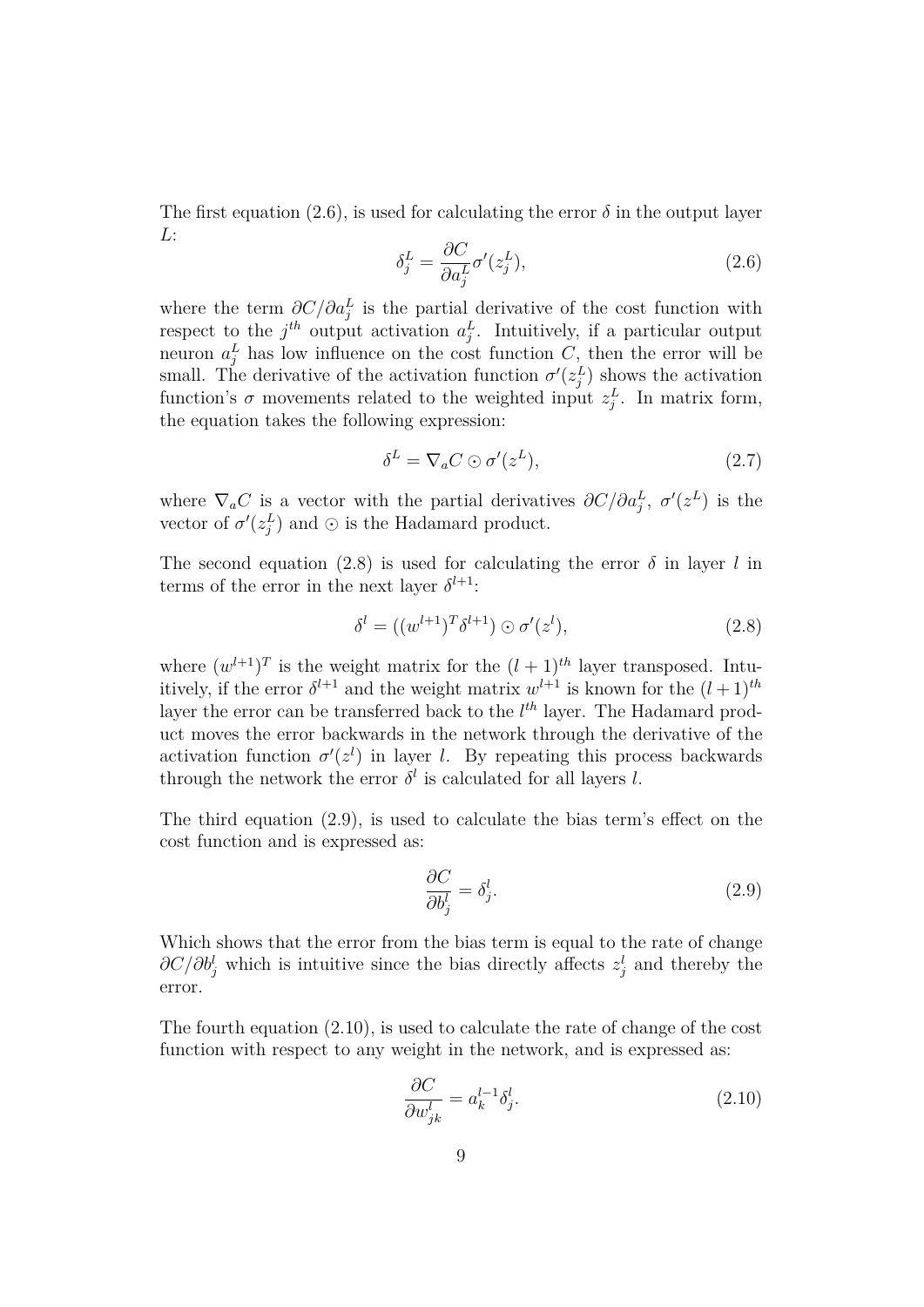#### **2.3.2 Gradient Descent**

Gradient descent is an optimization algorithm used to find the minimum of a differentiable function. In neural networks it is used to find the weights and biases that minimize the cost function. The iterative algorithm seeks to find local minimum by taking one step proportional to the negative gradient of the function at the current point (see [20]). In neural networks, gradient descent uses the gradient calculated in the backpropagation algorithm.

The change in the cost function can be approximated as:

$$
\Delta C \approx \nabla C \cdot \Delta v,\tag{2.11}
$$

where  $\nabla C$  is the gradient of the cost function and  $\Delta v$  is the change.  $\Delta v$  is chosen in the following way:

$$
\Delta v = -\eta \nabla C,\tag{2.12}
$$

where  $\eta$  is a small positive parameter known as the learning rate that represents the step size.

Combining (2.11) and (2.12) gives the following expression:

$$
\Delta C \approx \nabla C \cdot -\eta \nabla C = -\eta \|\nabla C\|^2. \tag{2.13}
$$

This equation shows that since  $\|\nabla C\|^2 \geq 0$ , the change in the cost function in guaranteed to be  $\Delta C \leq 0$  if  $\Delta v$  is chosen as in (2.12). The algorithm keeps iterating until it finds a minimum. The learning rate  $\eta$  has to be small enough so that the approximation (2.11) holds, but if too small, the algorithm will be slow and inefficient. It is important to note that if the cost function is non-convex a global minimum can never be guaranteed by gradient descent.

Applied to the optimization problem of choosing weights  $w_k$  and biases  $b_l$ , the gradient descent algorithm leads to the following updating rules:

$$
w'_k = w_k - \eta \frac{\partial C}{\partial w_k},\tag{2.14}
$$

$$
b'_{l} = b_{l} - \eta \frac{\partial C}{\partial b_{l}},
$$
\n(2.15)

where  $w_k$  and  $b_l$  are the current weights and biases and  $w'_k$  and  $b'_l$  are the updated values. This update rule is repeated until the algorithm has found the weights and biases that minimize the cost function. It is important to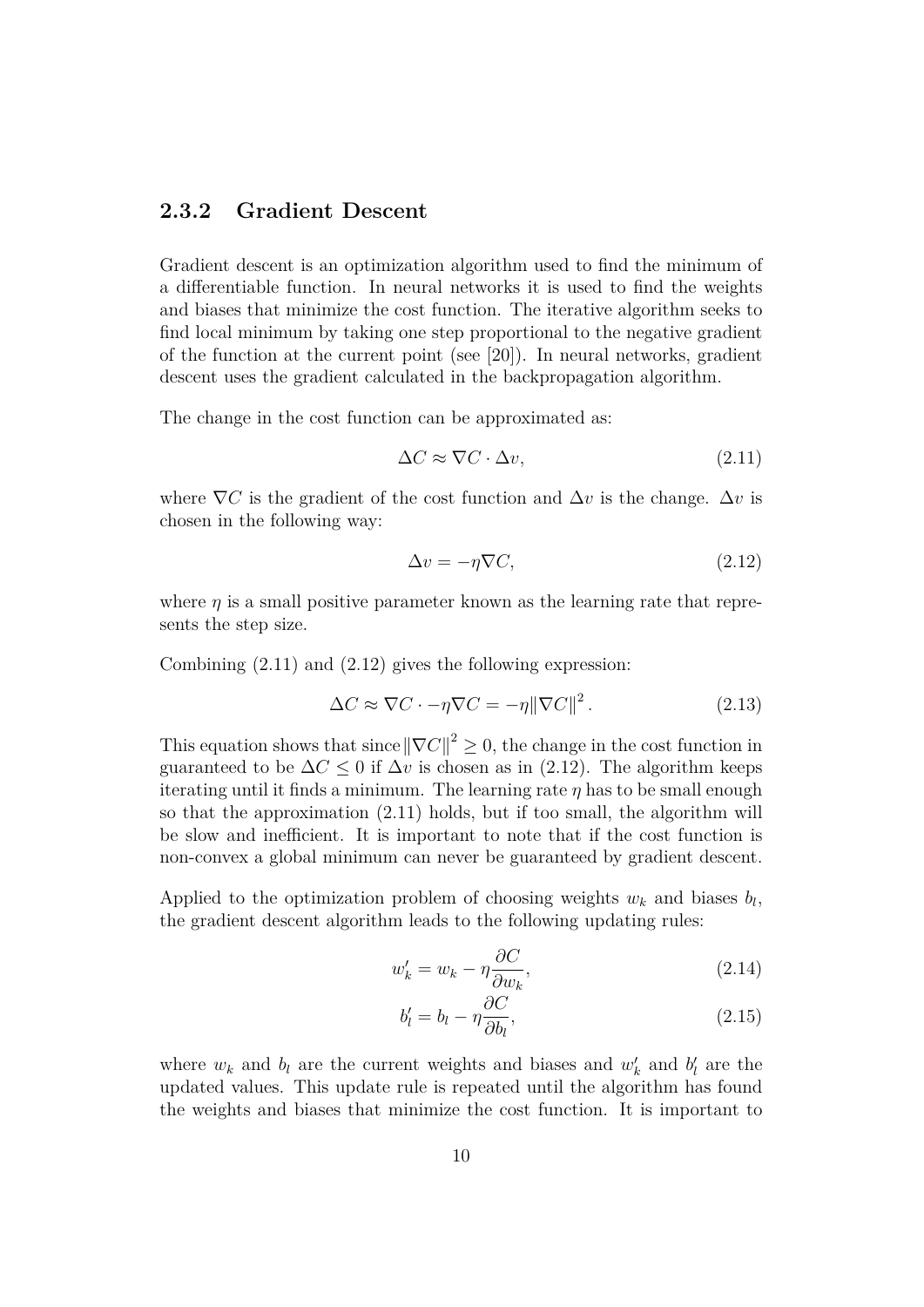notice that the cost function is an average over cost for all individual training examples as per earlier assumptions:

$$
C = \frac{1}{n} \sum_{x} C_x.
$$
\n(2.16)

In practice this means that the gradient  $\nabla C_x$  has to be computed for each training input x, and then averaged to get  $\nabla C$ .

$$
\nabla C = \frac{1}{n} \sum_{x} \nabla C_x.
$$
 (2.17)

This means that learning can take an extensive amount of time, since a large number of training inputs means that a large number of gradients need to be calculated.

#### **2.3.3 Stochastic Gradient Descent**

Stochastic gradient descent is an approach used to get around the time consuming problem of calculating gradients for all training inputs in order to speed up learning. The idea is to calculate the gradient only for a small sample of the training inputs and average them to get an estimate of the true gradient of the cost function  $\nabla C$ . (see [24])

$$
\frac{1}{m}\sum_{j=1}^{m}\nabla C_{X_j} \approx \frac{1}{n}\sum_{x}\nabla C_x = \nabla C.
$$
\n(2.18)

The left hand side of  $(2.18)$  represents the average over the small sample m and the right hand side is the true average over the full training set  $n$ .

Applied to the optimization problem, the stochastic gradient descent algorithm works in the following way:

$$
w'_k = w_k - \frac{\eta}{m} \sum_j \frac{\partial C_{X_j}}{\partial w_k},\tag{2.19}
$$

$$
b'_{l} = b_{l} - \frac{\eta}{m} \sum_{j} \frac{\partial C_{X_{j}}}{\partial b_{l}},
$$
\n(2.20)

where  $m$  is an randomly chosen sample of the training input samples, a batch, and  $X_j$  is an input sample within the batch. This approach is repeated by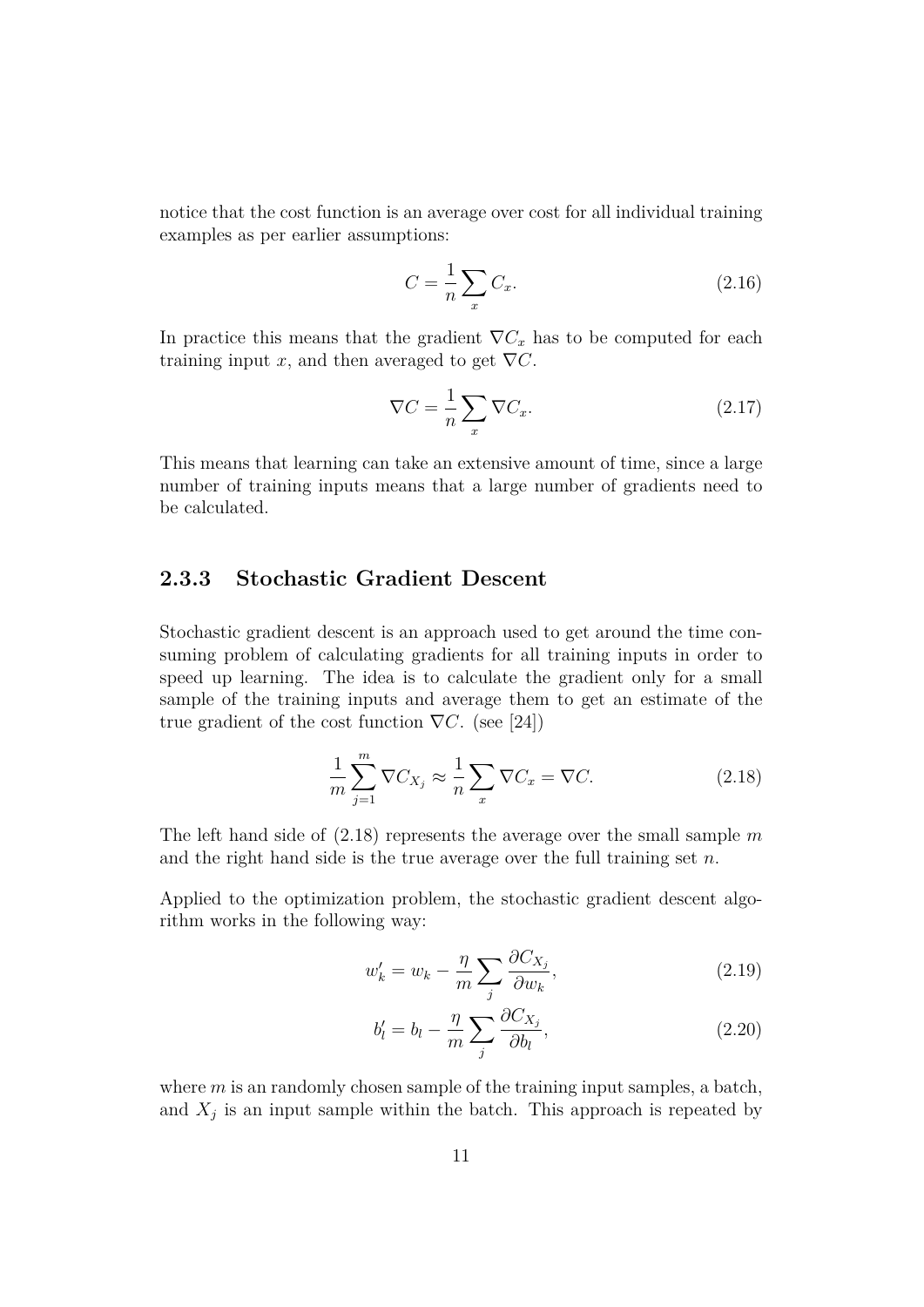picking another randomly chosen batch from the remaining training data until all training data has been used in the training of the network. When all training inputs have been used, one epoch of training has been completed. The number of epochs used differs and is adjusted to make sure a minimum is reached while trying to avoid overfitting the model to the training data.

#### **2.3.4 Adam Optimizer**

A variation of gradient descent, the Adaptive Moment Estimation (Adam) optimization method was presented by Kingma and Ba [25]. The authors present the method with the following words:

*The method is straightforward to implement, is computationally efficient, has little memory requirements, is invariant to diagonal rescaling of the gradients, and is well suited for problems that are large in terms of data and/or parameters. The method is also appropriate for non-stationary objectives and problems with very noisy and/or sparse gradients. The hyper-parameters have intuitive interpretations and typically require little tuning.*

The Adam optimizer works by adapting the learning rates for each parameter. The method stores an exponentially decaying average of previous gradients squared  $v_t$  and an exponentially decaying average of previous gradients  $m_t$ . The updates to the variables are calculated in the following way:

$$
m'_k = \beta_1 m_k + (1 - \beta_1)\nabla C,\tag{2.21}
$$

$$
v'_{k} = \beta_{2}v_{k} + (1 - \beta_{2})(\nabla C)^{2}, \qquad (2.22)
$$

$$
\hat{m}_k = \frac{m'_k}{1 - \beta_1},\tag{2.23}
$$

$$
\hat{v}_k = \frac{v'_k}{1 - \beta_2}.\tag{2.24}
$$

Thus the final update rule for weights and biases becomes:

$$
w'_{k} = w_{k} - \eta \frac{\hat{m}_{k}}{\sqrt{\hat{v}_{k}} + \epsilon},
$$
\n(2.25)

$$
b'_{l} = b_{l} - \eta \frac{\hat{m}_{k}}{\sqrt{\hat{v}_{k}} + \epsilon},
$$
\n(2.26)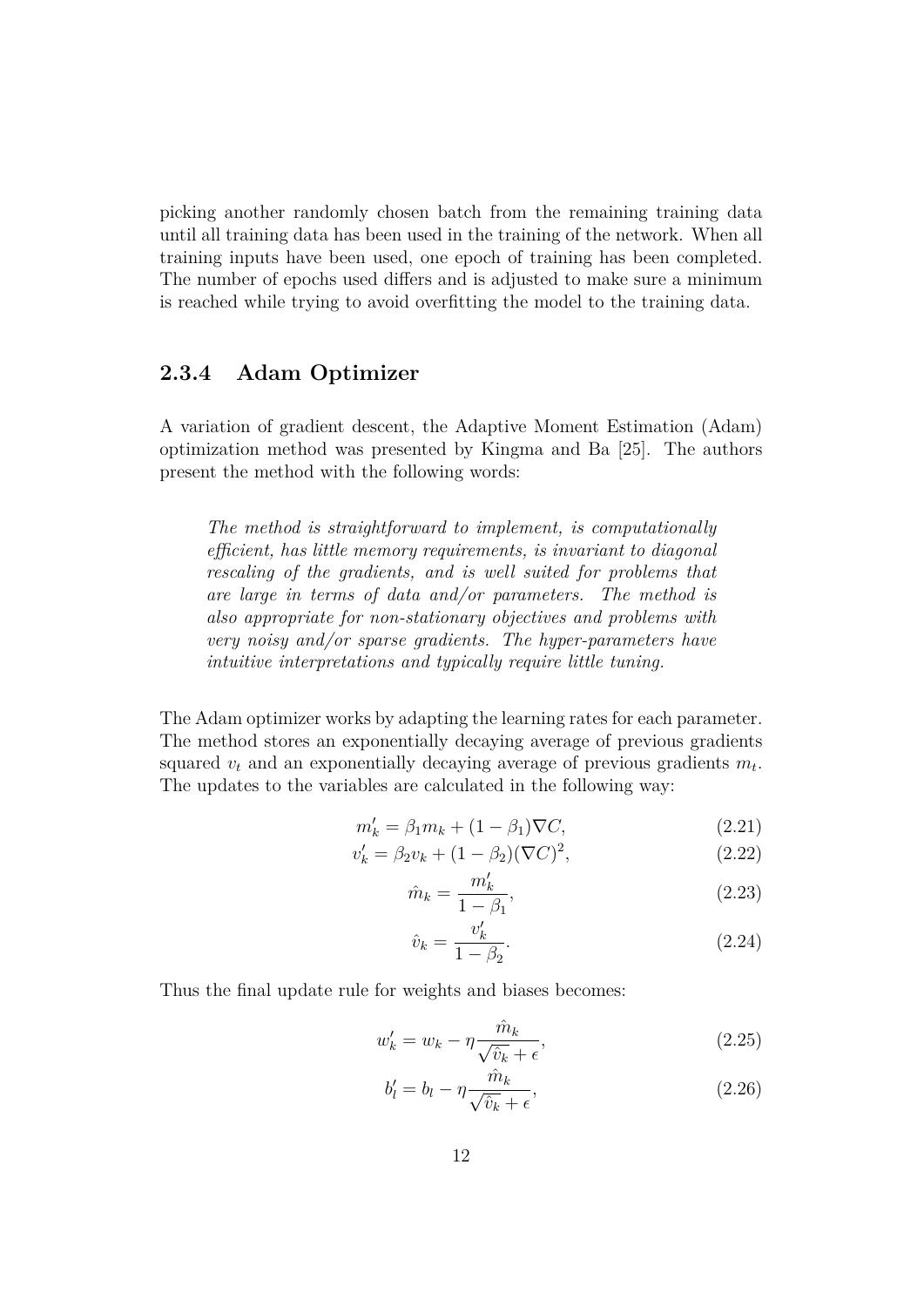where  $\beta_1$  and  $\beta_2$  are the exponential decay factors while  $\epsilon$  is a small number to avoid zero division, and  $(\nabla C)^2$  is the element-wise square of  $\nabla C$ . Kingma and Ba recommend  $\beta_1 = 0.9 \ \beta_2 = 0.999$  and  $\epsilon = 10^{-8}$  as default values for the parameters of the optimization method.

#### **2.3.5 Bias-Variance Trade-Off**



Figure 2.2: A visual representation of the bias and variance of an estimator

The bias-variance trade-off is the comparison of accuracy versus quality of an estimator by the use of bias and variance as the measurable quantities. In general the bias-variance trade-off leads to the following conclusions. If a model is too complex it is sensitive to small variations in the input data while a model that is too simple will be biased and not fit the data properly. In mathematical terms in can be explained in the following way. (see [26])

Consider a training set  $x_1, \ldots, x_n$  and real values  $y_i$  with the following relationship.

$$
y_i = f(x_i) + \mathcal{E}
$$

where  $\mathcal E$  is noise with zero mean and variance  $\sigma^2$ . If the attempted model is represented by  $f(x)$  then the error can be decomposed in the following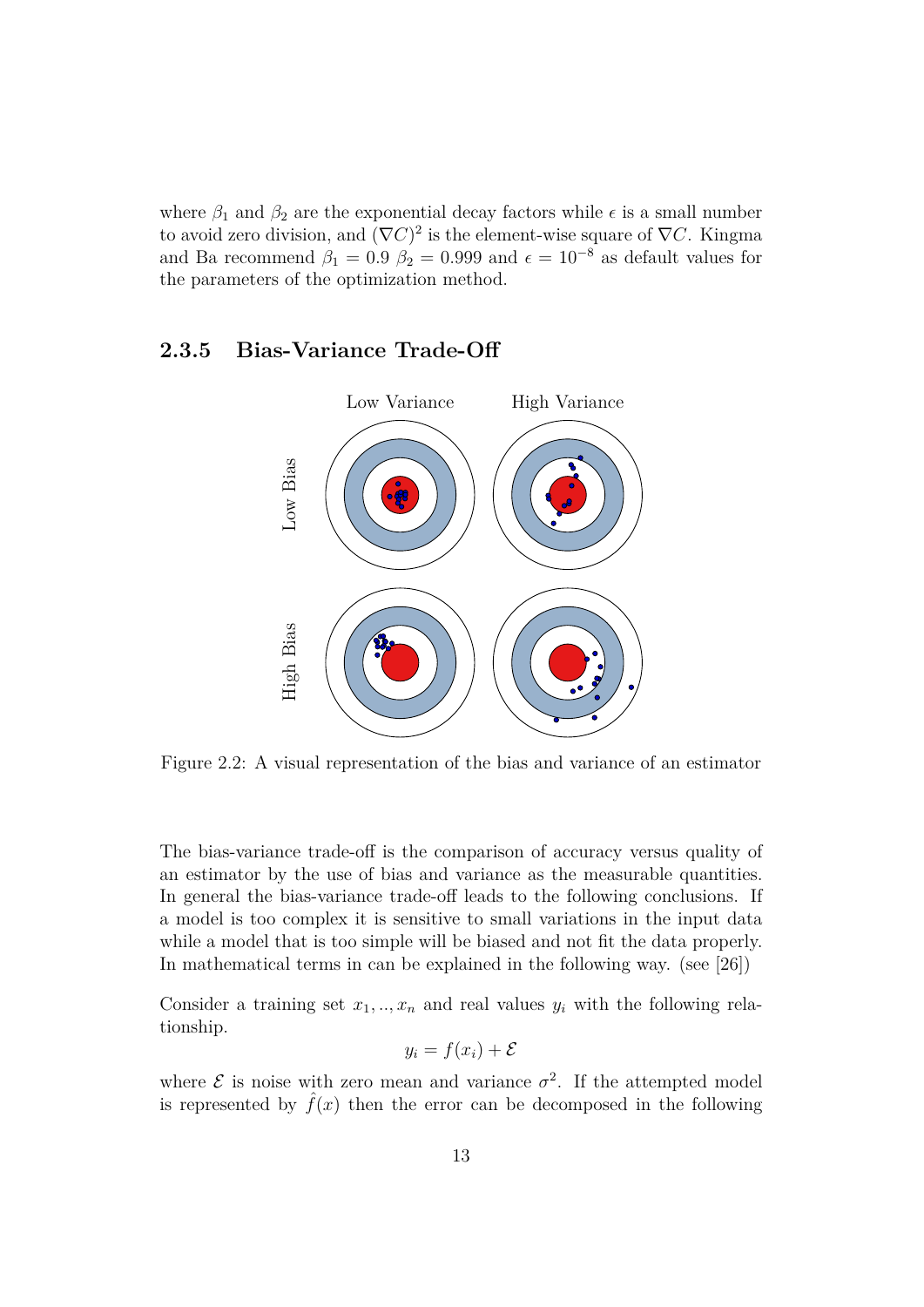manner.

$$
E[(y - \hat{f}(x))^2] = \text{Bias}[\hat{f}(x)]^2 + \text{Var}[\hat{f}(x)] + \sigma^2,
$$

where

Bias[
$$
\hat{f}(x)
$$
] = E[ $\hat{f}(x)$ ] -  $f(x)$ ,  
Var[ $\hat{f}(x)$ ] = E[ $(\hat{f}(x) - E[\hat{f}(x)])^2$ ].

Thus the total error is decomposed into three parts which form a lower bound on the expected error of the estimator on unseen samples.

- The square of the bias: The error due to overly simple models.
- The variance of the estimator: How much the estimator moves around the mean indicating more complexity.
- The irreducible error: The  $\sigma^2$  error which can not be avoided due to a noisy relationship between  $x$  and  $y$ .

#### **2.3.6 Training and Validation Data**

To handle the problem of the bias-variance trade-off a common approach is to divide the input data set into two data sets, one of which is used to train the model and the other which is used for validating the model choice. This allows a comparison to be made between different models as every model is evaluated on the same validation data set. Thus a comparison can be made between simpler models and more complex models to ensure that a model of sufficient complexity for the problem is chosen without overfitting the model to the training data. (see [26])

#### **2.3.7 Worst Case**

Barron [27] investigated the approximation properties of ANNs showing that a three layer MLP with sigmoidal activation functions can achieve an integrated squared error of  $O(1/n)$  where n is the number of nodes. Goodfellow et al. [28] expanded upon this by determining that in the worst case an exponential number of hidden units may be required. While a MLP with a single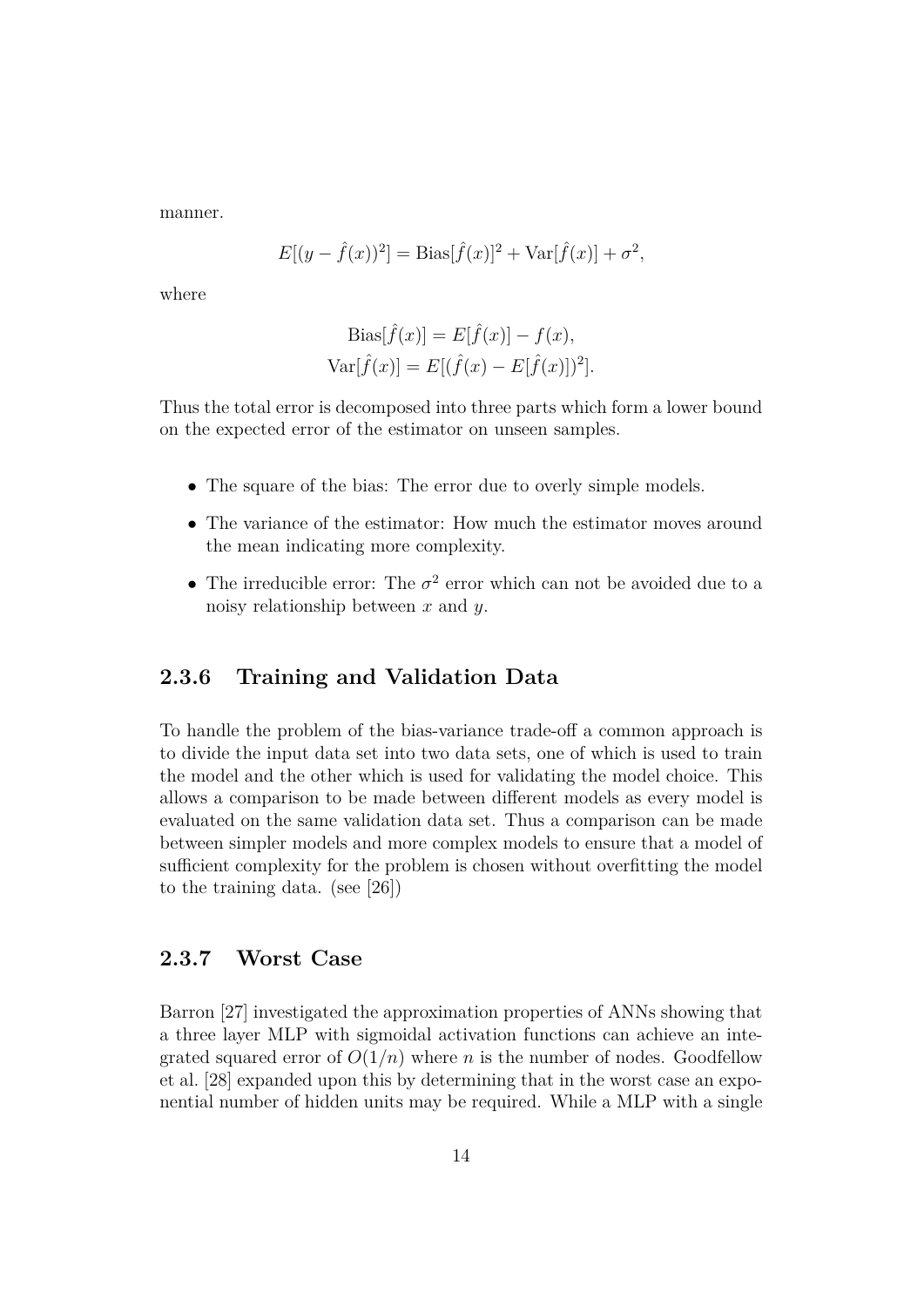hidden layer can represent any function it may become infeasibly large or fail to learn.

Montufar et al. [29] investigated similar properties for deep neural networks using ReLU activation functions. The authors showed a lower bound for the maxiamal number of linear regions that that an ANN with ReLU activation functions can approximate given input nodes of  $O(1)$ , the same number of nodes in all hidden layers, more nodes in the hidden layers than in the input layer and with  $L$  hidden layers. Goodfellow et al. [28] reformulated the main theorem of Montufar et al. as follows. The number of linear regions a deep ReLU network with  $d$  inputs,  $l$  hidden layers and  $n$  units per hidden layer can represent is:

$$
O\left(\binom{n}{d}^{d(l-1)}n^d\right).
$$

### **2.4 Option Pricing**

#### **2.4.1 Arbitrage-Free Pricing**

Arbitrage-free pricing or valuation is a wide spread theory used in pricing models. Prices are determined in such a manner as to preclude any arbitrage opportunities.

#### **Black-Scholes Model**

The Black-Scholes model is an arbitrage-free pricing model for European options. The model calculates the price as the discounted risk-neutral expected value of the payoff of the option. This is also known as calculating the price under the risk-neutral measure Q, which is not the real world observed probability measure but a probability measure for arbitrage-free prices. The risk-neutral measure implies that there is a unique arbitrage-free price for each asset in the market (see [30]). The arbitrage-free price is realized by using dynamic hedging.

For the the Black-Scholes model to hold some main assumptions and simplifications must be applied to the underlying asset and markets (see [31]).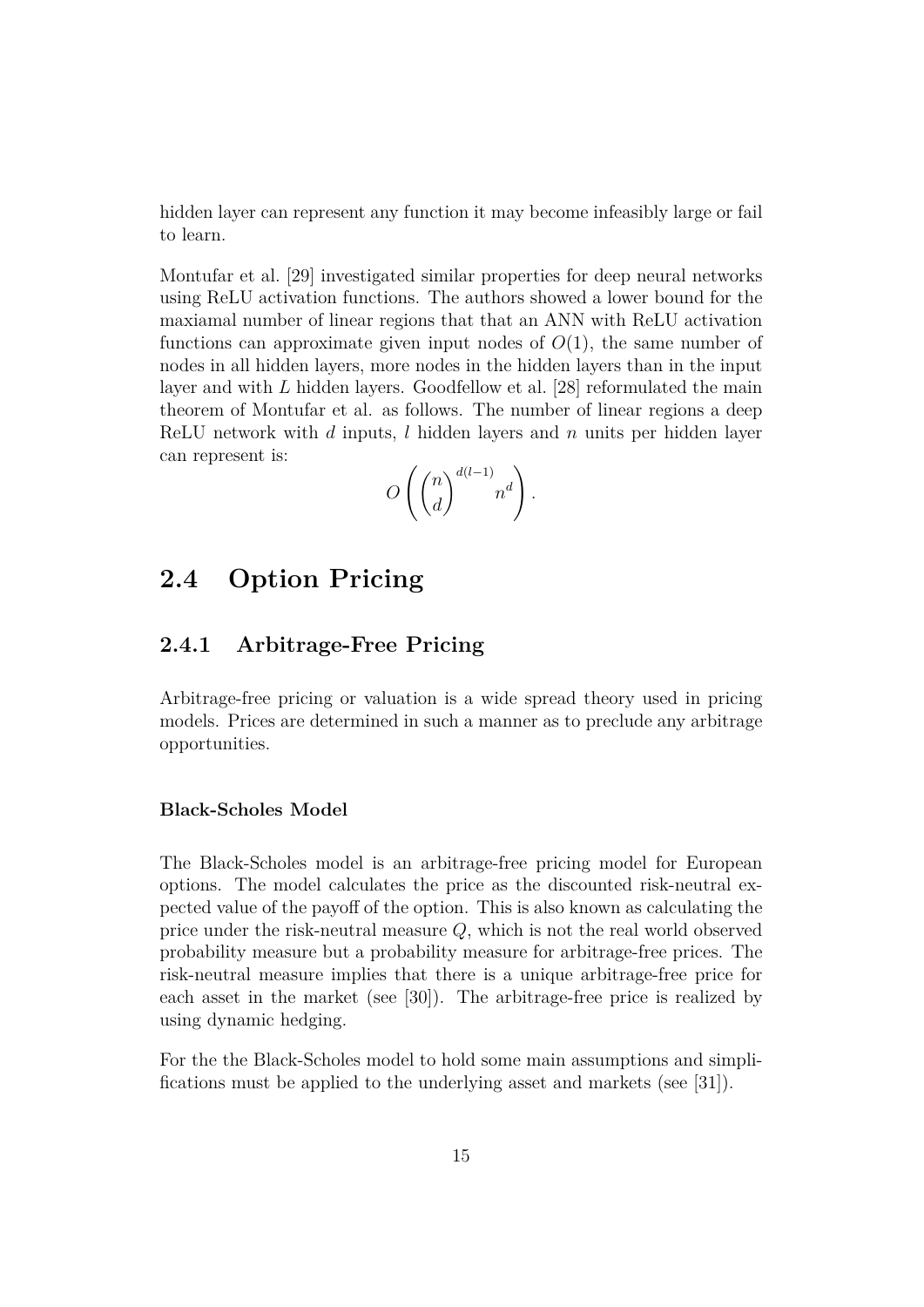- Interest rate: Assumed to be known, risk-free and constant.
- Log-normal distribution of returns: This means that the stock price at maturity  $S_T$  and the stock price at time 0,  $S_0$  has the following distribution.  $\frac{S_T}{S_0} \in e^Z$  where  $Z \in N((r - \frac{\sigma^2}{2})$  $\frac{\partial^2}{\partial^2}$   $T, \sigma \sqrt{T}$ .
- Volatility: Assumed to be constant over time and different strike prices.
- No dividends: A simplification, which is easily worked around by subtracting the discounted value of the dividend from the stock price or by using a dividend yield (see [31]).
- Arbitrage-free: There are no risk-free arbitrage opportunities.
- Cash: It is possible to borrow and lend any amount, even fractional at risk-free rate.
- Liquidity: It is possible to buy and sell any amount, even fractional, of the underlying without any bid-ask-spread.
- No transaction costs or taxes: A necessary assumption for the constant rebalancing in dynamic hedging.

If these assumptions hold the payoff  $X$  can be priced as follows:

$$
\Pi_t(X) = e^{-r(T-t)} E^Q[X], \tag{2.27}
$$

where  $\Pi_t$  is the price at time t of the payoff X that occurs at time T (see [32]). To find the expected value under the risk neutral probability measure, the following equation is used:

$$
E^{Q}[X] = \int_{-\infty}^{\infty} x\psi(z)dz,
$$
\n(2.28)

where  $\psi(z)$  is the probability density function of  $Z \in N((r - \frac{\sigma^2}{2}))$  $\frac{r^2}{2}(T$ where  $\frac{\psi(z)}{t}, \sigma\sqrt{T-t}$ .

These equations give the price of a option with payoff  $X$ , which is also the price of the dynamic hedge. This is because the dynamic hedge will recreate the same cash flows as the derivative and since there is no arbitrage the price of identical cash flows must be equal. Thus by pricing the dynamic hedge the price of the option is found as well.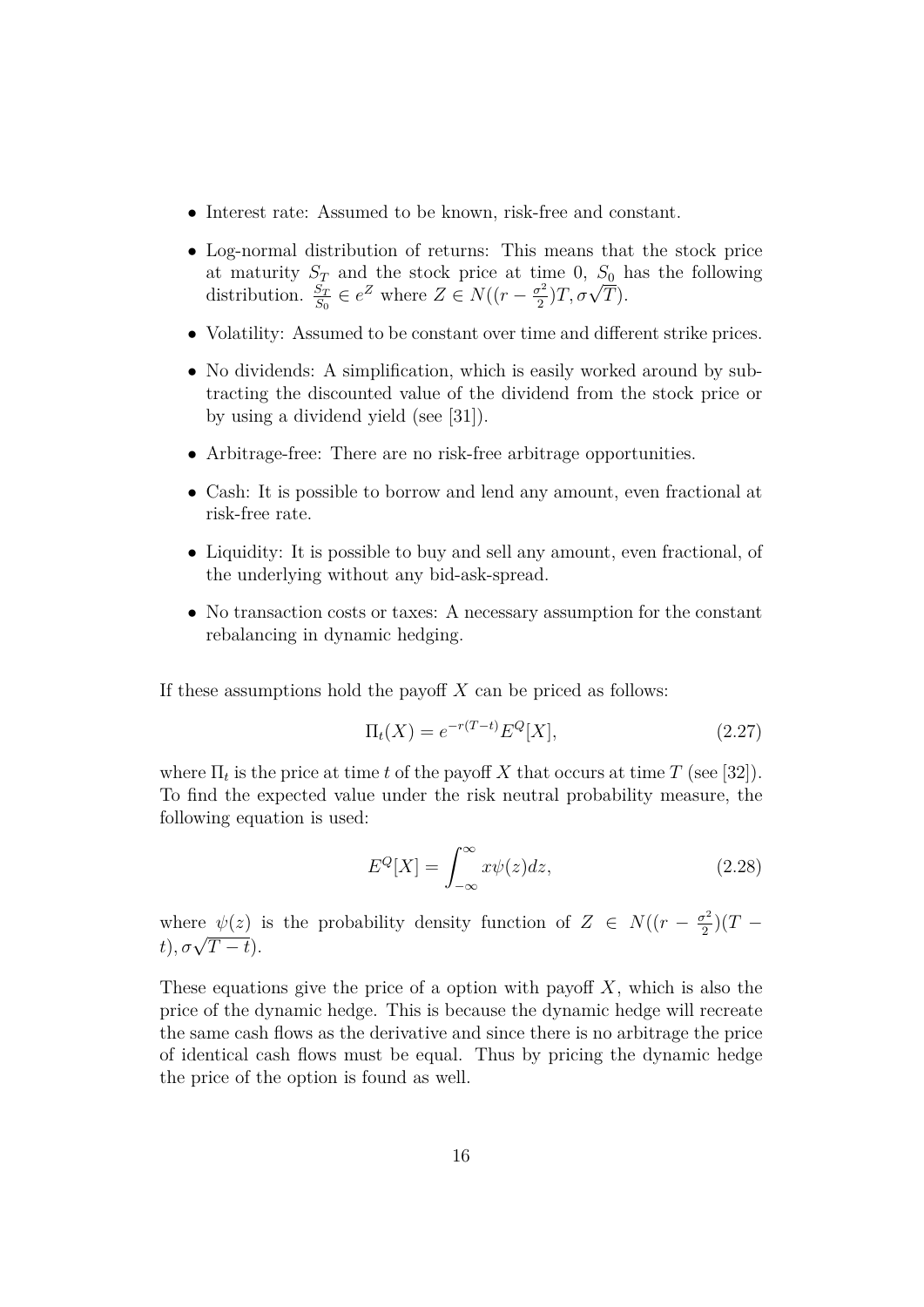#### **Problems with Arbitrage-Free Pricing**

Though the Black-Scholes model is widely used in the world of finance it is not perfect. There have been many articles that are highly critical of the formula, not least an article by Haug and Taleb [33]. Some of the common criticisms of the Black-Scholes model include:

- The normality of asset returns: The normality assumption of asset returns in the Black-Scholes model has been criticized for underestimating extreme movements of assets. As Hull [31] states returns are leptokurtic meaning that there are far too many outliers for a normal distribution to be correct.
- Constant volatility: As noted by Yalincak [34] asset volatility is often clustered over time. In practice volatility is also non-constant for different strike prices and times to maturity, leading to so called volatility smiles (see [35]).
- Instant and cost-less trading: In the real world there are fees for trading options and stocks as well as barriers to trading. The model also assumes perfect liquidity in the market which has been proven false on multiple occasions not least during the global financial crisis and other times of financial distress.

#### **Why Monte Carlo?**

There are multiple problems with the Black-Scholes framework, some of which can be handled in different ways, but a problem which it can not handle is increasing complexity. Monte Carlo simulation is one option for handling increases in complexity when calculating the present value of options.

#### **2.4.2 Monte Carlo Pricing**

Monte Carlo pricing is a commonly used technique for calculating option prices with complicated features that are difficult if not impossible to price using analytic expressions. Examples of options that are usually priced with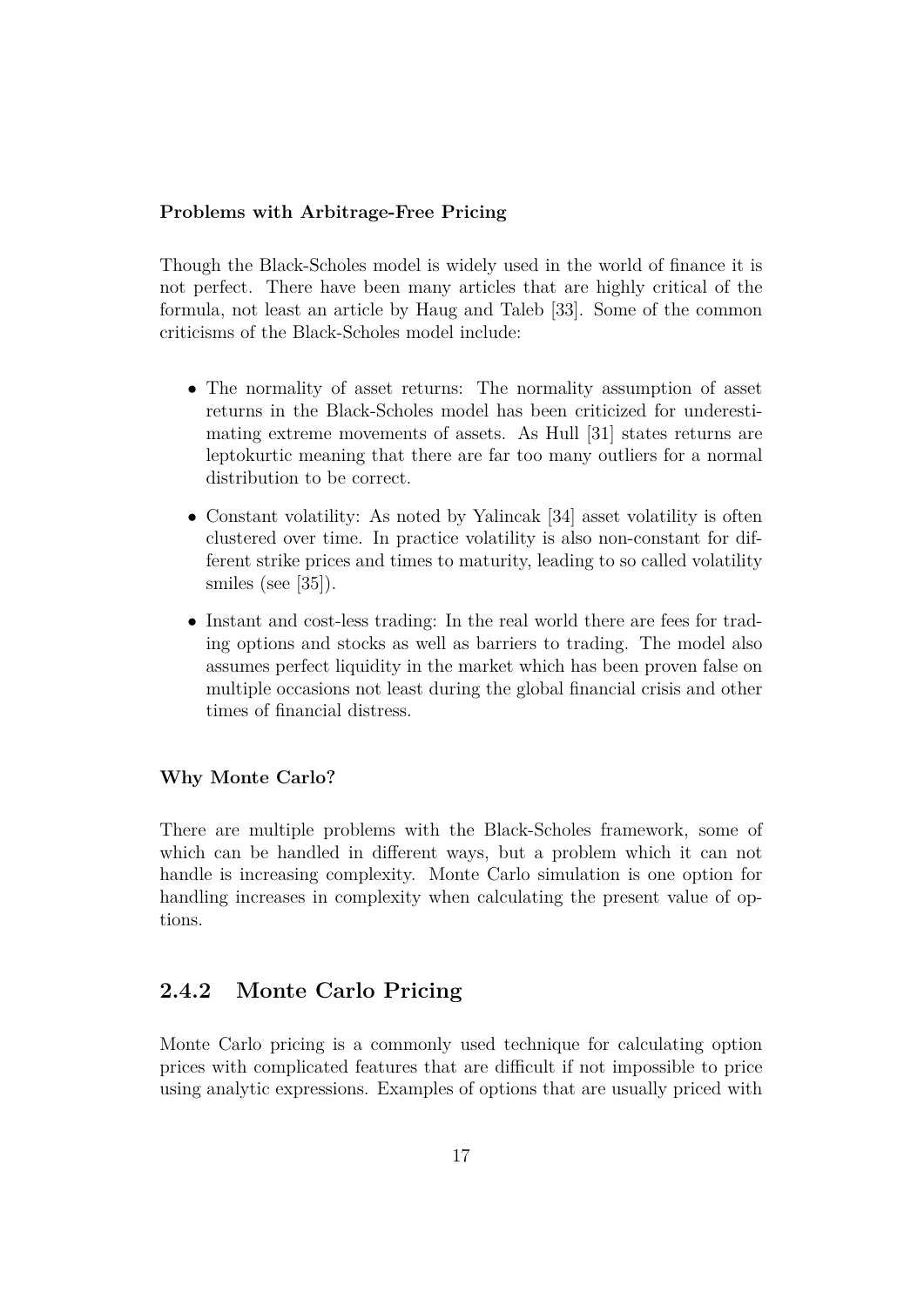Monte Carlo simulations are rainbow options as well as path dependent options such as look-back options and options with Asian tails, as no analytic solution exists for these derivatives.

The Monte Carlo method relies on risk neutral valuation where the price of the option is the discounted expected value. The first step is to generate a large sample of random possible risk-neutral price paths for the underlying asset(s) by simulation. Secondly, the option payoff of each price path is calculated. Finally, the value of the option is calculated as the discounted average of all payoffs. (see [2])

The benefits of the Monte Carlo approach is that it allows for compounding in the source of uncertainty. This opens up the possibility to price options with multiple sources of uncertainty such as rainbow options with multiple underlying assets. For rainbow options correlation plays an important role and is therefore incorporated in the simulations. (see [36])

Furthermore, the Monte Carlo pricing approach is not limited to any type of probability distribution, which makes it a flexible approach for pricing. It is also possible to specify the stochastic process of the underlying asset(s) so that it exhibits jumps or mean reversion. (see [36])

The main drawback with the Monte Carlo method is that it is computationally intensive. If an analytic technique for valuing the option exists the Monte Carlo method will usually be too slow to be competitive (see [3]). This is mainly due to the fact that the convergence of a Monte Carlo simulation is inversely proportional to the square root of the number of samples.

Monte Carlo simulation is carried out by generating random numbers  $X_i$  from the probability density function  $f_X(x)$  and computing the objective function for each case and estimating the average  $\hat{\mu}$  (see [3]). If  $Y = h(X)$  then by the *Law of the Unconscious Statistician*:

$$
E[Y] = E[h(X)] = \int_{-\infty}^{\infty} h(x) f_X(x) \mathrm{d}x,\tag{2.29}
$$

$$
\hat{\mu} = \frac{1}{N} \sum_{i=1}^{N} h(x_i),
$$
\n(2.30)

where  $x_i$  is an independent sample of the random variable X and  $\hat{\mu}$  converges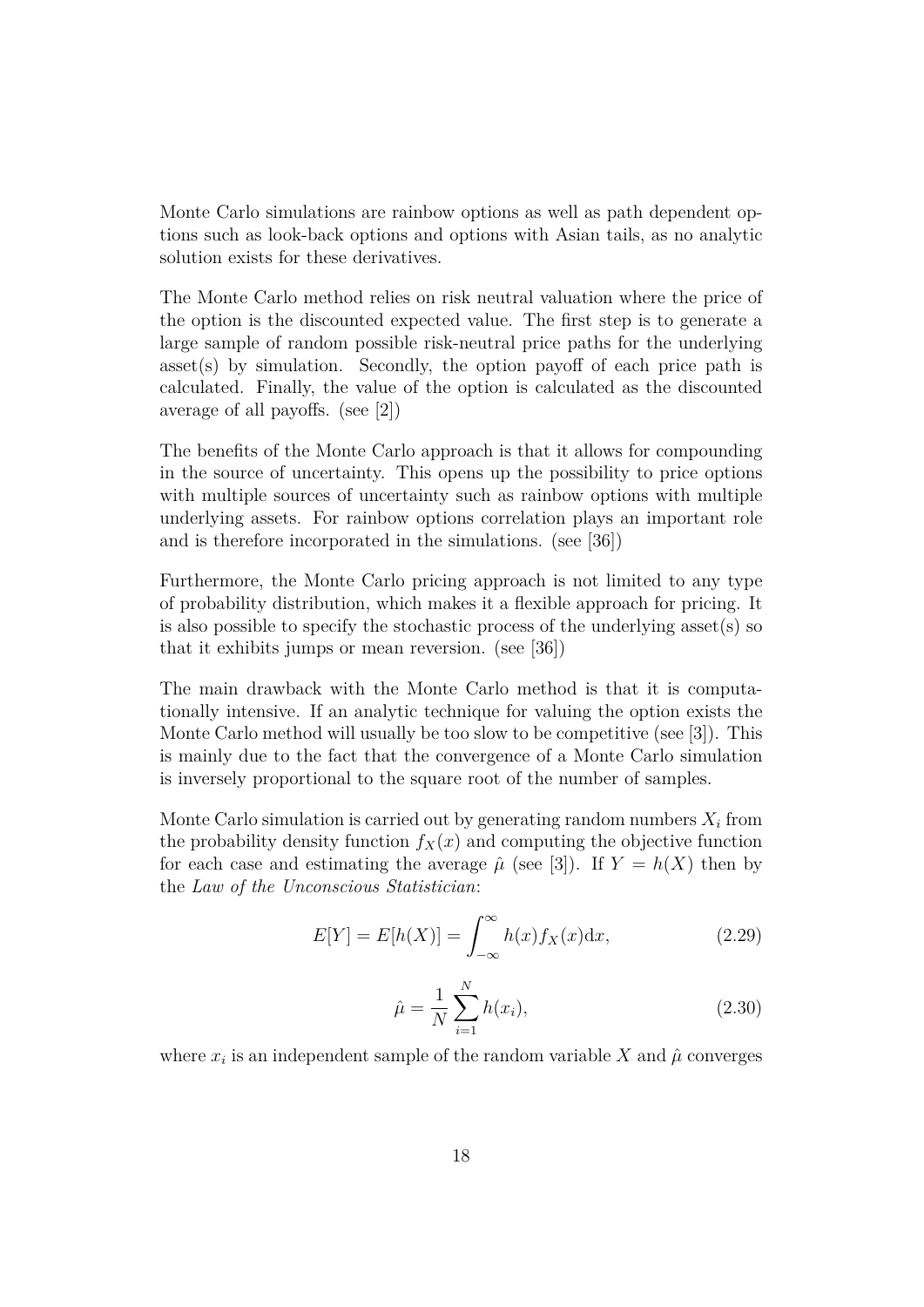almost surely to E[Y ] by the *Strong Law of Large Numbers*.

$$
\hat{\mu} = \lim_{N \to \infty} \frac{1}{N} \sum_{i=1}^{N} h(x_i) \xrightarrow{a.s.} \int_{-\infty}^{\infty} h(x) f_X(x) dx = E[Y]. \tag{2.31}
$$

The standard error  $\sigma_{\hat{\mu}}$  (2.34) of the Monte Carlo simulation is proportional to  $1/\sqrt{N}$  where N is the number of samples.

$$
\text{Var}\left(\frac{1}{N}\sum_{i=1}^{N}h(x_i)\right) = \frac{\sigma^2}{N}, \text{ where } \sigma^2 = \text{Var}(x_i), \tag{2.32}
$$

$$
\hat{\sigma}^2 = \frac{1}{N-1} \sum_{i=1}^{N} (h(x_i) - \hat{\mu})^2,
$$
\n(2.33)

$$
\sigma_{\hat{\mu}} \propto \frac{\hat{\sigma}}{\sqrt{N}}.\tag{2.34}
$$

### **2.5 Risk Measures**

#### **2.5.1 Value-at-Risk**

The Value-at-Risk (VaR) is a measure of risk in a portfolio. The VaR estimates the potential losses in a portfolio for a certain amount of time. The VaR of a portfolio  $X$  is given as:

$$
VaR_p(X) = min\{m : P(m \cdot R_0 + X < 0) \le p\}
$$
\n
$$
= min\{m : P(-X/R_0 \le m) \ge 1 - p\},\tag{2.35}
$$

where  $R_0$  is the return of the risk-free rate and  $p \in (0,1)$  is the confidence level. (see [37])

If X is given as  $V_1 - V_0 R_0$ , the net gain of the portfolio, then the discounted loss can be represented as:

$$
L = -\frac{X}{R_0} = V_0 - \frac{V_1}{R_0},\tag{2.36}
$$

where  $V_0$  and  $V_1$  are the values of the portfolio at time 0 and 1. Using this notation the VaR can be expressed as:

$$
VaR_p(X) = min\{m : P(L \le m) \ge 1 - p\}.
$$
 (2.37)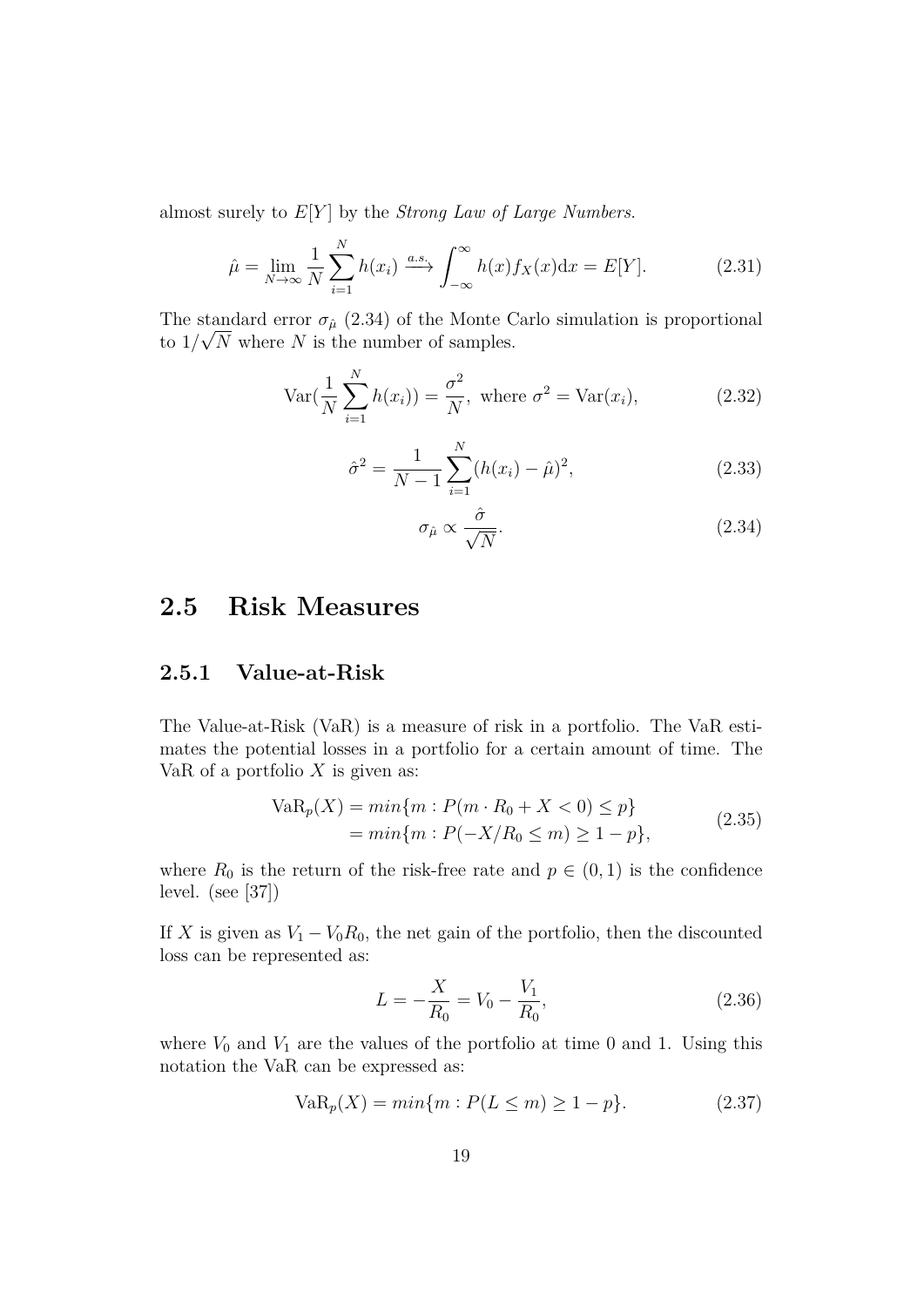In statistical terms this is the  $(1 - p)$ -quantile of L and thus is follows that:

$$
VaR_p(X) = F_L^{-1}(1-p).
$$
\n(2.38)

#### **2.5.2 Expected Shortfall**

Expected Shortfall is an extension of the VaR concept which takes into account the shape of the tail of the loss distribution (see [37]). The Expected Shortfall of a portfolio X can be calculated as:

$$
ES_p(X) = \frac{1}{p} \int_0^p \text{VaR}_u(X) du.
$$
 (2.39)

#### **2.5.3 Empirical Distribution**

The empirical distribution of a sample  $X_1, \ldots, X_n$  is given as:

$$
F_{n,X}(x) = \frac{1}{n} \sum_{k=1}^{n} I\{X_k \le x\},\tag{2.40}
$$

where  $n$  is the number of samples and  $I$  is an indicator function. This representation can be justified by the *Law of Large Numbers*. (see [37])

If  $Z_1, \ldots, Z_n$  are independent copies of Z and if  $E[Z]$  is finite, then the *Law of Large Numbers* states:

$$
\lim_{n \to \infty} \frac{1}{n} \sum_{k=1}^{n} Z_k \xrightarrow{a.s.} E[Z]. \tag{2.41}
$$

Setting  $Z_k = I\{X_k \leq x\}$  implies that  $E[Z_k] = P(X_k \leq x) = F(x)$ . Thus, the *Law of Large Numbers* implies that  $\lim_{n\to\infty} F_{n,X}(x) = F(x)$  almost surely.

#### **2.5.4 Empirical Value-at-Risk**

With X and L as in section 2.5.1, using independent samples  $L_1, \ldots, L_n$  of L the empirical  $VaR_p(X)$  can be calculated as:

$$
VaR_p(X) = L_{[np]+1,n},
$$
\n(2.42)

where the sample is ordered,  $L_{1,n} \geq, \ldots, \geq L_{n,n}$  (see [37]).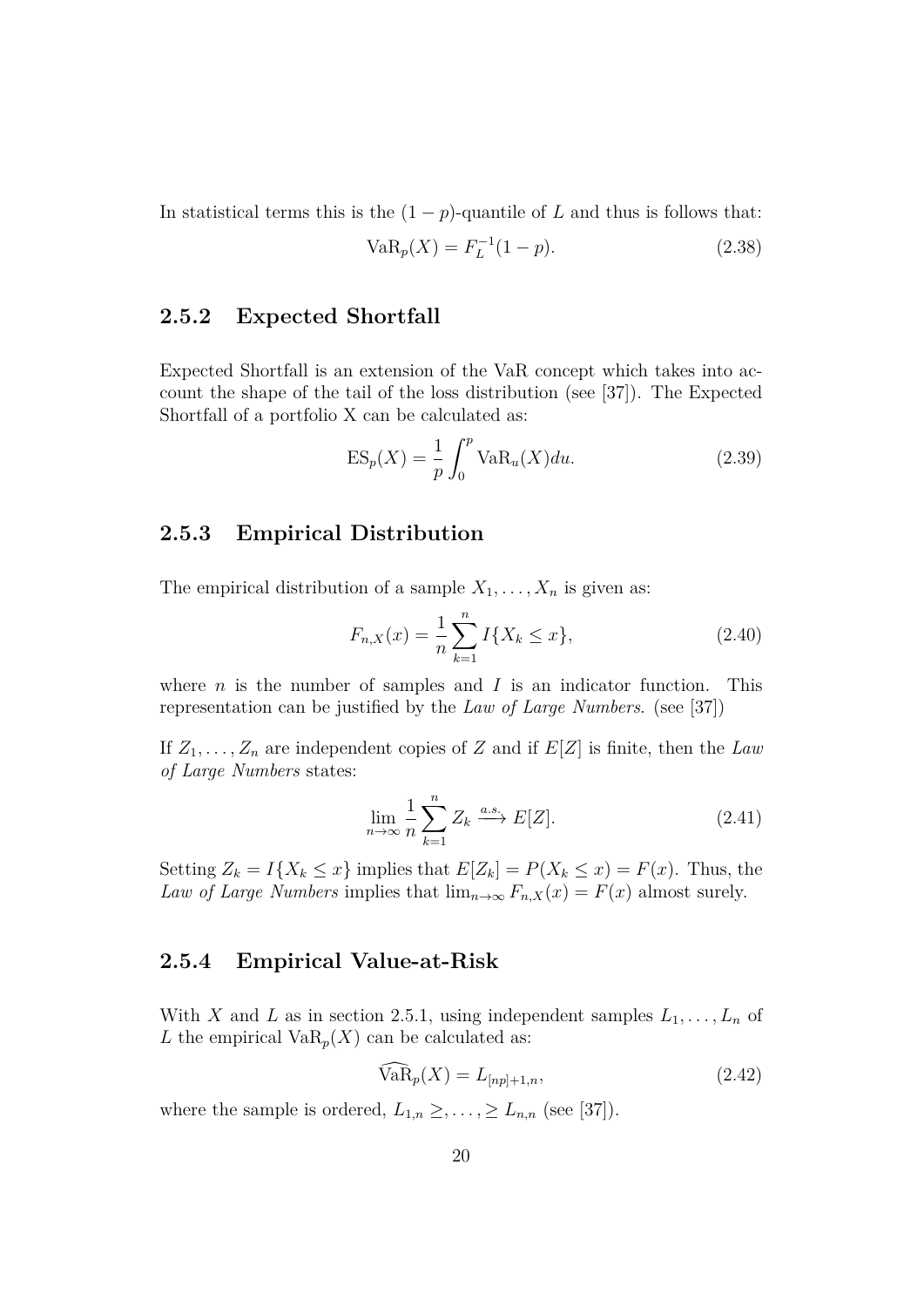## **2.5.5 Empirical Expected Shortfall**

Using the empirical VaR the empirical Expected Shortfall is estimated by simply replacing  $\text{VaR}_p(X)$  by its empirical estimator  $\widehat{\text{VaR}}_p(X)$  (see [37]).

$$
\widehat{\text{ES}}_p(X) = \frac{1}{p} \int_0^p \widehat{\text{VaR}}_u(X) du = \frac{1}{p} \int_0^p L_{[nu]+1,n} du
$$
  
= 
$$
\frac{1}{p} \left( \sum_{k=1}^{[np]} \frac{L_{k,n}}{n} + \left( p - \frac{[np]}{n} \right) L_{[np]+1,n} \right).
$$
 (2.43)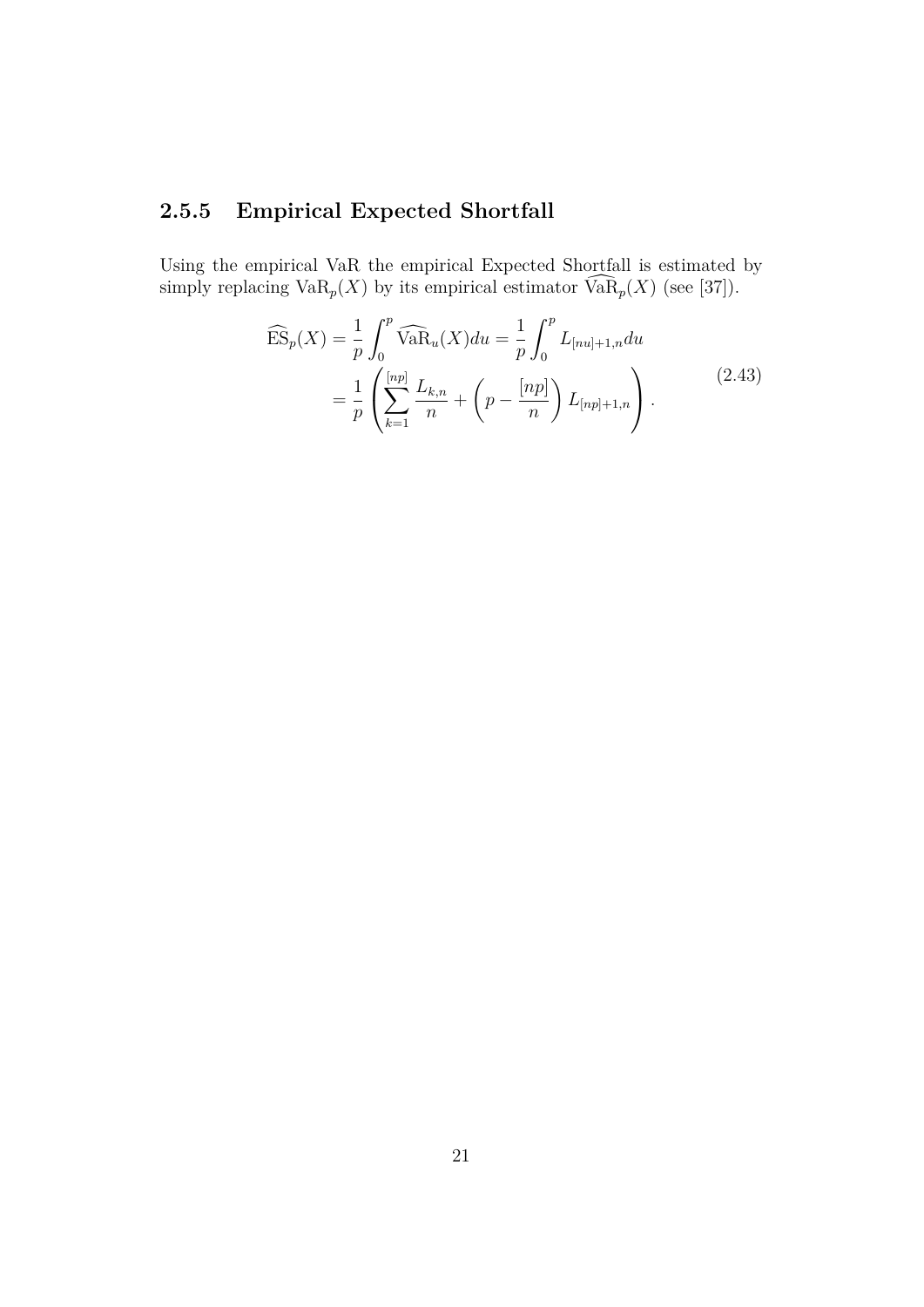# **Chapter 3**

# **Research Design**

## **3.1 Research Design**

The design of a study is what allows the research question to be answered. Using ANNs to predict option prices was a well-motivated choice as their usefulness in the area has been proven on multiple occasions as seen in section 2.2. While those studies mostly try to estimate prices from market data there is an obvious parallel to pricing options using risk-factor simulation leading to the hypothesis that ANNs may be able to price options which require Monte Carlo simulation as well. To investigate the research question and hypothesis the following research design was used.

- 1. Evaluate performance for European call options to investigate performance for simpler options that do not require Monte Carlo simulation.
- 2. Evaluate performance for rainbow options to investigate performance for more complex options that do require Monte Carlo simulation.

For both the call option and the rainbow option the following plan was used.

- 1. Collect data containing option present values and inputs.
- 2. Clean and format the data as necessary.
- 3. Train and validate ANNs on the data.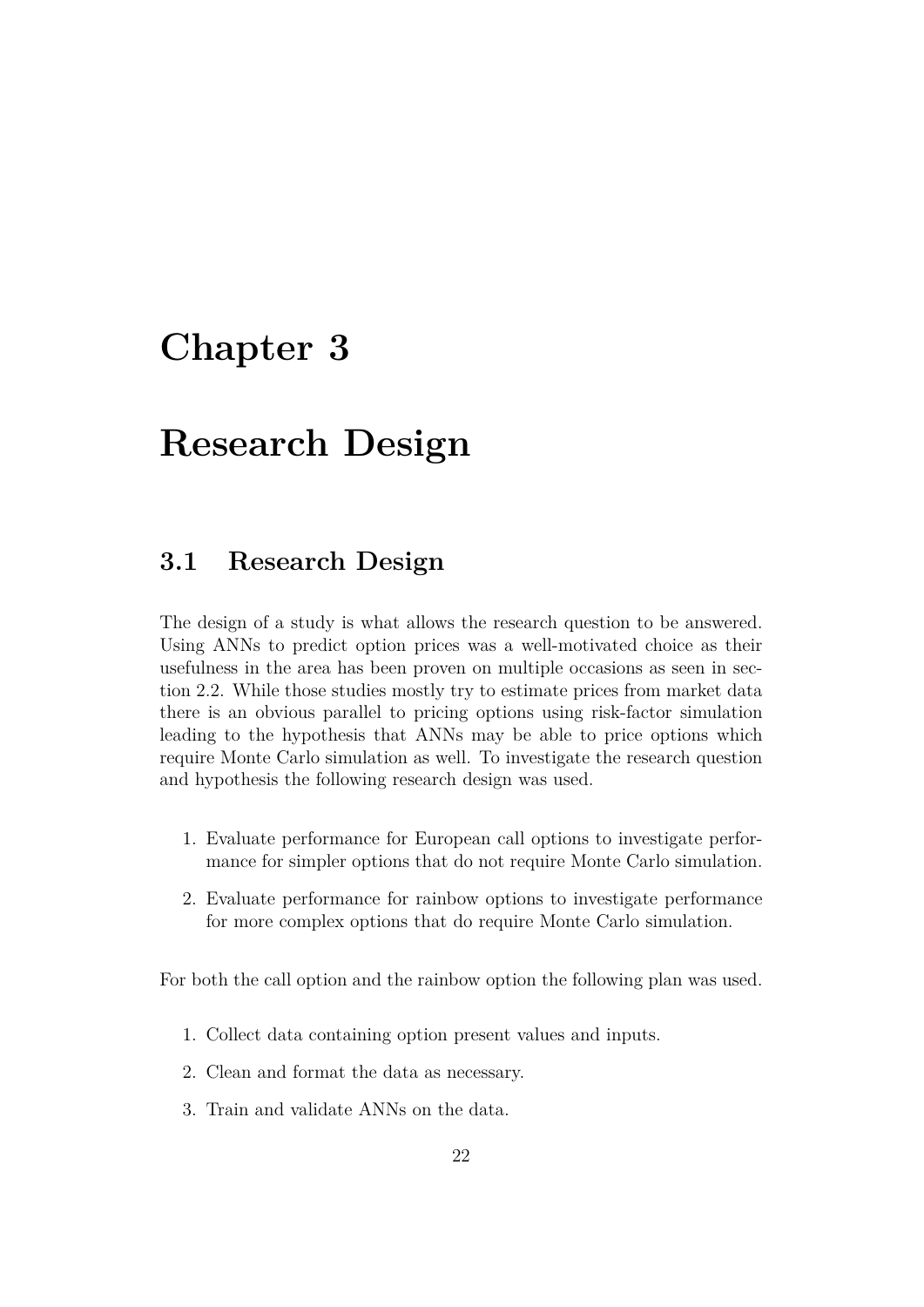- 4. Collect new data using current approximations.
- 5. Compare the results of the ANN with current approximations for calculations of present value, Value-at-Risk and Expected Shortfall.

# **3.2 Method**

To execute the study in accordance with the research design the workflow shown in Table 3.1 was used.

| Risk-Management Software | Excel              | Python/Tensorflow     |
|--------------------------|--------------------|-----------------------|
| 1. Data Gathering        |                    |                       |
|                          | 2. Data Formatting |                       |
|                          | 3. Data Transfer   |                       |
|                          |                    | 4. Data Split         |
|                          |                    | 5. Model Construction |
|                          |                    | 6. Model Training     |
|                          |                    | 7. Model Validation   |
| 8. Comparison Data       |                    |                       |
|                          | 9. Data Formatting |                       |
|                          | 10. Data Transfer  |                       |
|                          |                    | 11. Model Use         |
|                          | 12. Evaluation     |                       |

Table 3.1: The software used to prepare data, train the model and analyze results

## **3.2.1 Data Gathering**

The present values were collected from a risk-management software. The risk-management software does not use market data explicitly but rather uses market data as an input to create risk-factors which are then used to evaluate pre-determined pricing formulas or simulate outcomes and calculate present values. This means that the options and present values used in the study were not live market prices therefore no cleaning of the data is necessary to handle for example bid-ask-spreads.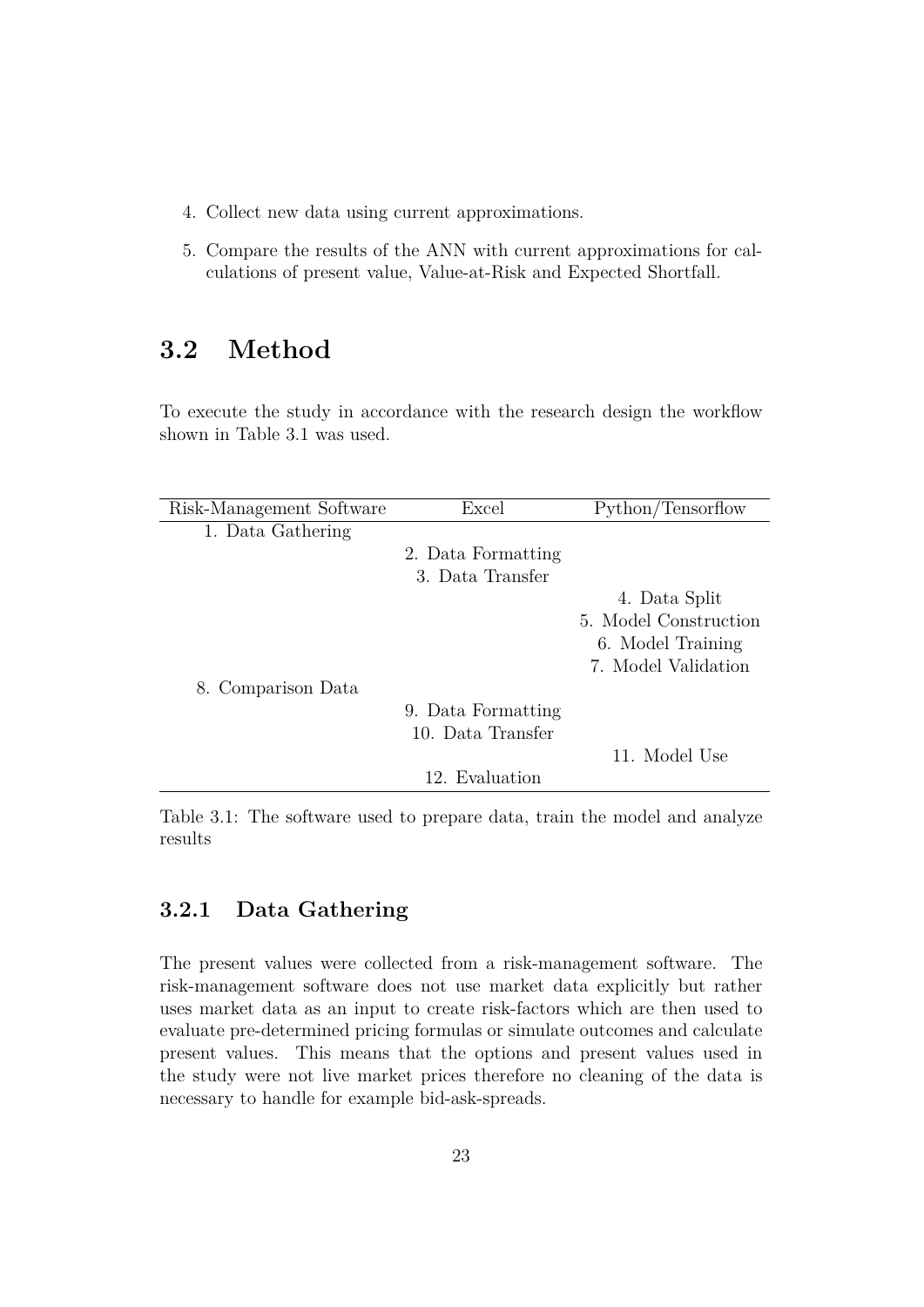## **3.2.2 Data Cleaning, Formatting, Transfer, and Split**

As Python could not directly interact with the risk-management software Excel was used as an intermediary step. The data was written into an Excel file where the data was formatted in such a way that was easy for Python to read. The Python script read from the Excel file to load the data. In Python the rows of the data were randomly arranged and split into a training set and a validation set.

## **3.2.3 Model Construction, Training, and Validation**

The construction, training and validation of the model was completed using the open-source library for machine learning in Python, Tensorflow with the various native commands that are offered. Tensorflow's native commands allows for easy execution of backpropagation, gradient descent, stochastic gradient descent and the use of the Adam optimizer mentioned in sections 2.3.1-2.3.4.

The validation was done by evaluating the different ANNs on the same validation data set and comparing the results. Tensorflow allows for easy changes of network architecture by adding another matrix multiplication and transform to add a layer or simply changing a variable to change the number of nodes in a layer.

## **3.2.4 Comparison Data, Formatting, and Transfer**

Comparison data was generated by creating an option position in the riskmanagement software, calculating the position's sensitivities to different riskfactors using the centered finite difference method and using these sensitivities to calculate a present value for different types of moves in the risk-factors affecting the position. The new values were recorded, formatted and transferred to Python via Excel.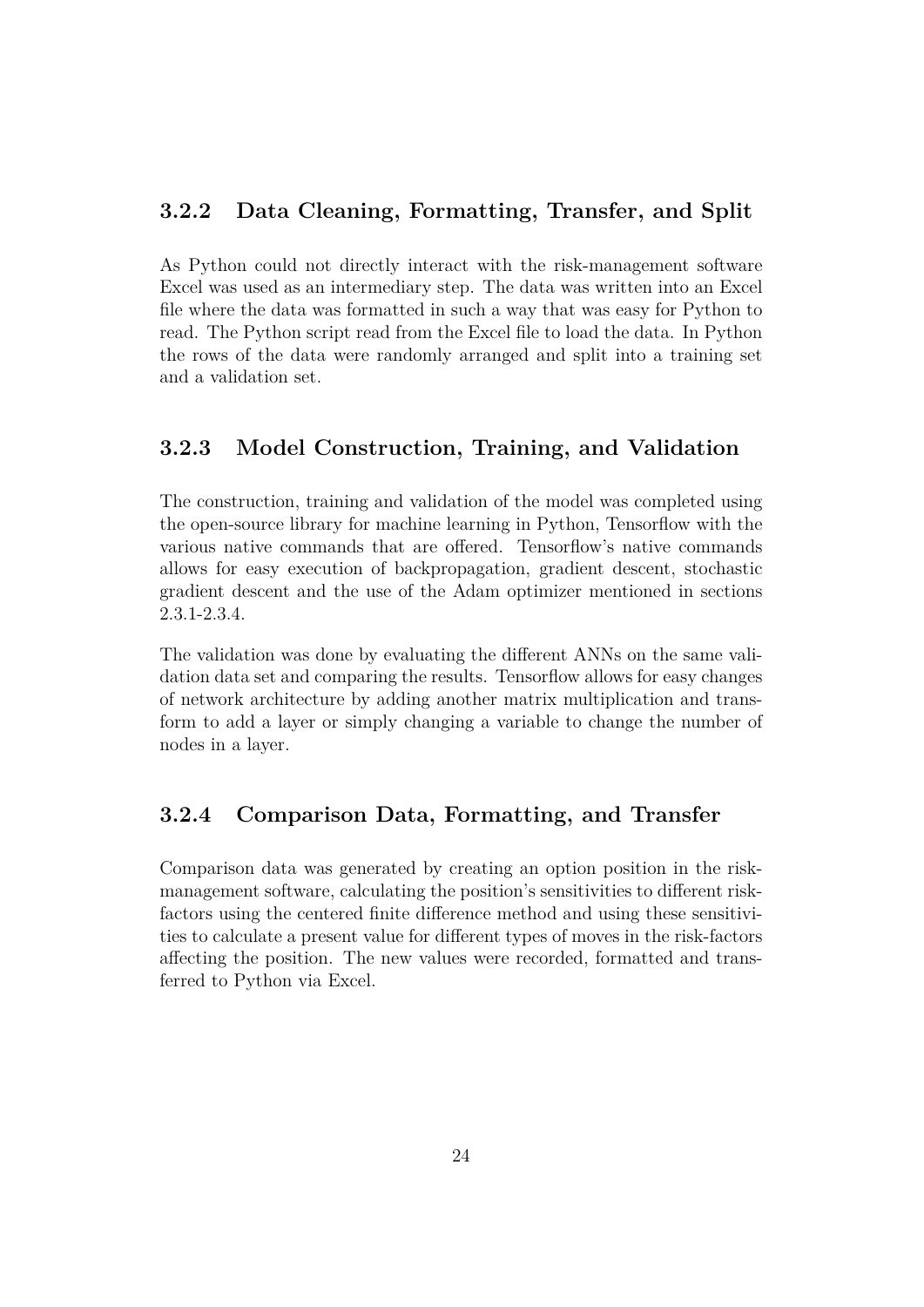### **3.2.5 Model Use and Evaluation**

The comparison data was loaded into Python and run through the trained ANN of choice. This generated predicted option values for all the different cases. These predicted option values were saved along with the other comparison data.

To evaluate the performance of the ANN against the Taylor approximation the data was moved to Excel. In Excel the MSE and the MAPE of the predicted present value and the Taylor approximated present value were compared for the different types of moves in the risk-factors to see when and if the ANN outperformed the Taylor approximation. Once present values had been compared the ANN's performance on Value-at-Risk and Expected Shortfall was evaluated and compared by calculating the MSE, the MAPE and the MPE.

## **3.3 Evaluation Metrics**

Three different metrics were used to evaluate the performance of the ANN and Taylor approximation. The mean squared error (MSE) and the mean absolute percentage error (MAPE) were used to investigate the performance of the two valuation methods for moves in equity spot prices, interest rates and implied volatility. In addition the mean percentage error (MPE) was used when evaluating performance on Value-at-Risk and Expected Shortfall calculations to investigate whether the method over- or underestimates the risk measures on average.

In the following expressions  $P$  represents the predicted values,  $A$  is the actual value and  $n$  is the number of investigated cases.

$$
MSE(P) = \frac{1}{n} \sum_{i=1}^{n} (A_i - P_i)^2,
$$
\n(3.1)

$$
MAPE(P) = \frac{1}{n} \sum_{i=1}^{n} \left| \frac{A_i - P_i}{A_i} \right|,
$$
\n(3.2)

$$
MPE(P) = \frac{1}{n} \sum_{i=1}^{n} \frac{A_i - P_i}{A_i}.
$$
 (3.3)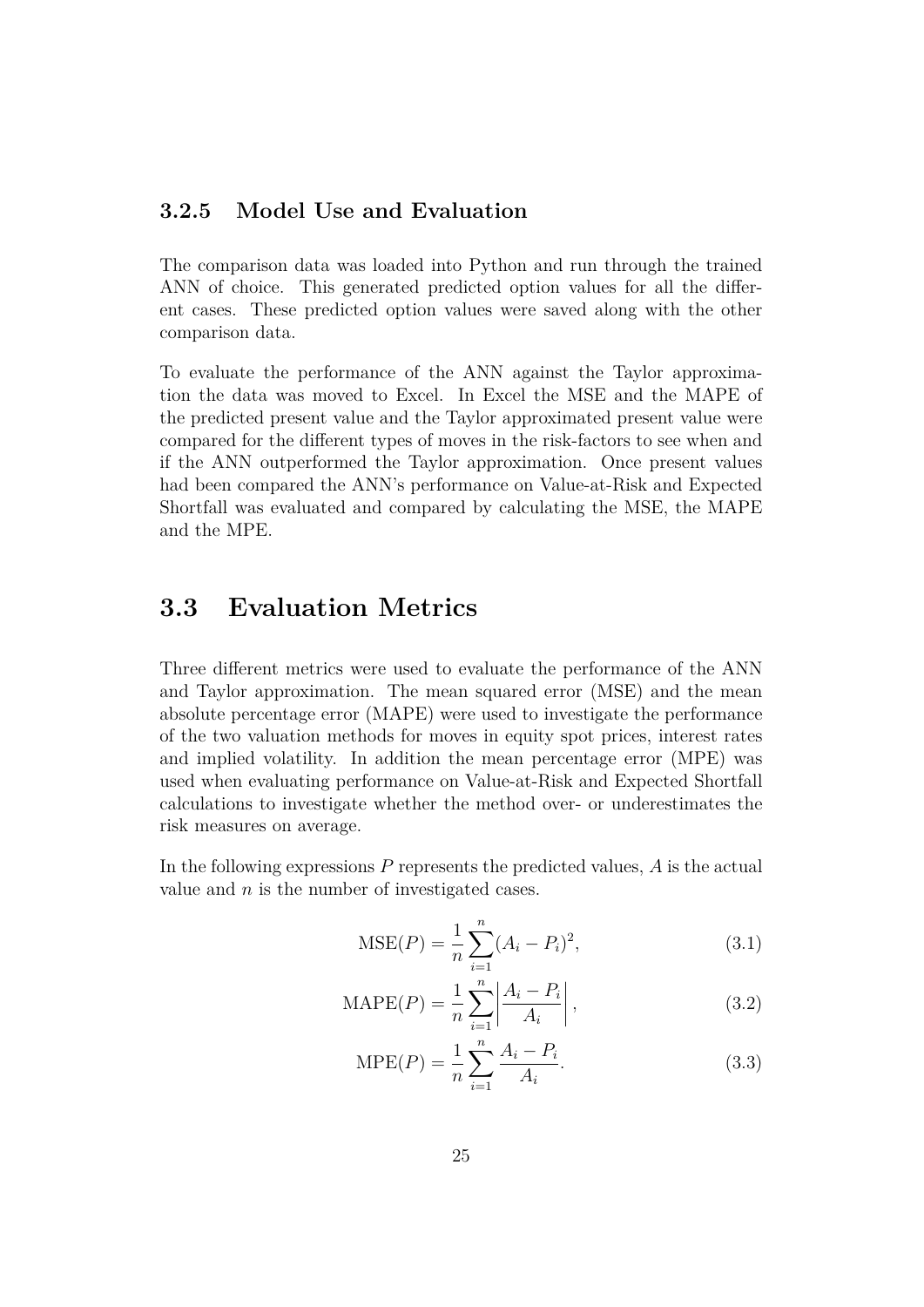# **3.4 Data**

This section briefly describes the data used in the study. It specifies which data was used to train and validate the ANN as well as the data used to compare the results of the ANN with the Taylor approximations.

## **3.4.1 Description**

#### **Call Option**

In the case of the European call option the following inputs were used: Time to maturity, risk-free rate, spot/strike and implied volatility for the underlying equity as seen in the most of the previous research. Here:

- Time to maturity: The time between the date on which the present value is being calculated and the maturity of the option in years.
- Risk-free rate: The risk-free rate corresponding to the time to maturity.
- Spot/strike: The spot/strike was calculated to remove the effect of different strikes such that the ANN interprets the input as how much the equity must move in percent terms and not in absolute terms which would require training the ANN for all different combinations of spot and strike prices.
- Implied volatility: The individual volatility of the underlying equity. As in the Black-Scholes model this is not a historical volatility but rather a market-implied volatility.

#### **Rainbow Option**

In the case of a rainbow option with three underlying equities quoted in a common currency the following inputs were used: time to maturity, riskfree rate, correlations between the equities as well as strike-level and implied volatility for each underlying equity which closely resembles the approach used for the European call options. To further clarify: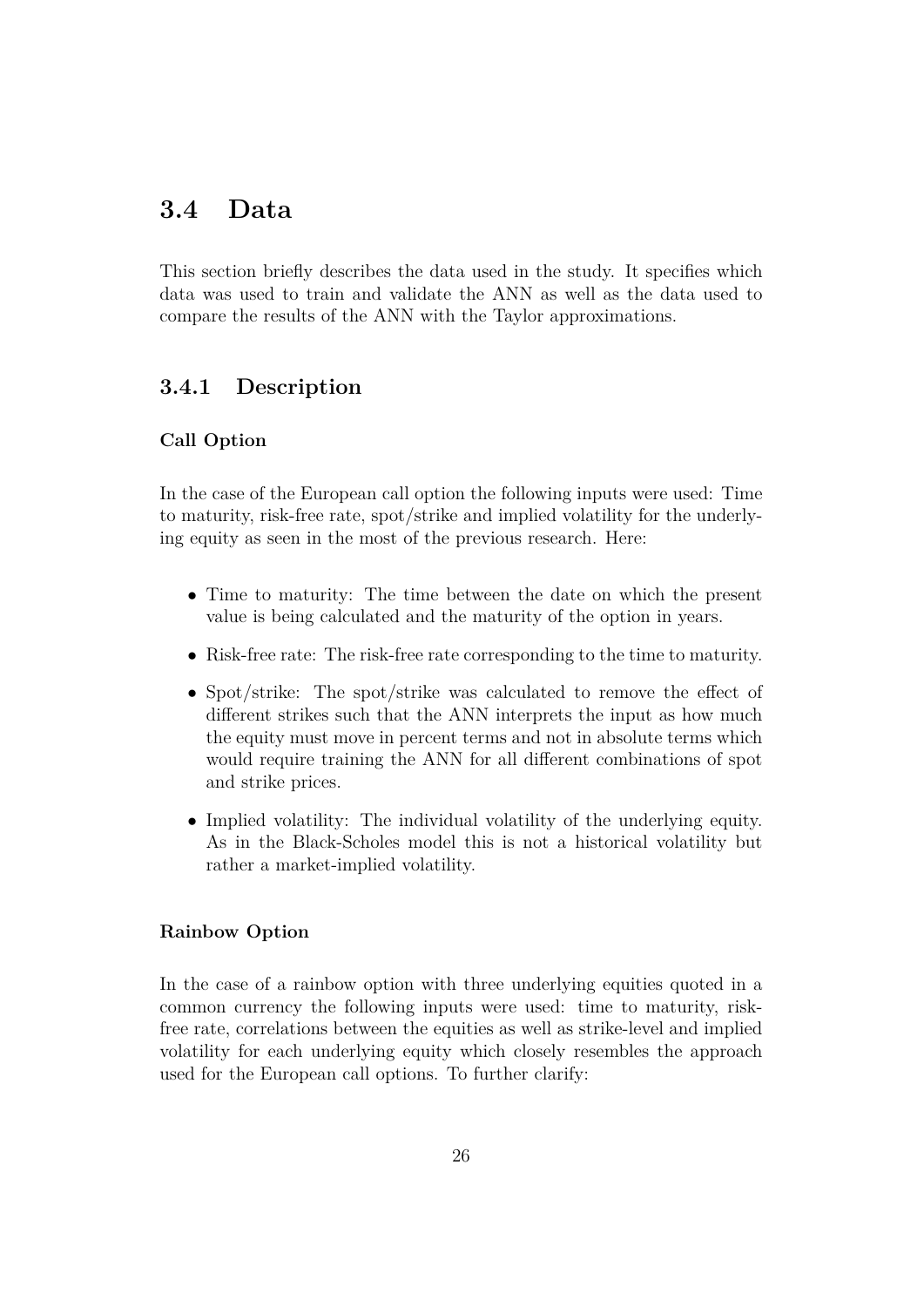- Time to maturity: As for the call option.
- Risk-free rate: As for the call option.
- Correlations: The correlations between the returns of the equities.
- Strike-level: For each equity the strike-level is calculated in the following manner,  $K/S$  where S is the spot price of the equity and K is the strike price for that equity. Thus, the strike-level is a number representing the strike price as a percentage of the spot price.
- Implied volatility: The individual volatility of each underlying equity. As in the Black-Scholes model this is not a historical volatility but rather a market-implied volatility.

#### **3.4.2 Input to the ANN**

#### **Call Option**

The input data used to train and validate the ANN took the form shown in Table 3.2. Note that Table 3.2 is an extraction from the original data set.

| S/K  | T |                      |      |
|------|---|----------------------|------|
| 1.47 |   | $0.15$ $0.02$ $0.34$ |      |
| 0.91 |   | $0.98$ $0.01$        | 0.10 |
| 0.55 |   | $0.74$ $0.05$ $0.14$ |      |
|      |   |                      |      |

Table 3.2: The structure of the training and validation data for call options

In the Table 3.2  $S/K$  is the spot/strike, T is the time to maturity of the option, r is the risk-free rate and  $\sigma$  is the implied volatility for the underlying equity.

#### **Rainbow Option**

The input data used to train and validate the ANN took the form shown in Table 3.3. Note that Table 3.3 is an extraction from the original data set.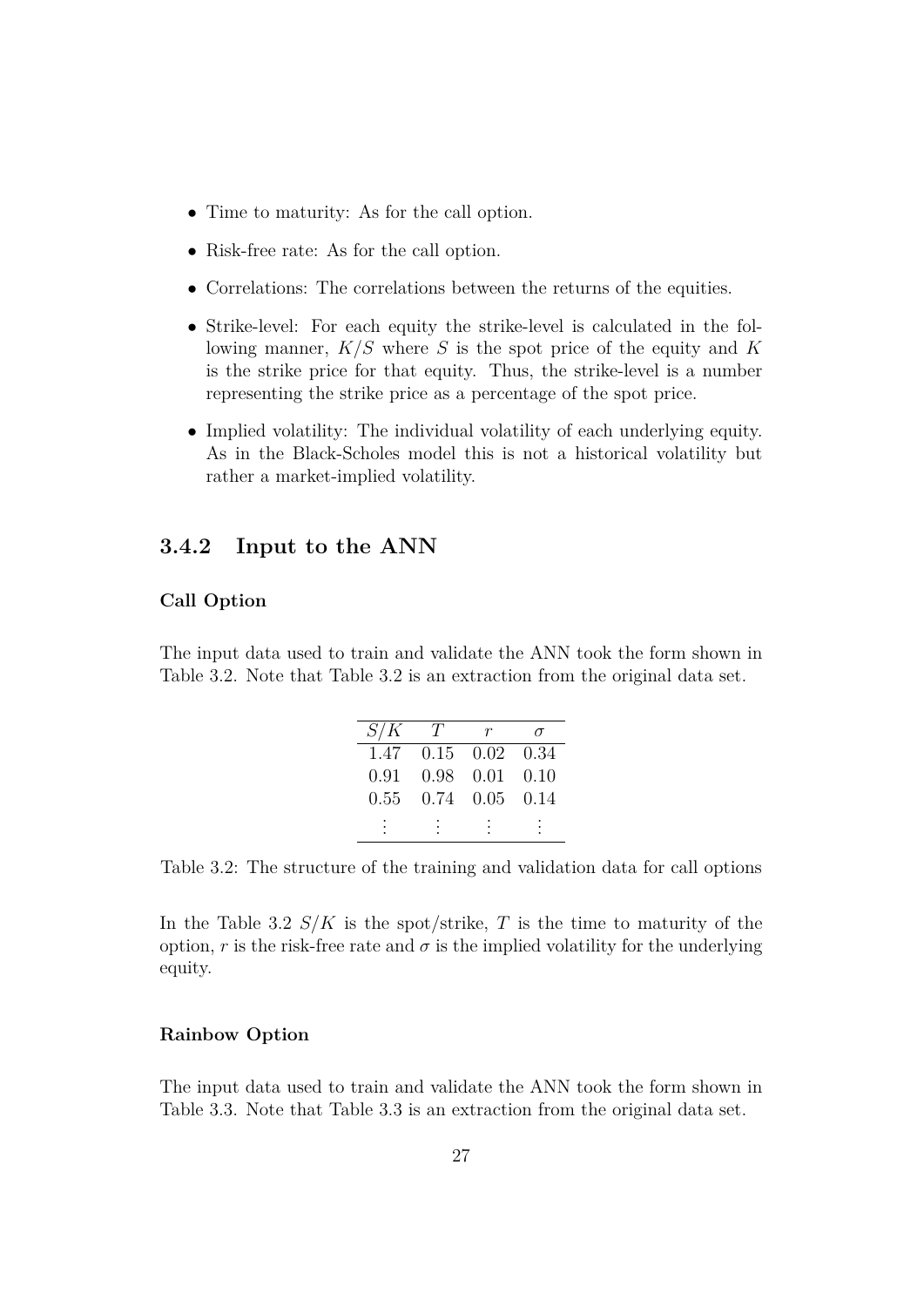|  |  |  |  | T $r = s_1 = \sigma_1 = s_2 = \sigma_2 = s_3 = \sigma_3 = \rho_{12} = \rho_{13} = \rho_{23}$ |  |
|--|--|--|--|----------------------------------------------------------------------------------------------|--|
|  |  |  |  | $0.81$ $0.02$ $0.87$ $0.26$ $1.62$ $0.40$ $0.90$ $0.06$ $0.26$ $-0.89$ $0.53$                |  |
|  |  |  |  | $0.32$ $0.05$ $0.68$ $0.43$ $0.72$ $0.72$ $0.69$ $0.57$ $-0.02$ $0.56$ $0.75$                |  |
|  |  |  |  | $0.98$ $0.02$ $1.10$ $0.16$ $1.77$ $0.61$ $0.96$ $0.50$ $0.89$ $-0.68$ $-0.68$               |  |
|  |  |  |  | 生物生物生物 生物生物 生物生物生物 生物生物                                                                      |  |

Table 3.3: The structure of the training and validation data for rainbow options

In the Table 3.3 T is the time to maturity of the option,  $r$  is the risk-free rate,  $s_i$  is the strike-level for underlying i,  $\sigma_i$  is the implied volatility for underlying i and  $\rho_{ij}$  is the correlation between underlying i and j.

#### **Training and Validation Data Split**

For both the call option and the rainbow option the generated data set consisted of 1 million samples with different combinations of all inputs in random order. This data set was split into two different data sets. 80% of the data was moved into the training data set while the remaining 20% was used as a validation data set by which different models could be compared.

**Call Option:** The 1 million call options generated for training and validation used the following parameters.

- Time to maturity: Randomly selected from a uniform distribution between 1 day to 1 year.
- Risk-free rate: Randomly selected from a uniform distribution between 0% and 5%.
- Spot/strike: Randomly selected from a uniform distribution between 0.5 and 1.5.
- Implied volatility: Randomly selected from a uniform distribution between 5% and 80%.

**Rainbow Option:** The 1 million rainbow options generated for training and validation used the following parameters.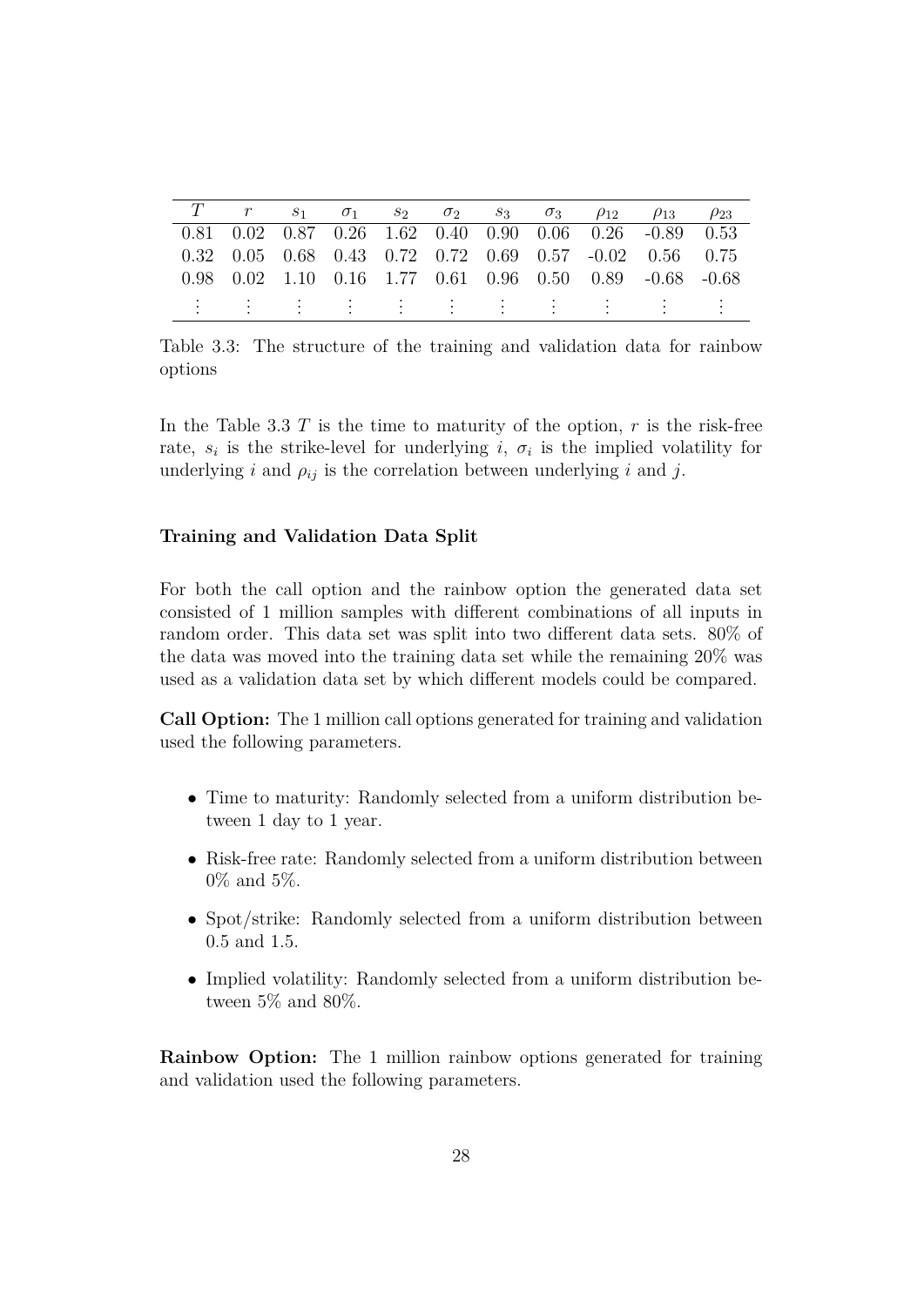- Time to maturity: As for the call option.
- Risk-free rate: As for the call option.
- Correlations: Randomly selected from a uniform distribution between -1 and 1 independently for each equity pair.
- Strike-level: Randomly selected from a uniform distribution between 2/3 and 2 independently for each equity which represents a spot price at 50% of the strike price up to a spot price at 150% of the strike price.
- Implied volatility: Randomly from a uniform distribution selected between 5% and 80% independently for each equity.

## **3.4.3 Data for Present Values**

In order to evaluate the performance of the ANN with the current approximation methods new data needed to be generated as the comparison would be unfair if the ANN was evaluated with the same data upon which it had been trained. This data was generated and handled in the same way as the training and validation data. The difference being that this time the ANN was not going to be trained or validated but rather tested, thus the ANN only received the inputs and generated predictions.

#### **Call Option**

To compare performance, 10000 call options were generated and priced using the same parameters as the training and validation data while allowing for the 20% moves in either direction without moving outside the input space for which the ANN was trained.

After the first- and second-order sensitivities were calculated each of the inputs were moved ceteris paribus between  $-20\%$  and  $+20\%$  and a new true present value was calculated along with a Taylor approximation of the present value as well as an ANN prediction of the present value. 10000 options with 18 seperate moves for these options gives 180000 individual triplets of true present value, Taylor approximated present value and ANN predicted present value to compare.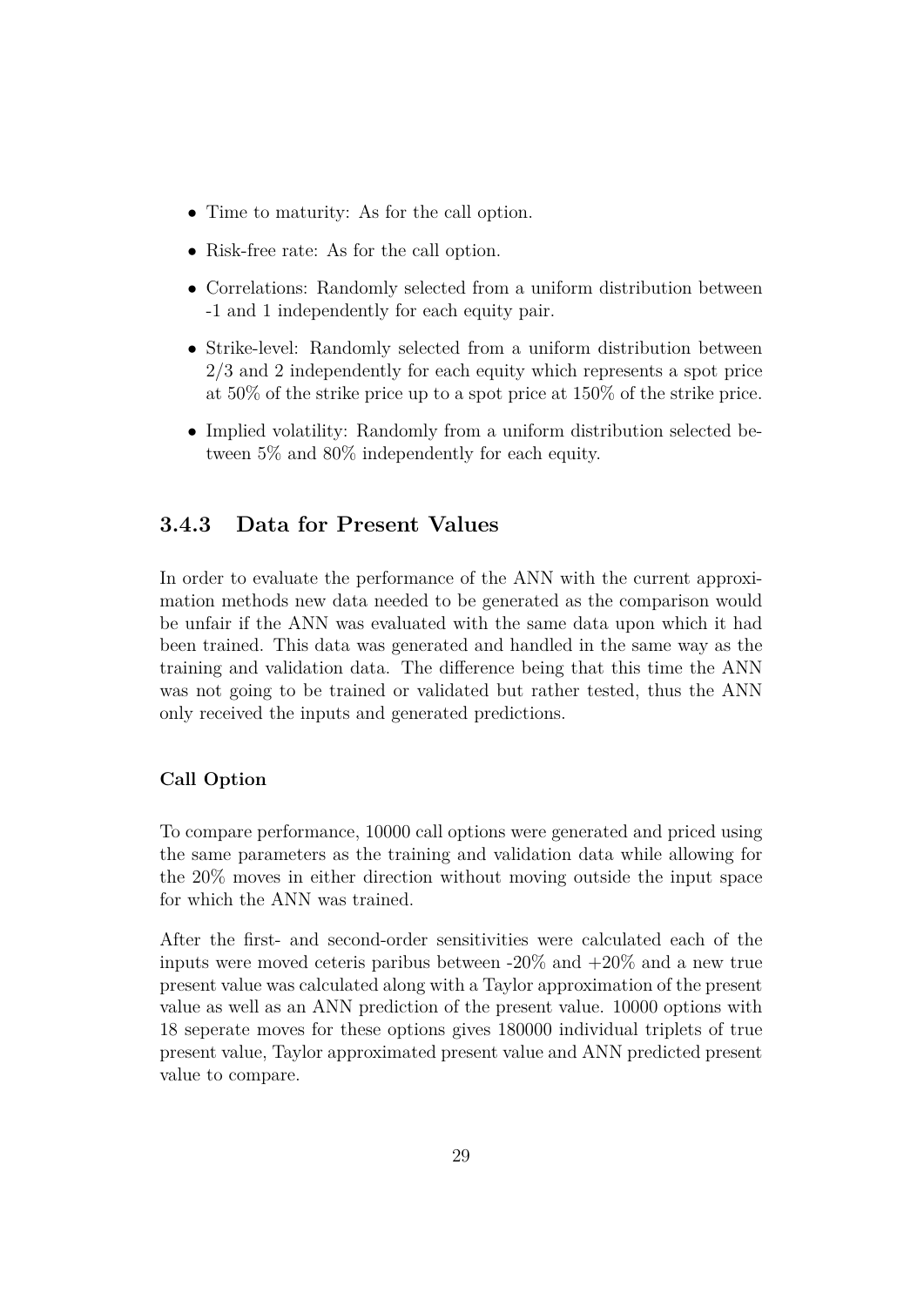#### **Rainbow Option**

To compare performance, 10000 rainbow options were generated and priced using the same parameters as the training and validation data while allowing for the 20% moves in either direction without moving outside the input space for which the ANN was trained.

After the first- and second-order sensitivities were calculated each of the inputs were moved ceteris paribus between  $-20\%$  and  $+20\%$  and a new true present value was calculated with Monte Carlo simulations along with a Taylor approximation of the present value as well as an ANN prediction of the present value. 10000 options with 42 seperate moves for these options gives 420000 individual triplets of true present value, Taylor approximated present value and ANN predicted present value to compare.

#### **3.4.4 Data for Risk Measurement**

In order to be able to evaluate the ANNs' performance on risk measures new data needed to be generated. Once again 10000 options were generated, for both the call and rainbow option, and priced using the same parameters as the training and validation data while allowing for the 20% moves in either direction without moving outside the input space for which the ANN was trained. For each option 100 random end of day market states were generated, where all inputs could move up to  $20\%$  in either positive or negative direction. Once the data set was complete the true empirical VaR and ES was calculated as well as approximated with the ANN and the Taylor polynomial.

### **3.4.5 Monte Carlo Convergence**

As Monte Carlo simulations are a stochastic method it is important to understand that if the same option is evaluated twice with Monte Carlo simulation two different present values will be calculated. This means that there is an uncertainty in what the ANN interprets as the true answer. Thus, it is important to examine the convergence of the Monte Carlo method used in the study. The following table shows a point estimate of the convergence of the Monte Carlo method for 10000 calculations of the same rainbow option with a different number of samples per calculation.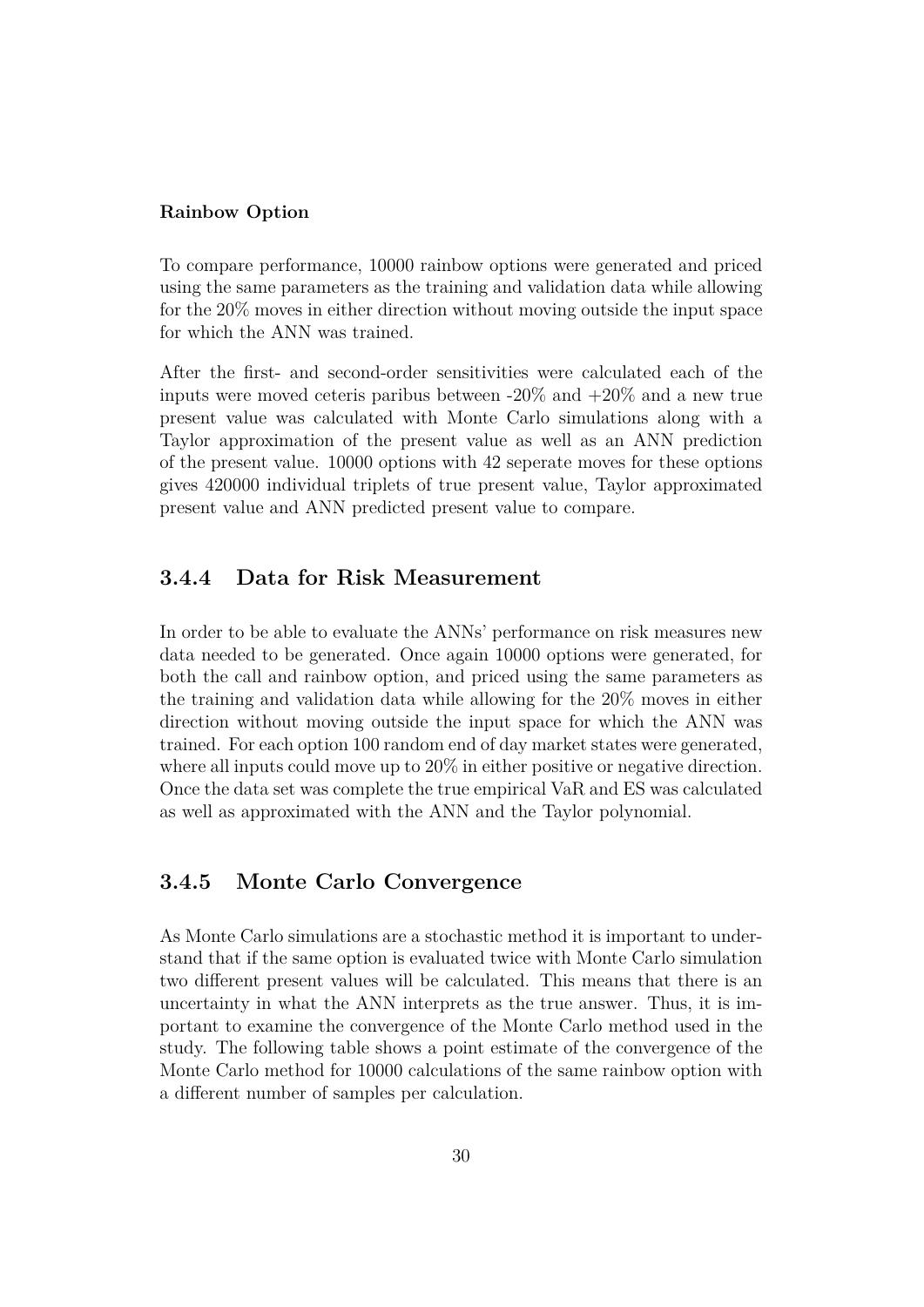| Samples | Mean PV                                                         | $\hat{\sigma}^2$                          | $\hat{\sigma}$       | $\hat{\sigma}$ /Mean PV |
|---------|-----------------------------------------------------------------|-------------------------------------------|----------------------|-------------------------|
| 1000    | $1.665 \cdot 10^{-1}$ $1.66 \cdot 10^{-5}$ $4.07 \cdot 10^{-3}$ |                                           |                      | $2.44\%$                |
| 5000    | $1.666 \cdot 10^{-1}$                                           | $3.90 \cdot 10^{-6}$ $1.98 \cdot 10^{-3}$ |                      | 1.19\%                  |
| 10000   | $1.666 \cdot 10^{-1}$                                           | $2.01 \cdot 10^{-6}$                      | $1.42 \cdot 10^{-3}$ | $0.85\%$                |

Table 3.4: A point estimate of the convergence of the Monte Carlo simulation

It is important to note that this is only a point estimate for one set of inputs. Thus, the irreducible error for the general data set may be larger but Table 3.4 gives an indication as to the order of magnitude of the irreducible error in the Monte Carlo simulations.

As mentioned in section 2.4.2 the convergence of the Monte Carlo simulation is inversely proportional to the square root of the number of samples. In theory this means that an extraordinarily large amount of samples are needed to converge to an accurate rainbow option price.

In practice, a simple fit of an exponential curve shows that reducing the variance in the Monte Carlo simulations to an order of magnitude of 10<sup>−</sup><sup>8</sup> approximately 40000 paths per option are needed. Using the personal computer available to the authors this would require days of Monte Carlo simulation to produce the training data. Thus, 10000 paths were used as this allowed for generation of the training data in approximately six hours while still reducing the error from 5000 paths by a factor of two. Parallelization and micro-architecture optimization of the Monte Carlo simulation could allow for more samples to be used in the same time frame but this is deemed out of scope for the purpose of this study.

## **3.5 Taylor Approximation**

The Taylor approximation used in this study is a second-order Taylor polynomial with the following sensitivities:

- Delta: The sensitivity of the present value with respect to a move in the spot price of the underlying equity.
- Gamma: The second-order sensitivity of the present value with respect to a move in the spot price of the underlying equity.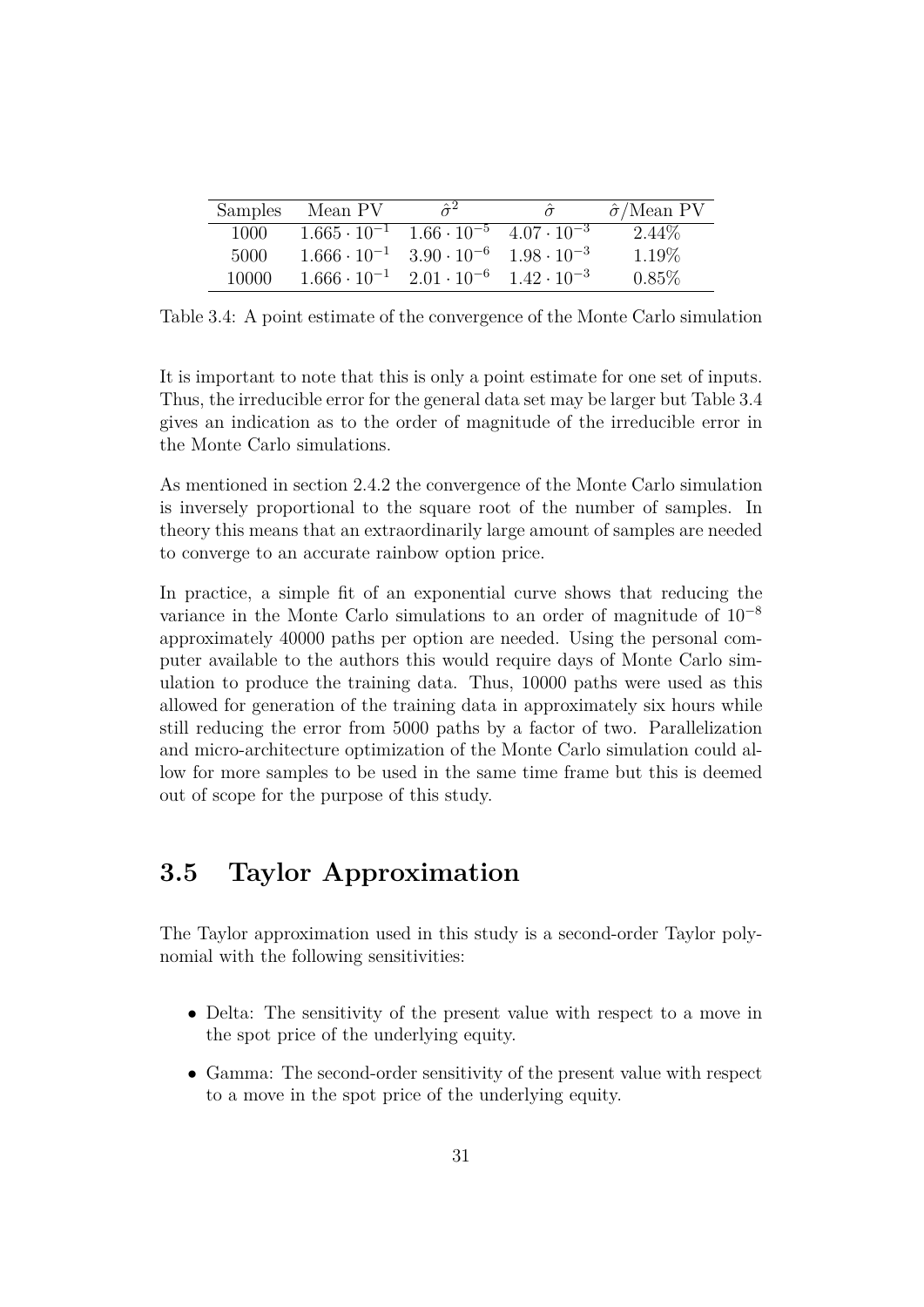- Vega: The sensitivity of the present value with respect to a move in the implied volatility of the underlying equity.
- Volga: The second-order sensitivity of the present value with respect to a move in the implied volatility of the underlying equity.
- Rho: The sensitivity of the present value with respect to a move in the interest rate.
- Second-order Rho: The second-order sensitivity of the present value with respect to a move in the interest rate.

These sensitivities were calculated using the centered finite difference method for all options in the comparison data. For the rainbow options each sensitivity was calculated for each underlying equity individually.

## **3.6 ANN Structure**

### **3.6.1 Choice of Cost Function**

As shown in section 2.2 the MSE has a proven history as a cost function when using ANNs for option pricing.

$$
C = \frac{1}{n} \sum_{i=1}^{n} (Y_i - \hat{Y}_i)^2.
$$

## **3.6.2 Choice of Activation Function**

The Rectified Linear Unit (ReLU)  $(max[0, x])$  was chosen as the activation function for multiple reasons. One reason is the sparse activation of the network meaning that training is faster. Another reason is that the ReLU avoids the vanishing gradient problem that sigmoid activation functions suffer from (see [38]). The final and most important reason for choosing the ReLU activation function is it's success and popularity in recent ANN applications (see [39]). An important point to note is that the ANN is still a universal function approximator while using the ReLU activation function as shown by Leshno et al. [40].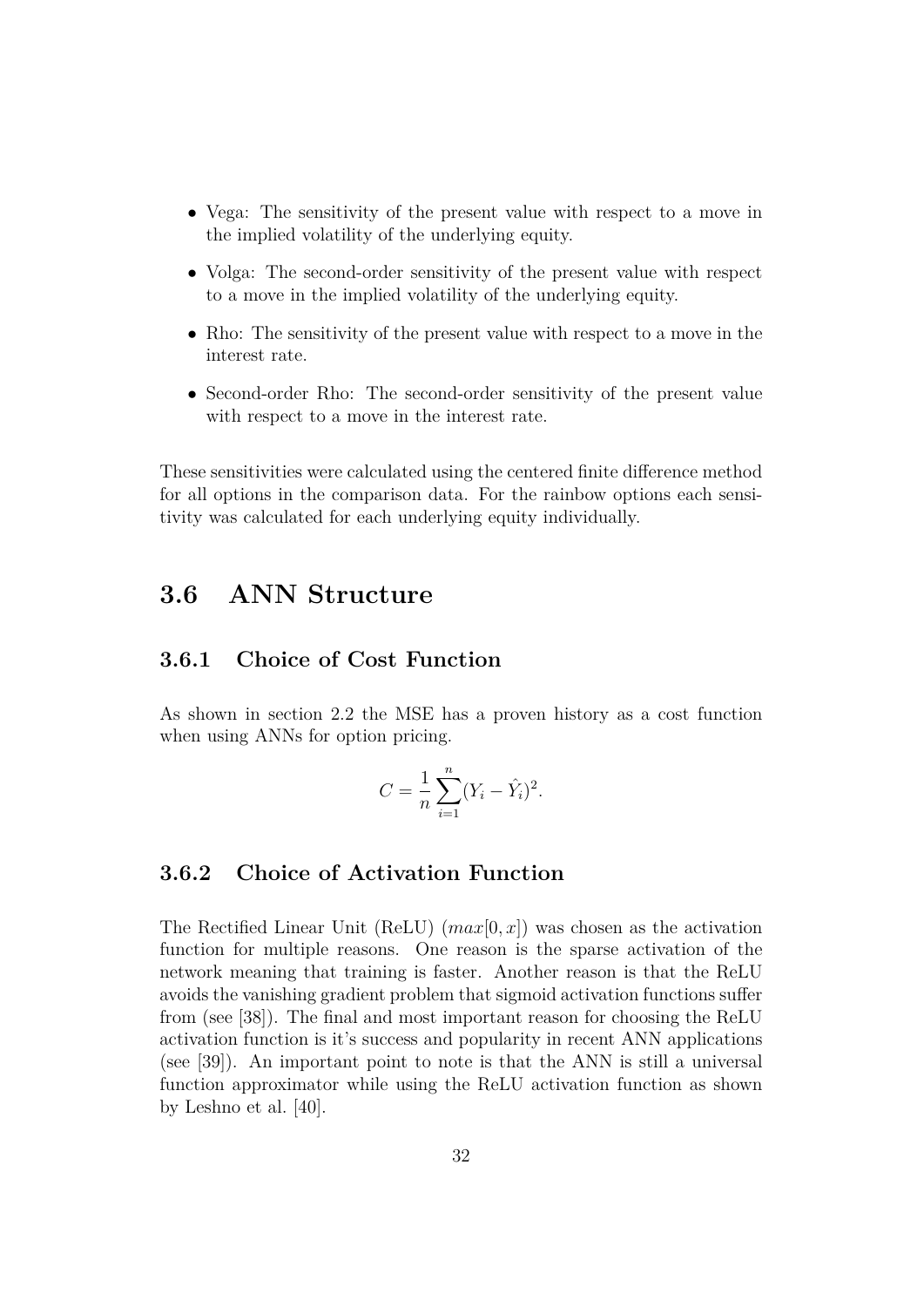## **3.6.3 Training Parameters**

All ANNs were trained using a batch size of 200 as this resulted in the lowest validation errors. The batch size was varied between 10 and 1000 with 200 yielding the lowest validation error thus those are the results presented in this study.

The number of epochs used was 50 as all networks had reached a stable validation error which did not change after 50 epochs. The number of epochs was varied between 10 and 500 but as mentioned the validation error did not improve after 50 in any of the cases and thus those are the results presented in this study.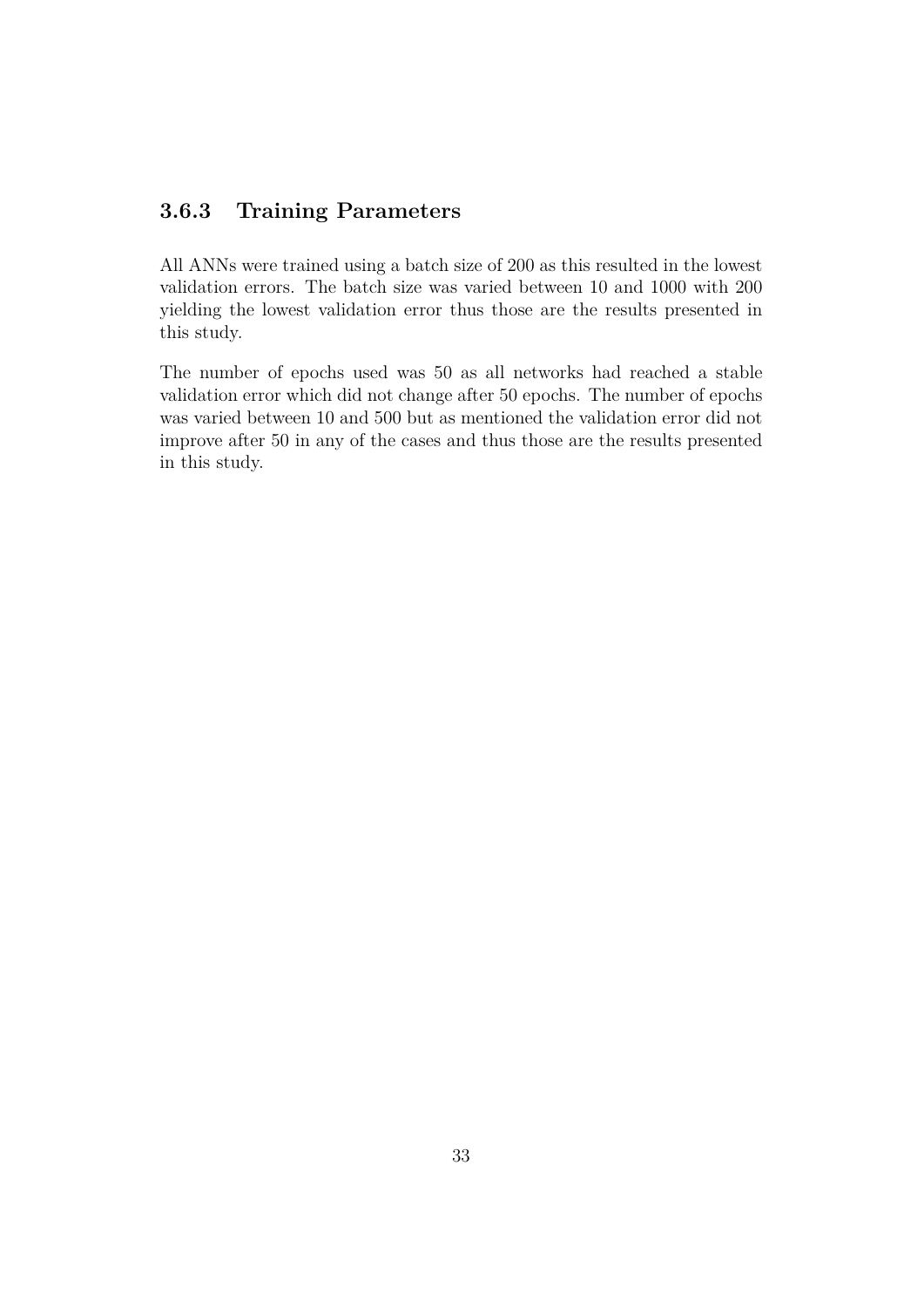# **Chapter 4**

# **Results**

# **4.1 Comparison of Run Times**

Since the basis of the research question is the fact that an ANN can outperform Monte Carlo computationally it is important to ensure that this is the case. The following table shows the run times for calculating the present value of 10000 options with the different methods as a percentage of the slowest method. The rainbow options were evaluated with three different amounts of samples for the Monte Carlo simulation. The ANN run times for both the call option and the rainbow option are the ANNs with the lowest validation errors as shown in the sections that follow. In the table RMS stands for risk-management software.

| Method                           | Run Time |
|----------------------------------|----------|
| Call Option RMS                  | 0.01%    |
| Call Option ANN                  | $4.03\%$ |
| Rainbow Option RMS 1000 samples  | 10.18%   |
| Rainbow Option RMS 5000 samples  | 50.80%   |
| Rainbow Option RMS 10000 samples | 100.00%  |
| Rainbow Option ANN               | 4.24%    |

Table 4.1: The run times for the different methods of calculating present values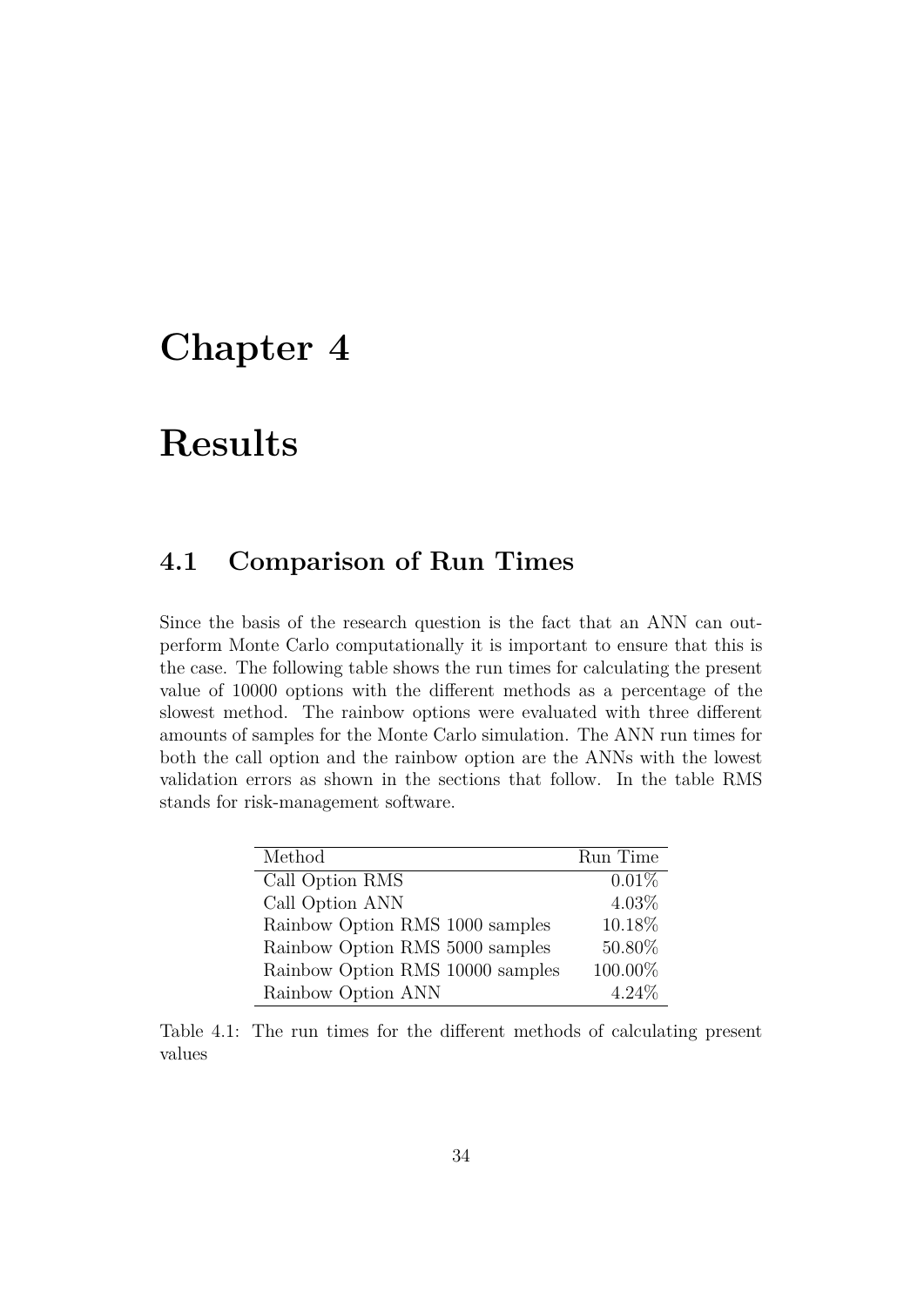# **4.2 Call Option**

## **4.2.1 Model Selection**

This section will present the results of the training of the model with different network architectures.

#### **Validation Results**

In Table 4.2 the results of the MSE evaluation of the validation data set are shown. The MSE is calculated as the MSE between the ANN's predicted  $C/K$  and the true  $C/K$ .

| Inputs           | Layer 1 | Layer 2          | Layer 3          | Output       | MSE                  |
|------------------|---------|------------------|------------------|--------------|----------------------|
| $\overline{4}$   | 8       | $\boldsymbol{0}$ | $\boldsymbol{0}$ | $\mathbf 1$  | $7.12 \cdot 10^{-5}$ |
| $\overline{4}$   | 16      | $\overline{0}$   | $\overline{0}$   | $\mathbf 1$  | $2.84 \cdot 10^{-5}$ |
| $\overline{4}$   | 32      | $\overline{0}$   | $\overline{0}$   | $\mathbf{1}$ | $1.18 \cdot 10^{-5}$ |
| $\overline{4}$   | 64      | $\overline{0}$   | $\overline{0}$   | $\mathbf{1}$ | $3.63 \cdot 10^{-6}$ |
| $\overline{4}$   | 128     | $\overline{0}$   | $\overline{0}$   | $\mathbf 1$  | $1.39 \cdot 10^{-6}$ |
| $\overline{4}$   | 256     | $\overline{0}$   | $\overline{0}$   | $\mathbf{1}$ | $2.99 \cdot 10^{-7}$ |
| $\overline{4}$   | 512     | $\overline{0}$   | $\overline{0}$   | $\mathbf{1}$ | $4.34 \cdot 10^{-7}$ |
| $\overline{4}$   | $8\,$   | 8                | $\overline{0}$   | $\mathbf{1}$ | $3.24 \cdot 10^{-5}$ |
| $\overline{4}$   | 16      | 16               | $\overline{0}$   | $\mathbf{1}$ | $2.58 \cdot 10^{-6}$ |
| $\overline{4}$   | 32      | 32               | $\boldsymbol{0}$ | $\mathbf{1}$ | $1.61 \cdot 10^{-6}$ |
| $\overline{4}$   | 64      | 64               | $\boldsymbol{0}$ | $\mathbf 1$  | $3.52 \cdot 10^{-7}$ |
| $\overline{4}$   | 128     | 128              | $\overline{0}$   | $\mathbf{1}$ | $8.03 \cdot 10^{-8}$ |
| $\boldsymbol{4}$ | 256     | 256              | $\boldsymbol{0}$ | $\mathbf 1$  | $7.27\cdot 10^{-8}$  |
| $\overline{4}$   | 512     | 512              | $\boldsymbol{0}$ | $\mathbf{1}$ | $9.43 \cdot 10^{-8}$ |
| $\overline{4}$   | $8\,$   | 8                | $8\,$            | $\mathbf{1}$ | $7.92 \cdot 10^{-6}$ |
| $\overline{4}$   | 16      | 16               | 16               | $\mathbf{1}$ | $1.31 \cdot 10^{-6}$ |
| $\overline{4}$   | 32      | 32               | 32               | $\mathbf{1}$ | $2.13 \cdot 10^{-7}$ |
| $\overline{4}$   | 64      | 64               | 64               | $\mathbf{1}$ | $1.39 \cdot 10^{-6}$ |
| $\overline{4}$   | 128     | 128              | 128              | $\mathbf{1}$ | $8.15 \cdot 10^{-8}$ |
| $\,4\,$          | 256     | 256              | 256              | $\mathbf{1}$ | $9.26 \cdot 10^{-8}$ |
| $\overline{4}$   | 512     | 512              | 512              | $\mathbf{1}$ | $9.74 \cdot 10^{-8}$ |

Table 4.2: The MSE results of the validation of different models for call options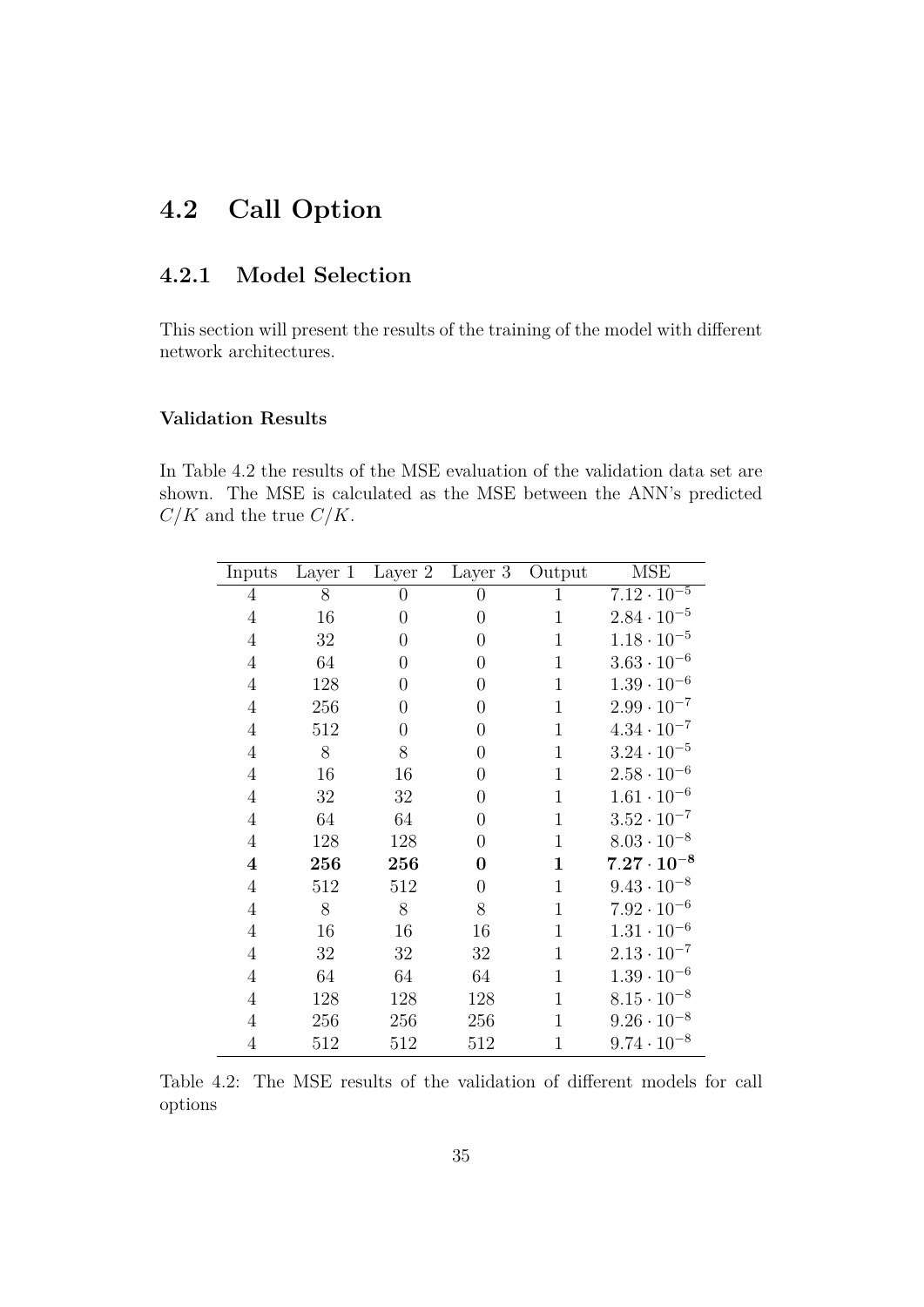#### **Choice of Model**

The model that was chosen has two hidden layers with 256 nodes in each. This is the model with the lowest MSE, as seen in Table 4.2. This model was chosen with the bias-variance trade-off in mind and therefore the model with the lowest validation MSE was chosen rather than the model with the lowest training MSE.

## **4.2.2 Evaluation of Present Value Calculations**

The chosen ANN's performance was compared with Taylor approximation for three different cases; movements in stock price, movement in implied volatility and movement in interest rates. For each case six sub cases were investigated, both positive and negative moves of 1%, 10%, and 20%.

In all of these evaluations the MSE was calculated as the MSE of the ANN's predicted  $C/K$  times  $K = 1649$  (predicted present value) and the true present value as well as the Taylor approximated present value and the true present value. This explains why the ANN MSE is no longer in the order of magnitude 10<sup>−</sup><sup>8</sup> as it was in the earlier example.

When calculating the MAPE all cases with a true PV lower than 1 have been excluded from the calculations as this value is only approximately 0.06% of the underlyings value while at the same time leading to extreme and misleading errors for both the Taylor approximation and the ANN.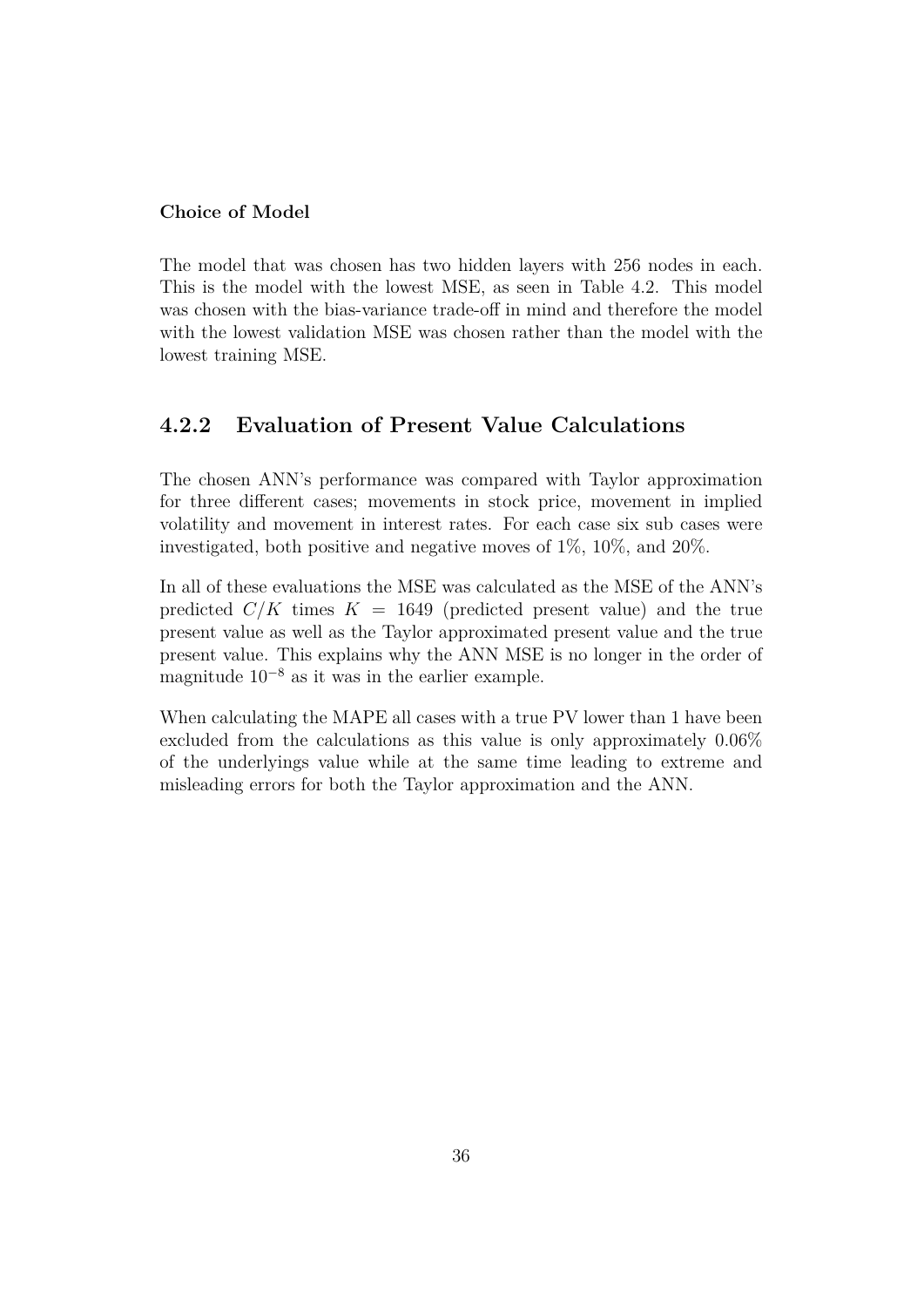**Movement in Stock Price**

|         | Mean           | <b>MSE</b>           | <b>MSE</b>           | <b>MAPE</b> | <b>MAPE</b> |
|---------|----------------|----------------------|----------------------|-------------|-------------|
| Move    | PV <sub></sub> | Taylor               | <b>ANN</b>           | Taylor      | <b>ANN</b>  |
| $-20\%$ | 46.27          | $1.26 \cdot 10^3$    | $8.75 \cdot 10^{-2}$ | 188.40%     | 1.81\%      |
| $-10\%$ | 87.56          | $4.01 \cdot 10^{1}$  | $1.65 \cdot 10^{-1}$ | 19.62%      | 1.32%       |
| $-1\%$  | 145.17         | $9.86 \cdot 10^{-5}$ | $1.89 \cdot 10^{-1}$ | $0.02\%$    | 0.95%       |
| $+1\%$  | 160.53         | $9.22 \cdot 10^{-5}$ | $1.91 \cdot 10^{-1}$ | $0.02\%$    | $0.89\%$    |
| $+10\%$ | 239.80         | $2.97 \cdot 10^{1}$  | $2.19 \cdot 10^{-1}$ | 4.34%       | 0.65%       |
| $+20\%$ | 344.54         | $9.14 \cdot 10^{2}$  | $2.48 \cdot 10^{-1}$ | 11.52%      | $0.48\%$    |

Table 4.3: The results of the model comparison for stock price movements for call options

## **Movement in Implied Volatility**

|         | Mean   | MSE                  | <b>MSE</b>           | <b>MAPE</b> | <b>MAPE</b> |
|---------|--------|----------------------|----------------------|-------------|-------------|
| Move    | PV     | Taylor               | <b>ANN</b>           | Taylor      | <b>ANN</b>  |
| $-20\%$ | 129.33 | $2.34 \cdot 10^{-2}$ | $1.74 \cdot 10^{-1}$ | $0.44\%$    | $1.11\%$    |
| $-10\%$ | 140.85 | $2.84 \cdot 10^{-4}$ | $1.79 \cdot 10^{-1}$ | $0.04\%$    | 1.04%       |
| $-1\%$  | 151.54 | $6.34 \cdot 10^{-8}$ | $1.89 \cdot 10^{-1}$ | $0.00\%$    | 0.95%       |
| $+1\%$  | 153.95 | $6.22 \cdot 10^{-8}$ | $1.91 \cdot 10^{-1}$ | $0.00\%$    | 0.95%       |
| $+10\%$ | 164.93 | $2.19 \cdot 10^{-4}$ | $2.01 \cdot 10^{-1}$ | 0.03%       | $0.86\%$    |
| $+20\%$ | 177.35 | $1.39 \cdot 10^{-2}$ | $2.14 \cdot 10^{-1}$ | $0.22\%$    | 0.81%       |

Table 4.4: The results of the model comparison for implied volatility movements for call options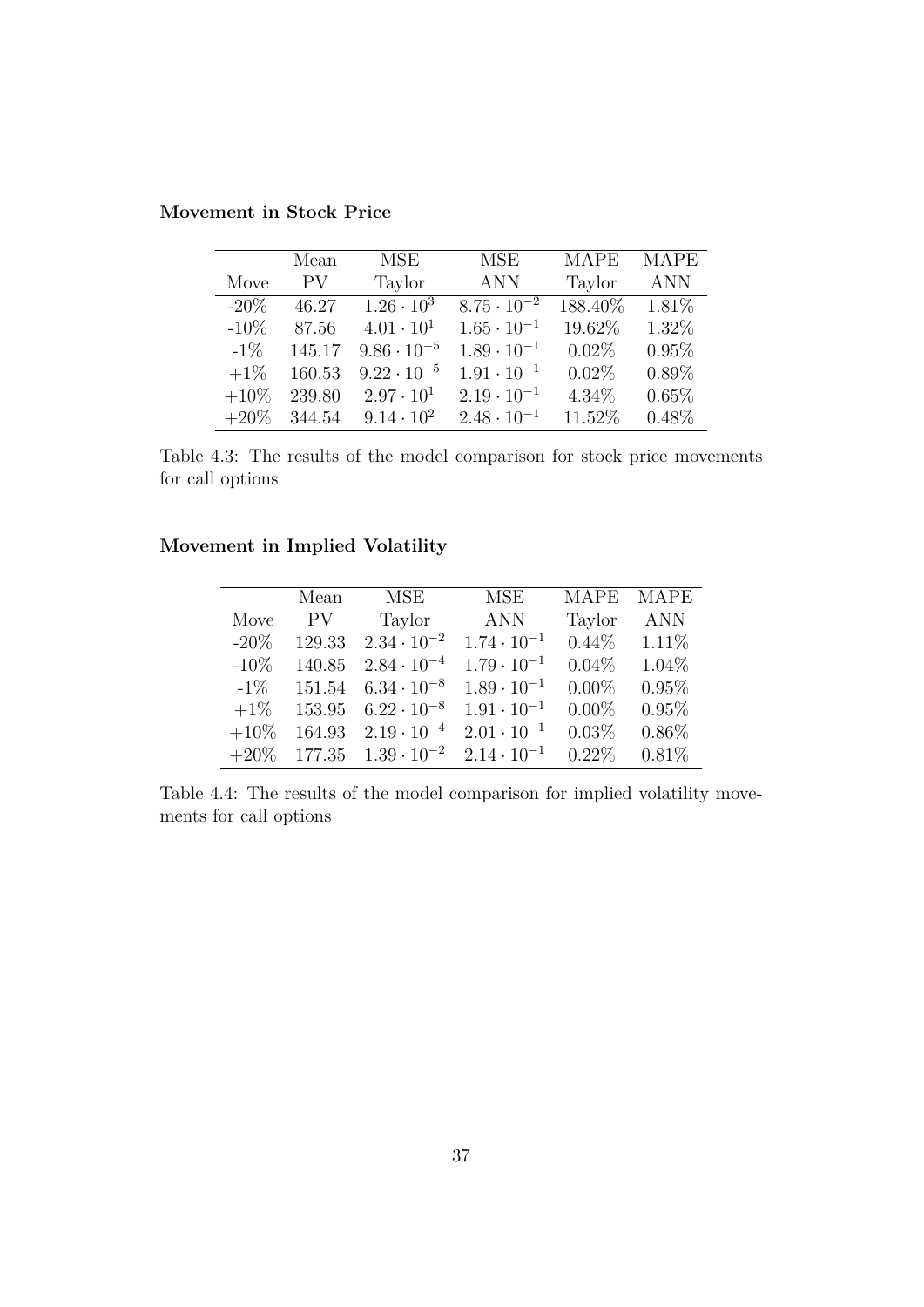|         | Mean   | MSE                   | MSE                  | <b>MAPE</b> | <b>MAPE</b> |
|---------|--------|-----------------------|----------------------|-------------|-------------|
| Move    | PV.    | Taylor                | <b>ANN</b>           | Taylor      | <b>ANN</b>  |
| $-20\%$ | 151.47 | $7.22 \cdot 10^{-8}$  | $1.88 \cdot 10^{-1}$ | $0.00\%$    | $0.96\%$    |
| $-10%$  | 152.10 | $3.65 \cdot 10^{-8}$  | $3.62 \cdot 10^{-1}$ | $0.00\%$    | $0.97\%$    |
| $-1\%$  | 152.68 | $4.47 \cdot 10^{-10}$ | $2.26 \cdot 10^{-1}$ | $0.00\%$    | $0.97\%$    |
| $+1\%$  | 152.80 | $4.47 \cdot 10^{-10}$ | $2.01 \cdot 10^{-1}$ | $0.00\%$    | $0.97\%$    |
| $+10\%$ | 153.38 | $3.66 \cdot 10^{-8}$  | $1.27 \cdot 10^{-1}$ | $0.00\%$    | $0.97\%$    |
| $+20\%$ | 154.02 | $7.22 \cdot 10^{-8}$  | $8.71 \cdot 10^{-2}$ | $0.00\%$    | $0.99\%$    |

**Movement in Interest Rates**

Table 4.5: The results of the model comparison for interest rate movements for call options

## **4.2.3 Evaluation of Risk Measurement**

#### **Value-at-Risk**

The ANN's performance on Value-at-Risk was compared with Taylor approximation by investigating the MSE, the MAPE and the MPE. When calculating the MAPE and MPE all cases with a true VaR/ES lower than 1 have been excluded from the calculations as this value is only approximately 0.06% of the underlyings value while at the same time leading to extreme and misleading errors for both the Taylor approximation and the ANN.

| Mean | MSE    | MSE                                                                                                                                              |  | MAPE MAPE MPE         | MPE |
|------|--------|--------------------------------------------------------------------------------------------------------------------------------------------------|--|-----------------------|-----|
| VaR  | Taylor | ANN                                                                                                                                              |  | Taylor ANN Taylor ANN |     |
|      |        | $\frac{109.08}{109.08}$ $\frac{7.80 \cdot 10^2}{1.01 \cdot 10^{-1}}$ $\frac{13.45\%}{13.45\%}$ $\frac{0.46\%}{10.46\%}$ $\frac{-4.08\%}{0.09\%}$ |  |                       |     |

Table 4.6: The results of the model comparison for VaR calculations for call options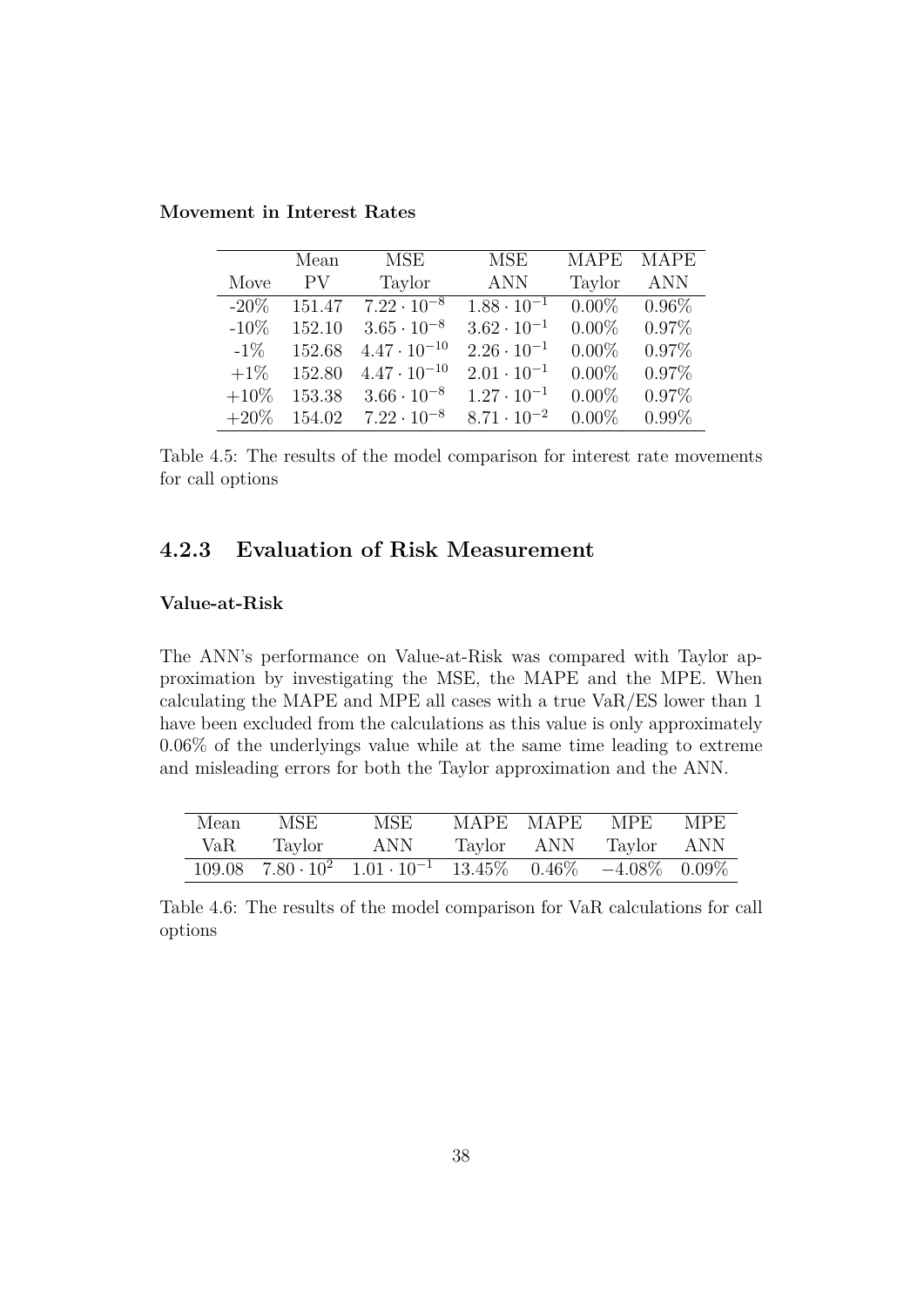#### **Expected Shortfall**

| Mean | MSE |                                                                                                                                                                   |  | MSE MAPE MAPE MPE MPE |  |
|------|-----|-------------------------------------------------------------------------------------------------------------------------------------------------------------------|--|-----------------------|--|
| ES   |     | Taylor ANN Taylor ANN Taylor ANN                                                                                                                                  |  |                       |  |
|      |     | $\overline{161.64}$ $\overline{1.58 \cdot 10^3}$ $\overline{8.06 \cdot 10^2}$ $\overline{13.92\%}$ $\overline{13.57\%}$ $\overline{-9.68\%}$ $\overline{13.55\%}$ |  |                       |  |

Table 4.7: The results of the model comparison for ES calculations for call options

# **4.3 Rainbow Option**

## **4.3.1 Model Selection**

This section will present the results of the training of the model with different network architectures.

#### **Validation Results**

In Table 4.8 the results of the MSE evaluation of the validation data set are shown. The MSE is calculated as the MSE between the ANN's predicted  $PV$  and the true  $PV$ . The validation data set was calculated using 10000 samples per option.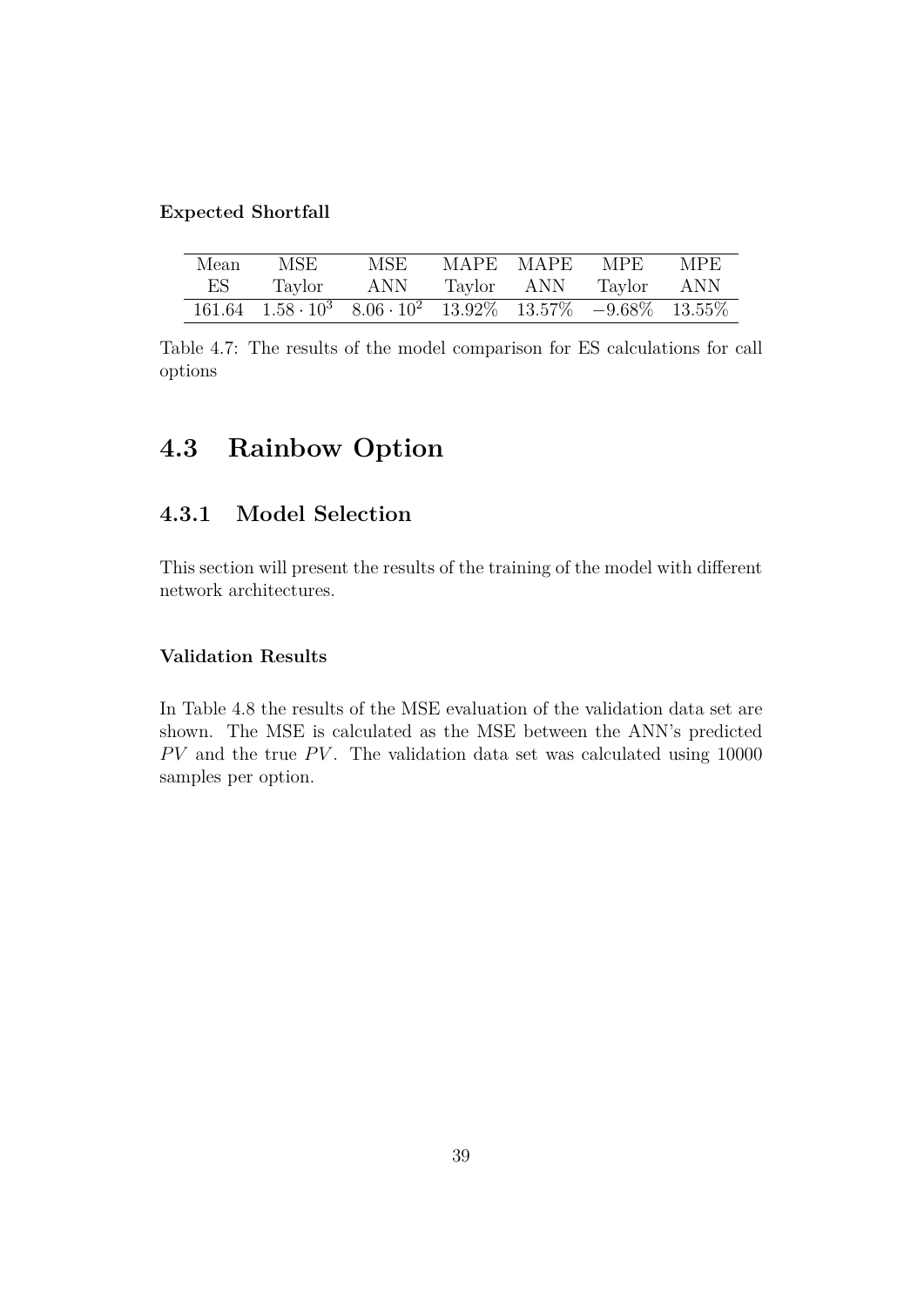| Inputs | Layer | Layer          | Layer            | Out-         | MSE                  | <b>MSE</b>                      | MSE                  |
|--------|-------|----------------|------------------|--------------|----------------------|---------------------------------|----------------------|
|        | 1     | $\overline{2}$ | 3                | put          | 1000                 | 5000                            | 10000 samples        |
| 11     | 8     | $\overline{0}$ | $\overline{0}$   | $\mathbf{1}$ | $1.89 \cdot 10^{-3}$ | $1.\overline{69 \cdot 10^{-3}}$ | $9.30 \cdot 10^{-3}$ |
| 11     | 16    | $\overline{0}$ | $\overline{0}$   | $\mathbf{1}$ | $7.71 \cdot 10^{-4}$ | $6.75 \cdot 10^{-4}$            | $6.72 \cdot 10^{-4}$ |
| 11     | 32    | $\overline{0}$ | $\theta$         | $\mathbf{1}$ | $4.76 \cdot 10^{-4}$ | $2.88 \cdot 10^{-4}$            | $3.99 \cdot 10^{-4}$ |
| 11     | 64    | $\overline{0}$ | $\overline{0}$   | $\mathbf{1}$ | $3.39 \cdot 10^{-4}$ | $1.55 \cdot 10^{-4}$            | $1.34 \cdot 10^{-4}$ |
| 11     | 128   | $\overline{0}$ | $\overline{0}$   | $\mathbf{1}$ | $1.94 \cdot 10^{-4}$ | $6.85 \cdot 10^{-5}$            | $6.66 \cdot 10^{-5}$ |
| 11     | 256   | $\overline{0}$ | $\overline{0}$   | $\mathbf{1}$ | $1.75 \cdot 10^{-4}$ | $5.39 \cdot 10^{-5}$            | $5.90 \cdot 10^{-5}$ |
| 11     | 512   | $\overline{0}$ | $\overline{0}$   | $\mathbf{1}$ | $1.42 \cdot 10^{-4}$ | $4.33 \cdot 10^{-5}$            | $3.80 \cdot 10^{-5}$ |
| 11     | 8     | 8              | $\overline{0}$   | $\mathbf{1}$ | $8.80 \cdot 10^{-4}$ | $6.31 \cdot 10^{-4}$            | $7.17 \cdot 10^{-4}$ |
| 11     | 16    | 16             | $\overline{0}$   | $\mathbf{1}$ | $2.62 \cdot 10^{-4}$ | $2.31 \cdot 10^{-4}$            | $1.78 \cdot 10^{-4}$ |
| 11     | 32    | 32             | $\overline{0}$   | $\mathbf{1}$ | $1.60 \cdot 10^{-4}$ | $6.59 \cdot 10^{-5}$            | $5.36 \cdot 10^{-5}$ |
| 11     | 64    | 64             | $\overline{0}$   | $\mathbf{1}$ | $1.52 \cdot 10^{-4}$ | $4.89 \cdot 10^{-5}$            | $1.68 \cdot 10^{-5}$ |
| 11     | 128   | 128            | $\overline{0}$   | $\mathbf{1}$ | $1.41 \cdot 10^{-4}$ | $1.66 \cdot 10^{-5}$            | $7.61\cdot10^{-6}$   |
| 11     | 256   | 256            | $\overline{0}$   | $\mathbf{1}$ | $1.29 \cdot 10^{-4}$ | $8.81 \cdot 10^{-6}$            | $5.98 \cdot 10^{-6}$ |
| 11     | 512   | 512            | $\boldsymbol{0}$ | $\mathbf{1}$ | $1.39 \cdot 10^{-4}$ | $1.42 \cdot 10^{-5}$            | $3.54\cdot 10^{-6}$  |
| 11     | 8     | 8              | 8                | $\mathbf{1}$ | $5.35 \cdot 10^{-4}$ | $6.46 \cdot 10^{-4}$            | $7.08\cdot10^{-4}$   |
| 11     | 16    | 16             | 16               | $\mathbf{1}$ | $2.13 \cdot 10^{-4}$ | $1.34 \cdot 10^{-4}$            | $9.39 \cdot 10^{-5}$ |
| 11     | 32    | 32             | 32               | $\mathbf{1}$ | $1.46 \cdot 10^{-4}$ | $5.74 \cdot 10^{-5}$            | $3.68 \cdot 10^{-5}$ |
| 11     | 64    | 64             | 64               | $\mathbf{1}$ | $1.58 \cdot 10^{-4}$ | $1.43 \cdot 10^{-5}$            | $1.18 \cdot 10^{-5}$ |
| 11     | 128   | 128            | 128              | $\mathbf{1}$ | $1.22 \cdot 10^{-4}$ | $1.31 \cdot 10^{-5}$            | $7.69 \cdot 10^{-6}$ |
| 11     | 256   | 256            | 256              | $\mathbf{1}$ | $1.25 \cdot 10^{-4}$ | $1.32 \cdot 10^{-5}$            | $4.50 \cdot 10^{-6}$ |
| 11     | 512   | 512            | 512              | $\mathbf{1}$ | $1.25 \cdot 10^{-4}$ | $9.96 \cdot 10^{-6}$            | $3.96 \cdot 10^{-6}$ |
|        |       |                |                  |              |                      |                                 |                      |

Table 4.8: The MSE results of the validation of different models for rainbow options

#### **Choice of Model**

Since the present value which the ANN uses as an answer contains an error due to the fact that it is the product of a Monte Carlo simulation it is important to remember  $\sigma^2$  and  $\mathcal E$  from section 2.3.5. As shown in section 3.4.5 the  $\hat{\sigma}^2$  for the Monte Carlo simulations used with 10000 samples are of the order of magnitude 10<sup>−</sup><sup>6</sup> meaning that there is an irreducible error of that size which the ANN cannot avoid.

As can be seen in Table 4.2 the general trend is that the more samples used in the Monte Carlo simulation, the lower the MSE for a model of a given complexity. This indicates that the error from the Monte Carlo simulations is carrying forwards into the ANN. The lowest validation error for each sample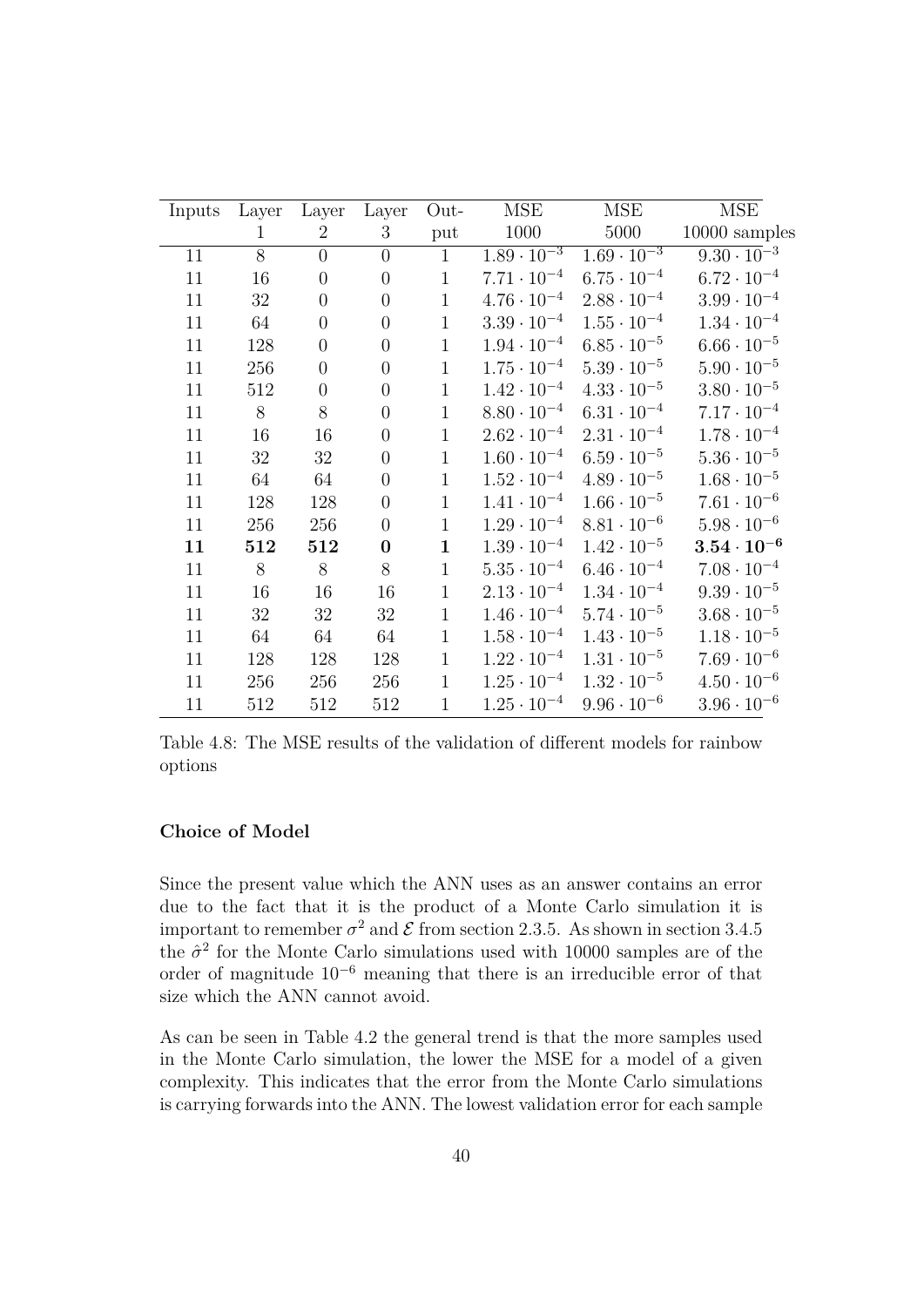amount is close to being the same size as the irreducible error for that sample amount meaning that the ANN is close to learning as much as it can from the Monte Carlo simulations. This indicates that more rigorous Monte Carlo simulations of the present value could allow for even better MSE results for the ANN but as mentioned in section 3.4.5 there are certain computational boundaries.

The model that was chosen has two hidden layers with 512 nodes in each. The choice was based on the performance with 10000 samples in the Monte Carlo simulations. This is the model with the lowest MSE, as seen in Table 4.8. This model was chosen with the bias-variance trade-off in mind and therefore the model with the lowest validation MSE was chosen rather than the model with the lowest training MSE.

## **4.3.2 Evaluation of Present Value Calculations**

The chosen ANN's performance was compared with Taylor approximation for seven different cases; movements in stock price for each equity, movement in implied volatility for each equity and movement in interest rates. For each case six sub cases were investigated, both positive and negative moves of 1%, 10%, and 20%.

In all of these evaluations the MSE was calculated as the MSE of the ANN's predicted present value and the true present value as well as the Taylor approximated present value and the true present value.

When calculating the MAPE all cases with a true PV lower than 0.001 have been excluded from the calculations as this value is only approximately 0.1% of the underlyings value while at the same time leading to extreme and misleading errors for both the Taylor approximation and the ANN.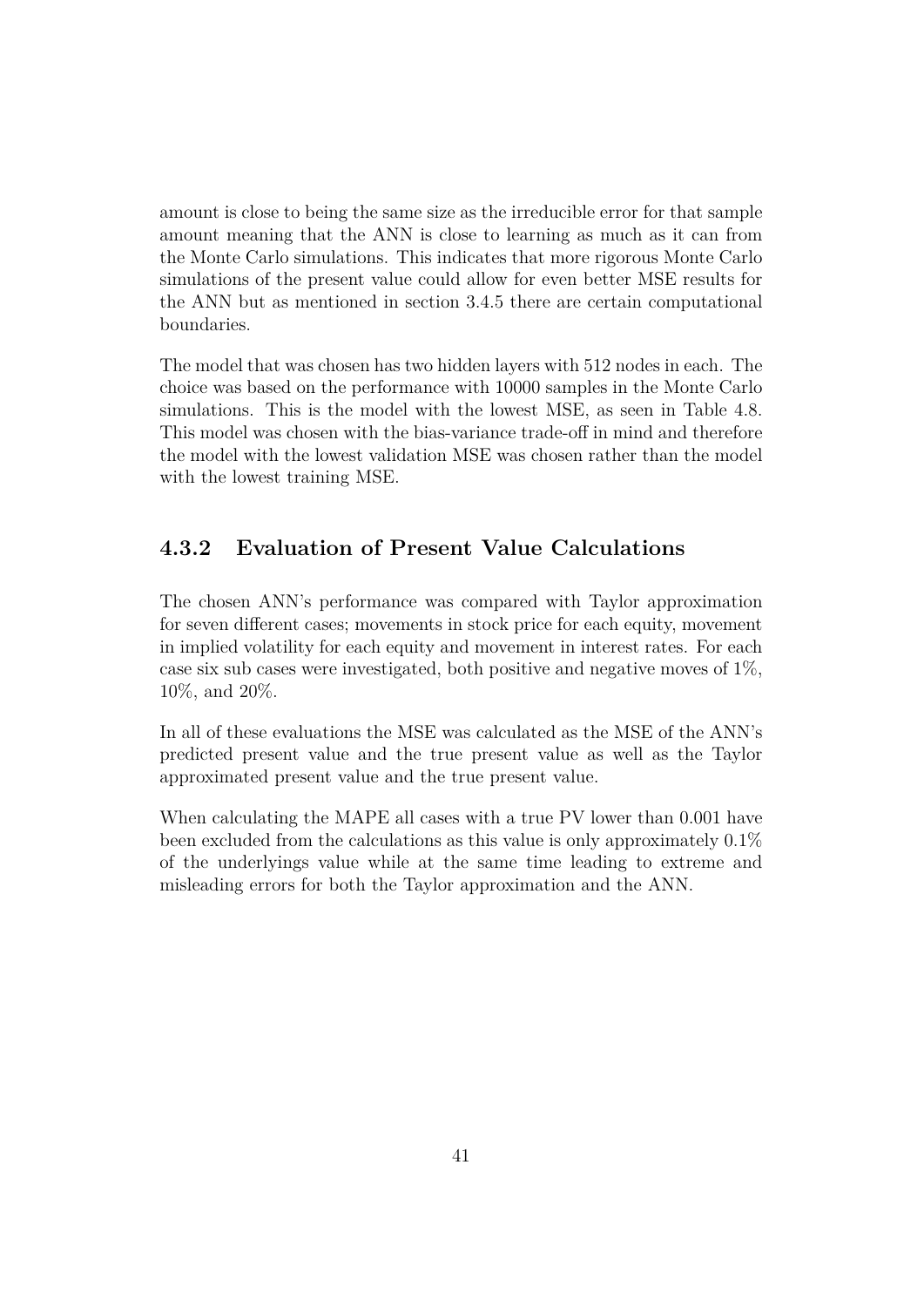|         | Mean | MSE                  | <b>MSE</b>           | <b>MAPE</b> | <b>MAPE</b> |
|---------|------|----------------------|----------------------|-------------|-------------|
| Move    | PV   | Taylor               | <b>ANN</b>           | Taylor      | <b>ANN</b>  |
| $-20\%$ | 0.21 | $2.27 \cdot 10^{-4}$ | $4.82 \cdot 10^{-5}$ | 20.58%      | $4.19\%$    |
| $-10\%$ | 0.23 | $1.68 \cdot 10^{-5}$ | $4.63 \cdot 10^{-5}$ | 3.40%       | 3.46%       |
| $-1\%$  | 0.25 | $1.10 \cdot 10^{-5}$ | $4.44 \cdot 10^{-5}$ | 1.03%       | 2.93%       |
| $+1\%$  | 0.26 | $1.13 \cdot 10^{-5}$ | $4.33 \cdot 10^{-5}$ | 1.01%       | 2.81%       |
| $+10\%$ | 0.29 | $1.81 \cdot 10^{-5}$ | $4.15 \cdot 10^{-5}$ | 1.42%       | 2.36%       |
| $+20\%$ | 0.34 | $2.05 \cdot 10^{-4}$ | $3.94 \cdot 10^{-5}$ | 3.31%       | 1.91%       |

**Movement in Stock Price for Equity 1**

Table 4.9: The results of the model comparison for stock price movements in equity 1 for rainbow options

## **Movement in Stock Price for Equity 2**

|         | Mean | MSE                  | <b>MSE</b>           | <b>MAPE</b> | <b>MAPE</b> |
|---------|------|----------------------|----------------------|-------------|-------------|
| Move    | PV   | Taylor               | <b>ANN</b>           | Taylor      | <b>ANN</b>  |
| $-20\%$ | 0.20 | $3.14 \cdot 10^{-4}$ | $3.76 \cdot 10^{-5}$ | 21.57%      | $4.07\%$    |
| $-10\%$ | 0.22 | $2.13 \cdot 10^{-5}$ | $4.10 \cdot 10^{-5}$ | 4.27%       | 3.42%       |
| $-1\%$  | 0.25 | $1.05 \cdot 10^{-5}$ | $4.30 \cdot 10^{-5}$ | 1.02%       | 2.93%       |
| $+1\%$  | 0.26 | $1.09 \cdot 10^{-5}$ | $4.31 \cdot 10^{-5}$ | 1.01%       | 2.84%       |
| $+10\%$ | 0.29 | $2.01 \cdot 10^{-5}$ | $4.52 \cdot 10^{-5}$ | 1.52%       | 2.38%       |
| $+20\%$ | 0.35 | $2.39 \cdot 10^{-4}$ | $4.74 \cdot 10^{-5}$ | 3.61%       | 1.97%       |

Table 4.10: The results of the model comparison for stock price movements in equity 2 for rainbow options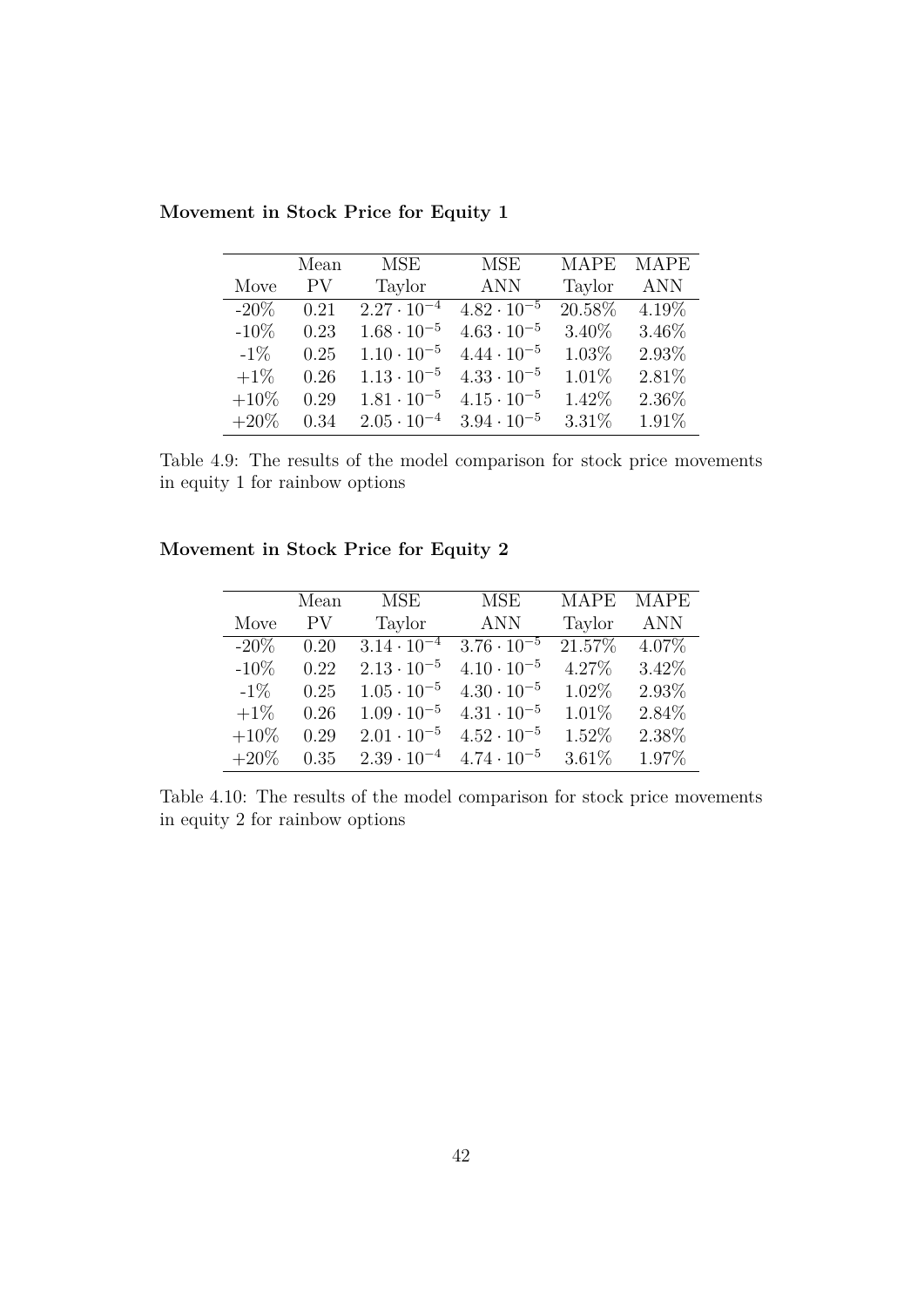|         | Mean | MSE                             | <b>MSE</b>           | <b>MAPE</b> | <b>MAPE</b> |
|---------|------|---------------------------------|----------------------|-------------|-------------|
| Move    | PV   | Taylor                          | <b>ANN</b>           | Taylor      | <b>ANN</b>  |
| $-20\%$ | 0.21 | $2.\overline{35 \cdot 10^{-4}}$ | $2.83 \cdot 10^{-5}$ | 22.26%      | $3.75\%$    |
| $-10\%$ | 0.23 | $1.67 \cdot 10^{-5}$            | $3.53 \cdot 10^{-5}$ | 3.31%       | 3.39%       |
| $-1\%$  | 0.25 | $1.09 \cdot 10^{-5}$            | $4.23 \cdot 10^{-5}$ | 1.03%       | 2.97%       |
| $+1\%$  | 0.26 | $1.13 \cdot 10^{-5}$            | $4.44 \cdot 10^{-5}$ | 1.02%       | 2.92%       |
| $+10\%$ | 0.29 | $1.77 \cdot 10^{-5}$            | $5.39 \cdot 10^{-5}$ | 1.41%       | 2.54%       |
| $+20\%$ | 0.34 | $1.86 \cdot 10^{-4}$            | $6.37 \cdot 10^{-5}$ | 3.28%       | 2.24\%      |

**Movement in Stock Price for Equity 3**

Table 4.11: The results of the model comparison for stock price movements in equity 3 for rainbow options

| Movement in Implied Volatility in Equity 1 |  |  |  |
|--------------------------------------------|--|--|--|
|                                            |  |  |  |

|         | Mean | MSE                  | <b>MSE</b>           | <b>MAPE</b> | <b>MAPE</b> |
|---------|------|----------------------|----------------------|-------------|-------------|
| Move    | PV   | Taylor               | <b>ANN</b>           | Taylor      | <b>ANN</b>  |
| $-20\%$ | 0.24 | $9.62 \cdot 10^{-6}$ | $4.44 \cdot 10^{-5}$ | $1.01\%$    | $3.14\%$    |
| $-10\%$ | 0.25 | $9.71 \cdot 10^{-6}$ | $4.33 \cdot 10^{-5}$ | 0.98%       | 2.96%       |
| $-1\%$  | 0.25 | $1.07 \cdot 10^{-5}$ | $4.34 \cdot 10^{-5}$ | $0.99\%$    | 2.89%       |
| $+1\%$  | 0.25 | $1.12 \cdot 10^{-5}$ | $4.24 \cdot 10^{-5}$ | 1.02%       | 2.89%       |
| $+10\%$ | 0.26 | $1.23 \cdot 10^{-5}$ | $4.23 \cdot 10^{-5}$ | 1.03%       | 2.75%       |
| $+20\%$ | 0.27 | $1.35 \cdot 10^{-5}$ | $4.29 \cdot 10^{-5}$ | 1.04%       | 2.68%       |

Table 4.12: The results of the model comparison for implied volatility movements in equity 1 for rainbow options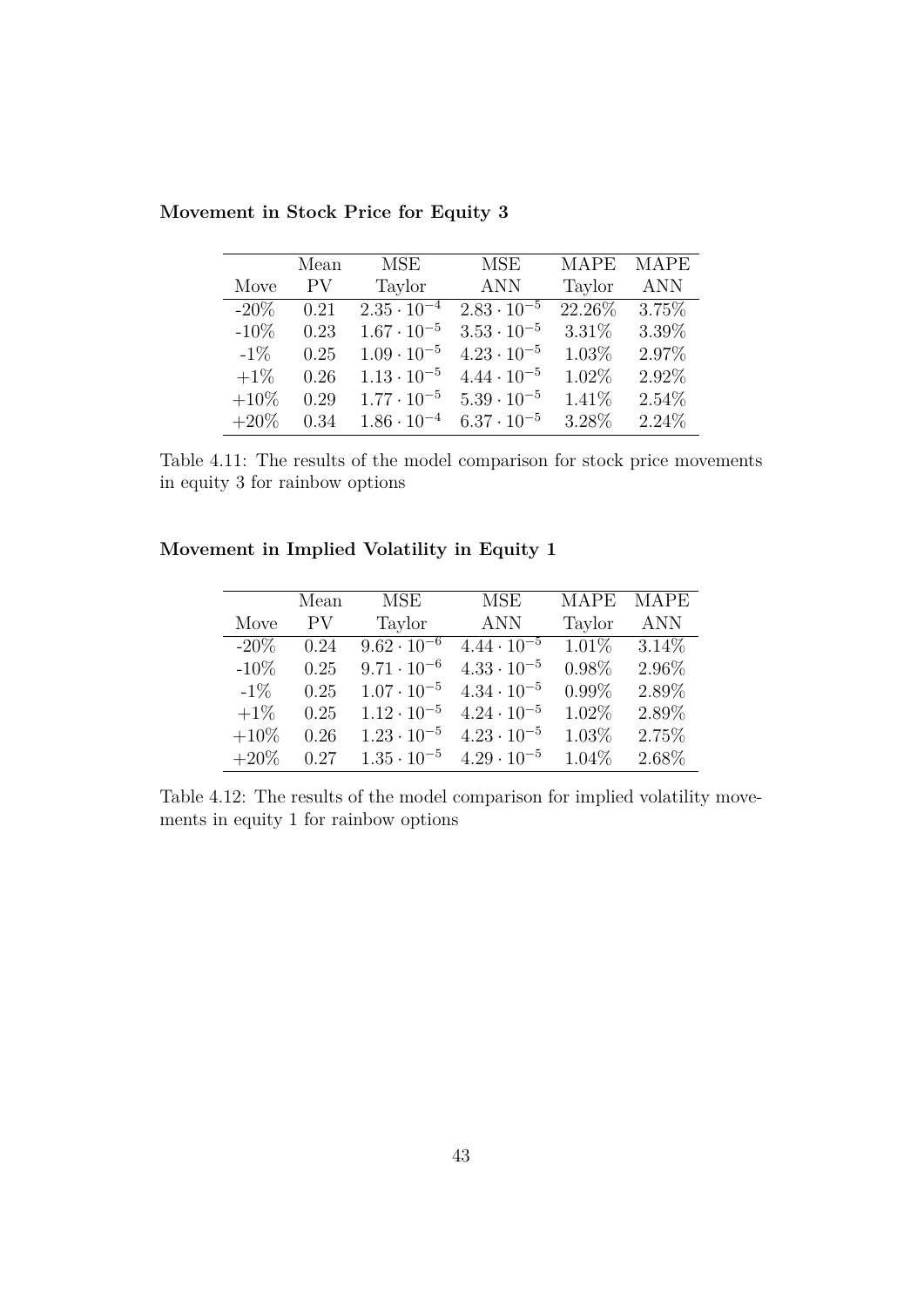|         | Mean | MSE                  | <b>MSE</b>           | <b>MAPE</b> | <b>MAPE</b> |
|---------|------|----------------------|----------------------|-------------|-------------|
| Move    | PV.  | Taylor               | <b>ANN</b>           | Taylor      | <b>ANN</b>  |
| $-20\%$ | 0.24 | $9.73 \cdot 10^{-6}$ | $3.69 \cdot 10^{-5}$ | $1.02\%$    | $2.94\%$    |
| $-10\%$ | 0.25 | $1.01 \cdot 10^{-5}$ | $3.92 \cdot 10^{-5}$ | 1.01%       | 2.93%       |
| $-1\%$  | 0.25 | $1.09 \cdot 10^{-5}$ | $4.30 \cdot 10^{-5}$ | 1.01%       | 2.93%       |
| $+1\%$  | 0.25 | $1.11 \cdot 10^{-5}$ | $4.31 \cdot 10^{-5}$ | 1.02%       | 2.90%       |
| $+10\%$ | 0.26 | $1.21 \cdot 10^{-5}$ | $4.83 \cdot 10^{-5}$ | 1.01%       | 2.89%       |
| $+20\%$ | 0.27 | $1.32 \cdot 10^{-5}$ | $5.42 \cdot 10^{-5}$ | 1.02%       | 2.81%       |

**Movement in Implied Volatility in Equity 2**

Table 4.13: The results of the model comparison for implied volatility movements in equity 2 for rainbow options

**Movement in Implied Volatility in Equity 3**

|         | Mean | MSE                  | <b>MSE</b>           | <b>MAPE</b> | <b>MAPE</b> |
|---------|------|----------------------|----------------------|-------------|-------------|
| Move    | PV   | Taylor               | <b>ANN</b>           | Taylor      | <b>ANN</b>  |
| $-20\%$ | 0.24 | $9.27 \cdot 10^{-6}$ | $2.88 \cdot 10^{-5}$ | $1.02\%$    | 2.78%       |
| $-10\%$ | 0.25 | $9.85 \cdot 10^{-6}$ | $3.53 \cdot 10^{-5}$ | 1.00%       | 2.87%       |
| $-1\%$  | 0.25 | $1.07 \cdot 10^{-5}$ | $4.27 \cdot 10^{-5}$ | 1.01%       | 2.93%       |
| $+1\%$  | 0.25 | $1.09 \cdot 10^{-5}$ | $4.47 \cdot 10^{-5}$ | 1.01%       | 2.97%       |
| $+10\%$ | 0.26 | $1.22 \cdot 10^{-5}$ | $5.30 \cdot 10^{-5}$ | 1.02%       | $3.01\%$    |
| $+20\%$ | 0.27 | $1.39 \cdot 10^{-5}$ | $6.53 \cdot 10^{-5}$ | 1.04%       | $3.06\%$    |

Table 4.14: The results of the model comparison for implied volatility movements in equity 3 for rainbow options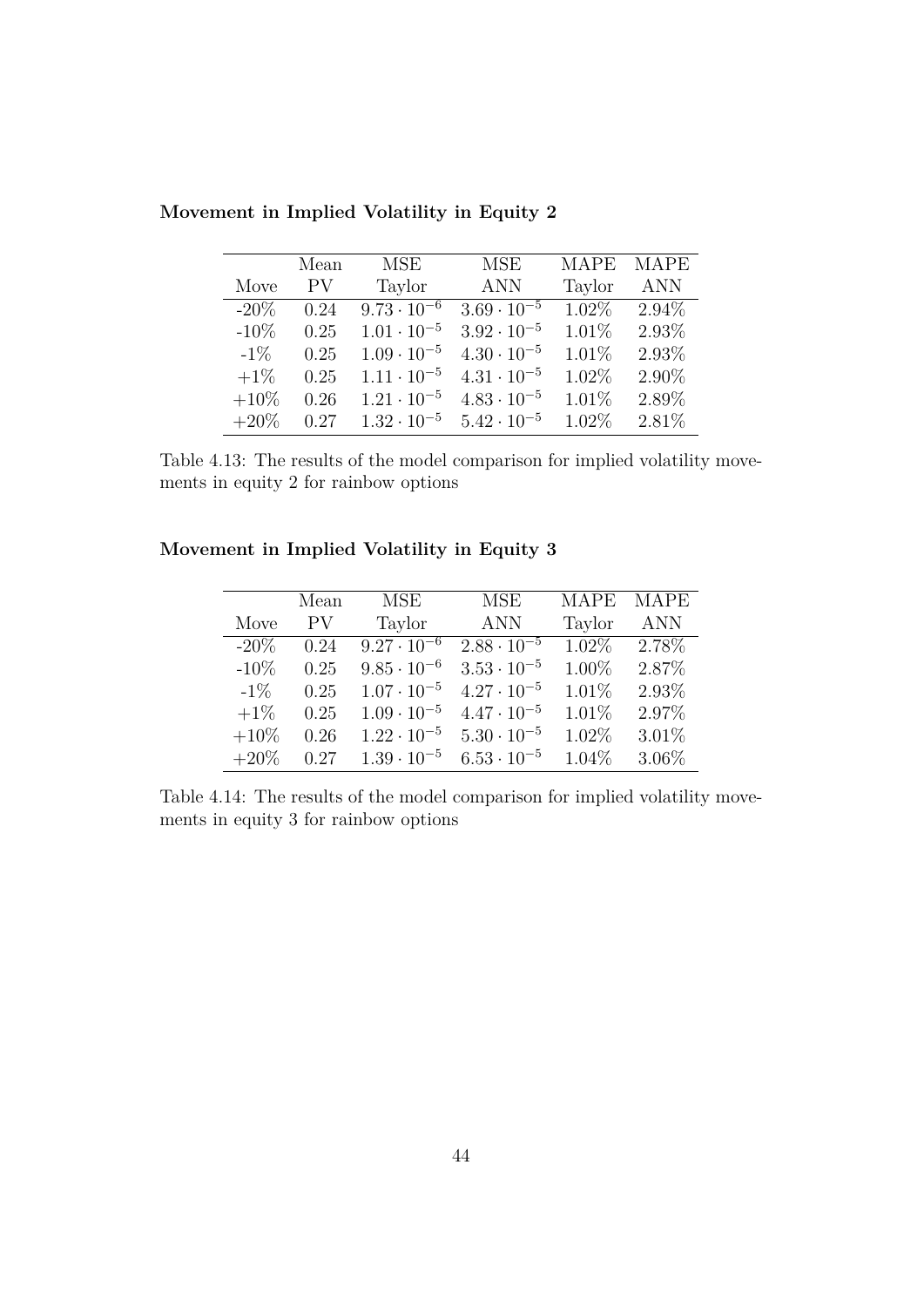|         | Mean | MSE                  | <b>MSE</b>           | <b>MAPE</b> | <b>MAPE</b> |
|---------|------|----------------------|----------------------|-------------|-------------|
| Move    | PV   | Taylor               | <b>ANN</b>           | Taylor      | <b>ANN</b>  |
| $-20\%$ | 0.25 | $3.64 \cdot 10^{-5}$ | $4.31 \cdot 10^{-5}$ | 1.95%       | 2.93%       |
| $-10\%$ | 0.25 | $1.89 \cdot 10^{-5}$ | $4.93 \cdot 10^{-5}$ | 1.38%       | 2.88%       |
| $-1\%$  | 0.25 | $1.13 \cdot 10^{-5}$ | $4.29 \cdot 10^{-5}$ | 1.04%       | 2.84%       |
| $+1\%$  | 0.25 | $1.02 \cdot 10^{-5}$ | $4.35 \cdot 10^{-5}$ | 1.00%       | 2.86%       |
| $+10\%$ | 0.25 | $1.16 \cdot 10^{-5}$ | $4.29 \cdot 10^{-5}$ | 1.09%       | 2.92%       |
| $+20\%$ | 0.25 | $2.19 \cdot 10^{-5}$ | $4.36 \cdot 10^{-5}$ | 1.49%       | 2.92%       |

**Movement in Interest Rates**

Table 4.15: The results of the model comparison for interest rate movements for rainbow options

## **4.3.3 Evaluation of Risk Measurement**

#### **Value-at-Risk**

The ANN's performance on Value-at-Risk was compared with Taylor approximation by investigating the MSE, the MAPE and the MPE. When calculating the MAPE and MPE all cases with a true VaR/ES lower than 0.001 have been excluded from the calculations as this value is only approximately 0.1% of the underlyings value while at the same time leading to extreme and misleading errors for both the Taylor approximation and the ANN.

| Mean | MSE                                                                                                                                                                 | MSE | MAPE MAPE MPE MPE     |  |
|------|---------------------------------------------------------------------------------------------------------------------------------------------------------------------|-----|-----------------------|--|
| VaR  | Taylor                                                                                                                                                              | ANN | Taylor ANN Taylor ANN |  |
|      | $\overline{0.11}$ $\overline{4.02 \cdot 10^{-4}}$ $\overline{6.03 \cdot 10^{-5}}$ $\overline{12.55\%}$ $\overline{4.78\%}$ $\overline{1.92\%}$ $\overline{-2.56\%}$ |     |                       |  |

Table 4.16: The results of the model comparison for VaR calculations for rainbow options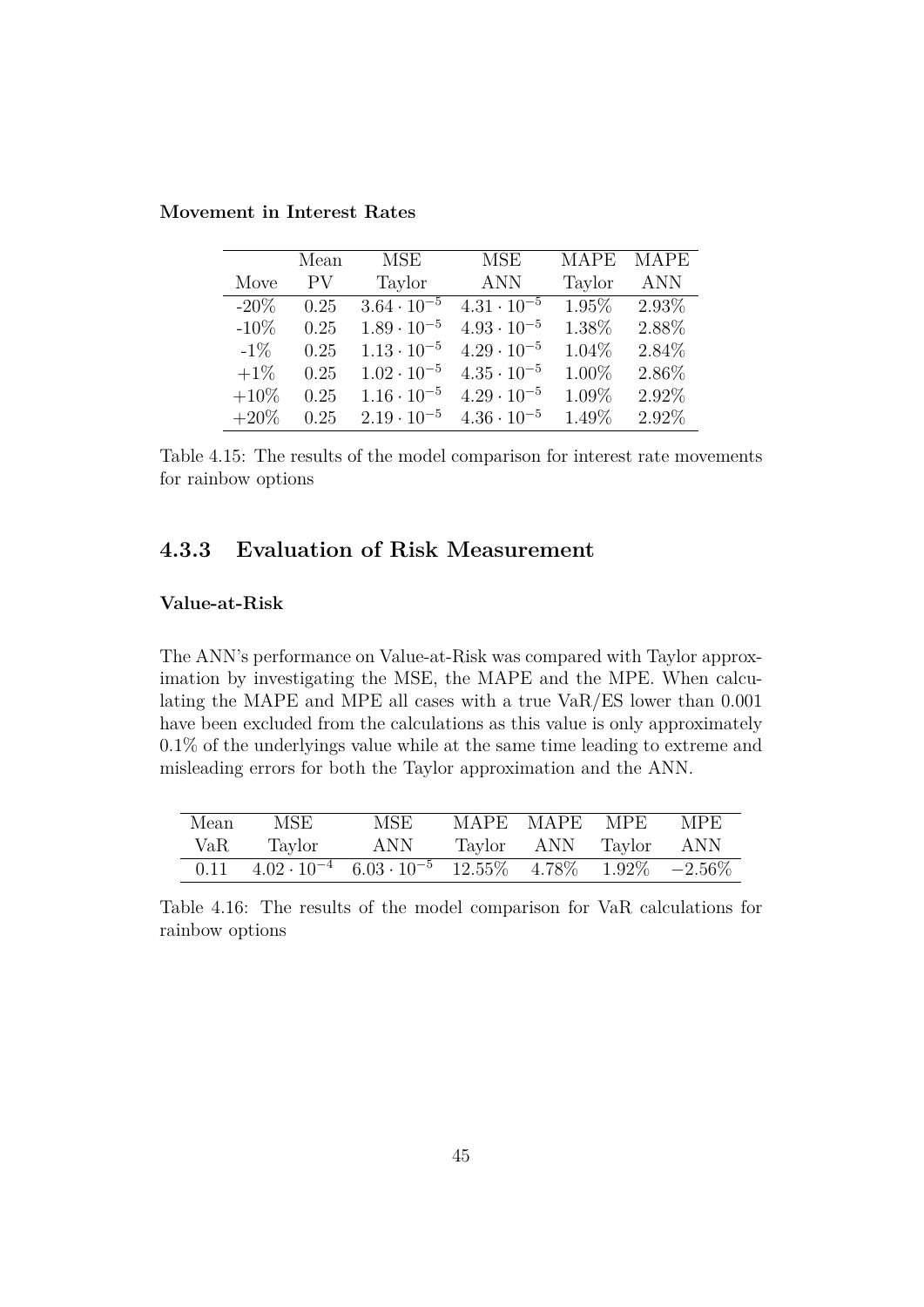## **Expected Shortfall**

| Mean | MSE                                                                                                                          | MSE | MAPE MAPE MPE         | MPE. |
|------|------------------------------------------------------------------------------------------------------------------------------|-----|-----------------------|------|
| ES   | Taylor                                                                                                                       | ANN | Taylor ANN Taylor ANN |      |
| 0.19 | $\frac{9.49 \cdot 10^{-4}}{8.49 \cdot 10^{-4}}$ $\frac{11.25\%}{11.25\%}$ $\frac{14.64\%}{3.30\%}$ $\frac{14.29\%}{14.29\%}$ |     |                       |      |

Table 4.17: The results of the model comparison for ES calculations for rainbow options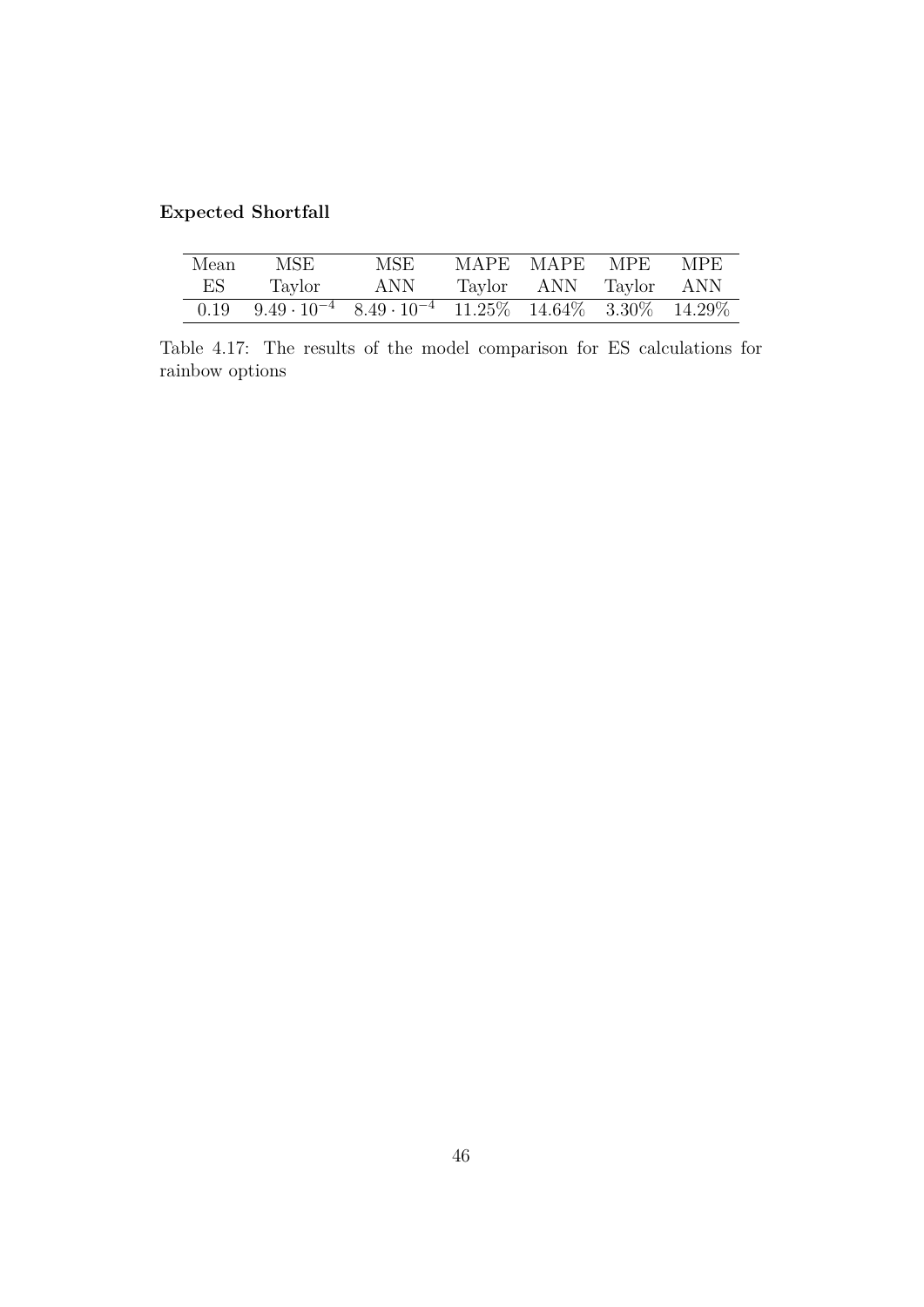# **Chapter 5**

# **Analysis and Conclusion**

# **5.1 Analysis**

## **5.1.1 Run Times**

The run times of the different methods are interesting, beginning with the call option. Since the risk-management software uses a pre-determined pricing formula it executes extremely quickly. The ANN on the other hand must execute multiple matrix multiplications and transformations that take time. Even though matrix multiplication is often quite fast it is not faster than evaluating a single formula.

The rainbow option on the other hand is the most interesting as this is the use case being studied. The ANN is much more computationally efficient running between two and twenty-five times faster than the Monte Carlo simulation depending on the number of samples per option. It is also interesting to note that the run time for the ANN is the same for both call and rainbow options since approximately the same matrix multiplications and transformations must be executed.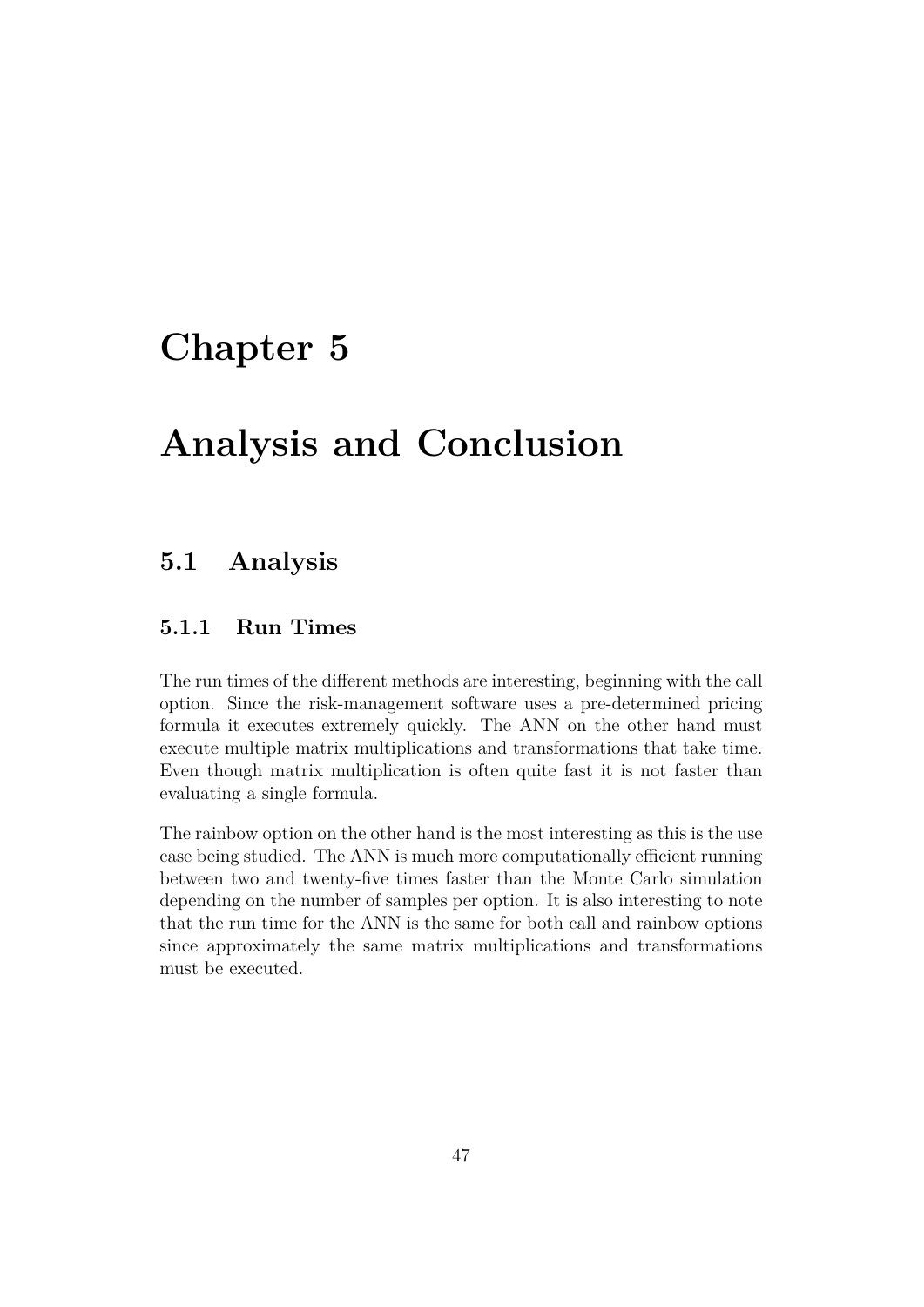## **5.1.2 Call Option**

The present value evaluation in section 4.2.2 shows that the ANN outperforms Taylor approximation for large moves in the stock price when evaluating both MSE and MAPE, while the Taylor approximation performs better than the ANN for small 1% moves. For moves in implied volatility the Taylor approximation performs extremely well with a small MSE and a low MAPE, with the largest error for movements of 20% while the ANN performs worse but with a constant MAPE around 1%. For moves in interest rates the Taylor approximation is the better performing approach with a very low MSE and a MAPE close to 0%. For interest rate moves the ANN MAPE is stable around 1% as well.

An important observation is that for all samples and cases the total MSE for the ANN is  $1.88 \cdot 10^{-1}$  and the median squared error is  $6.55 \cdot 10^{-2}$  while the total MSE for the Taylor approximation is  $1.25 \cdot 10^2$  with a median squared error of 2.38 $\cdot 10^{-7}$ . This points to the fact that the Taylor approximation does very poorly in a few cases and very well in all others leading to a misleading total MSE.

#### **Equity Moves**

It is interesting to note that the ANN outperforms the Taylor approximation in four sub-cases within the equity movements. The ANN outperforms the Taylor approximation for both positive and negative moves of 10% and 20%, especially negative 20%. This can be traced to the large movements of the price of the option with regards to theses moves meaning that the Taylor approximation fails. This is quite natural since the Taylor approximation fits a second degree polynomial to the delta function which is a third degree polynomial, thus it fits the tails of the delta function poorly and is more suitable for approximating small moves. These large errors are the probable root cause of the misleading MSE of the Taylor approximation in comparison with the median squared error as referenced above.

#### **Implied Volatility Moves**

The Taylor approximation beats the ANN in all the different types of implied volatility moves examined in this study. This is mainly due to the fact that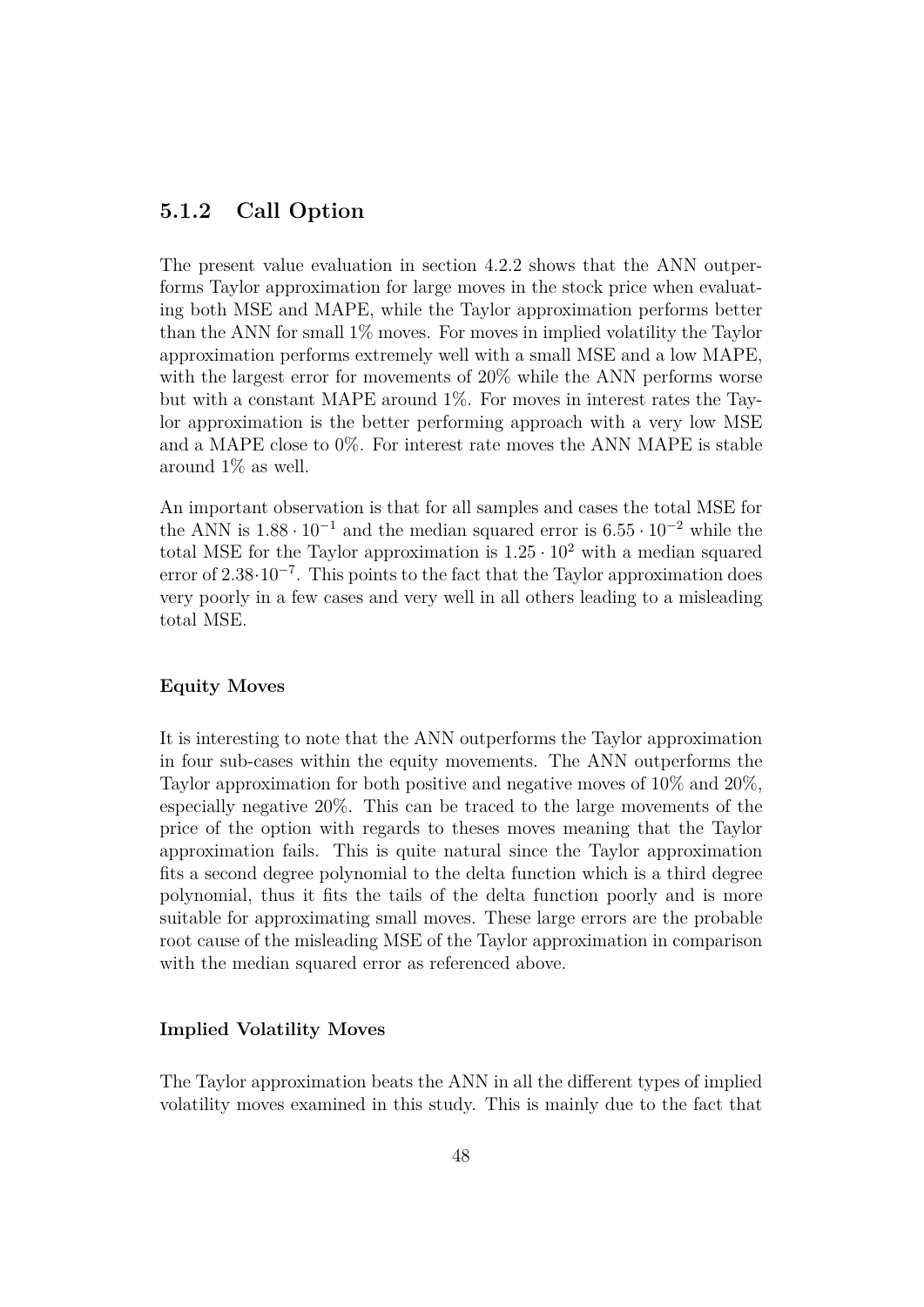the even the largest moves in implied volatility of plus or minus 20% do not affect the present value as much as for example and equity move of plus or minus 20% as seen in the movements of the mean present value. This means that the assumptions in the Taylor approximation are closer to being true.

The MAPE for ANN is as for equity moves approximately 1%, thus if one believes the Taylor error will be around 1% using an ANN could still be a useful approach.

#### **Interest Rate Moves**

The Taylor approximation once again outperforms the ANN with regards to handling movements in rates. The rate moves are similar to the volatility moves since the effect of a plus or minus 20% move on the present value of the option is small in comparison to a similar equity move. Once again this means that the assumptions in the Taylor model are more closely followed leading to good results using the Taylor approximation.

The MAPE for ANN is as for equity- and implied volatility moves approximately  $1\%$ , thus if one believes the Taylor error will be around  $1\%$  using an ANN could still be a useful approach.

#### **Risk Measures**

It is interesting to note that the ANN outperforms Taylor approximation for Value-at-Risk calculations both when looking at the MSE and the MAPE and MPE. As for the present value calculations the ANN has a MSE in the order of magnitude 10<sup>−</sup><sup>1</sup> , while Taylor performs much worse with an error in the order of magnitude of 10<sup>2</sup> . The ANN's MAPE of 0.46% and MPE of 0.09% shows that the ANN both over- and underestimates the present value of the call option. The Taylor approximation overestimates the Valueat-Risk which is better than underestimating the risk but the ANN only slightly underestimates the risk.

When calculating Expected Shortfall the Taylor approximation performs better than the ANN. In this case both methods have a large MSE in the order of magnitude of  $10^2 - 10^3$  and approximately the same MAPE. However, the MPE shows that the ANN underestimates the Expected Shortfall by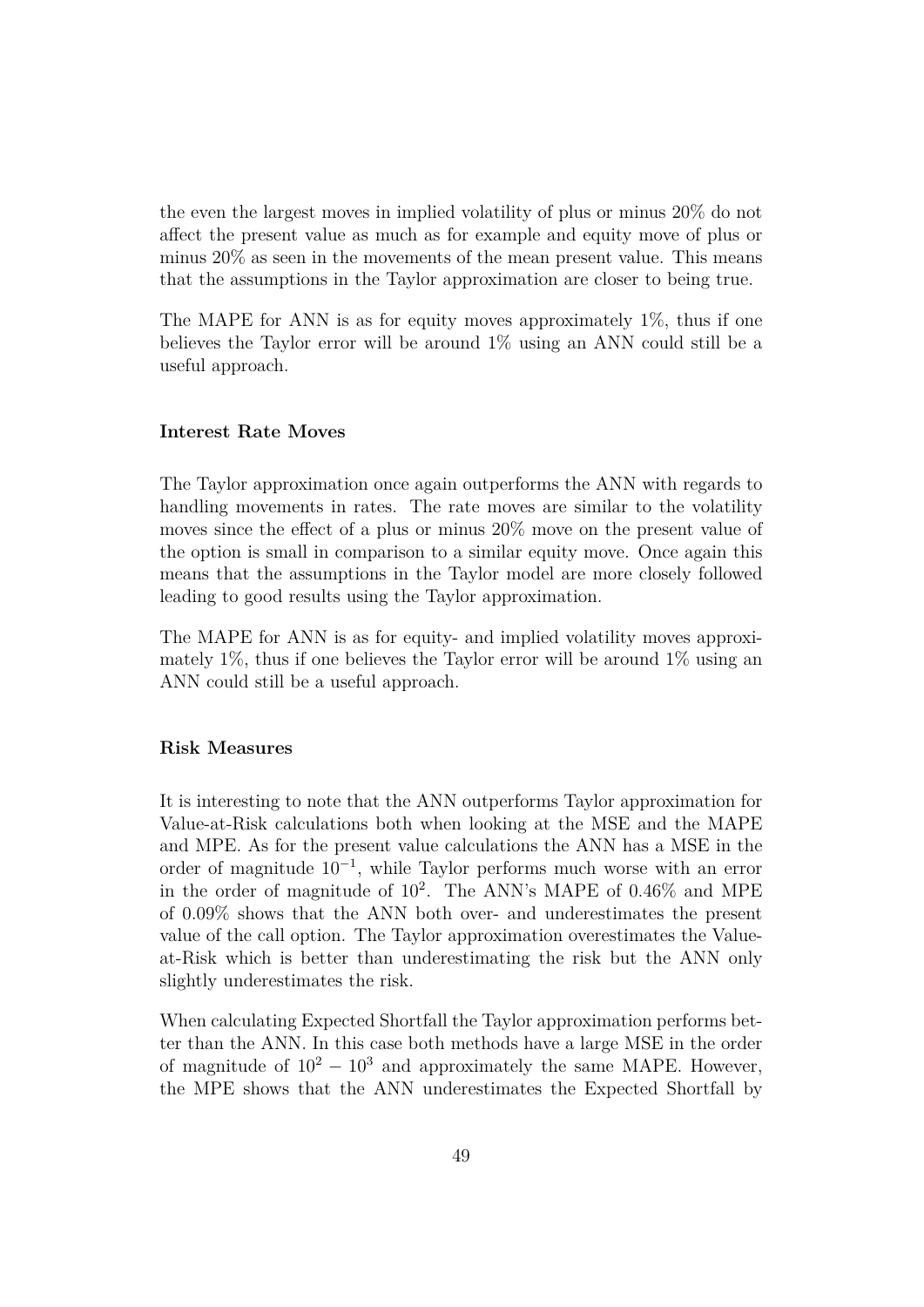roughly 10% while the Taylor approximation overestimates it by a similar amount which is a better mistake.

### **5.1.3 Rainbow Option**

The present value evaluation in section 4.3.2 shows that as for the call option the ANN performs better than the Taylor approximation for large equity moves of  $20\%$  when evaluating with MSE and MAPE. However, for small  $1\%$ moves the Taylor approximation outperforms the ANN with a MSE and a MAPE close to the irreducible error from the Monte Carlo simulation. For moves in implied volatility the Taylor approximation performs very well with a MSE close to the irreducible error regardless of the size of the move, and the MAPE is very low. The ANN performs worse, but with a stable MSE in the order of magnitude 10<sup>−</sup><sup>5</sup> for all cases and a MAPE close to 3%. For changes in the interest rate the Taylor approximation performs better when evaluated with MAPE and MSE.

An interesting observation is that the ANN exhibits an MSE in the order of magnitude 10<sup>−</sup><sup>5</sup> for all types of moves and cases. This is in line with what can be expected since it is approximately equal to the irreducible error and validation error from the Monte Carlo simulations as shown in section 3.4.5.

#### **Equity Moves**

As for the call option the ANN performs better than the Taylor approximation for larger moves in the equity. However, it is only in the case of a negative move of 20% that the ANN substantially outperforms. The reason that the ANN does not outperform the Taylor approximation as much as it does for call options can be traced to the movements of the option price with regards to the moves in the equity spot price. For the call option a large move in equity affects the option price more than in the case when one equity out of three moves in the rainbow option.

#### **Implied Volatility Moves**

For all types of moves in implied volatility the Taylor approximation is close to the irreducible error meaning that the Taylor approximation itself has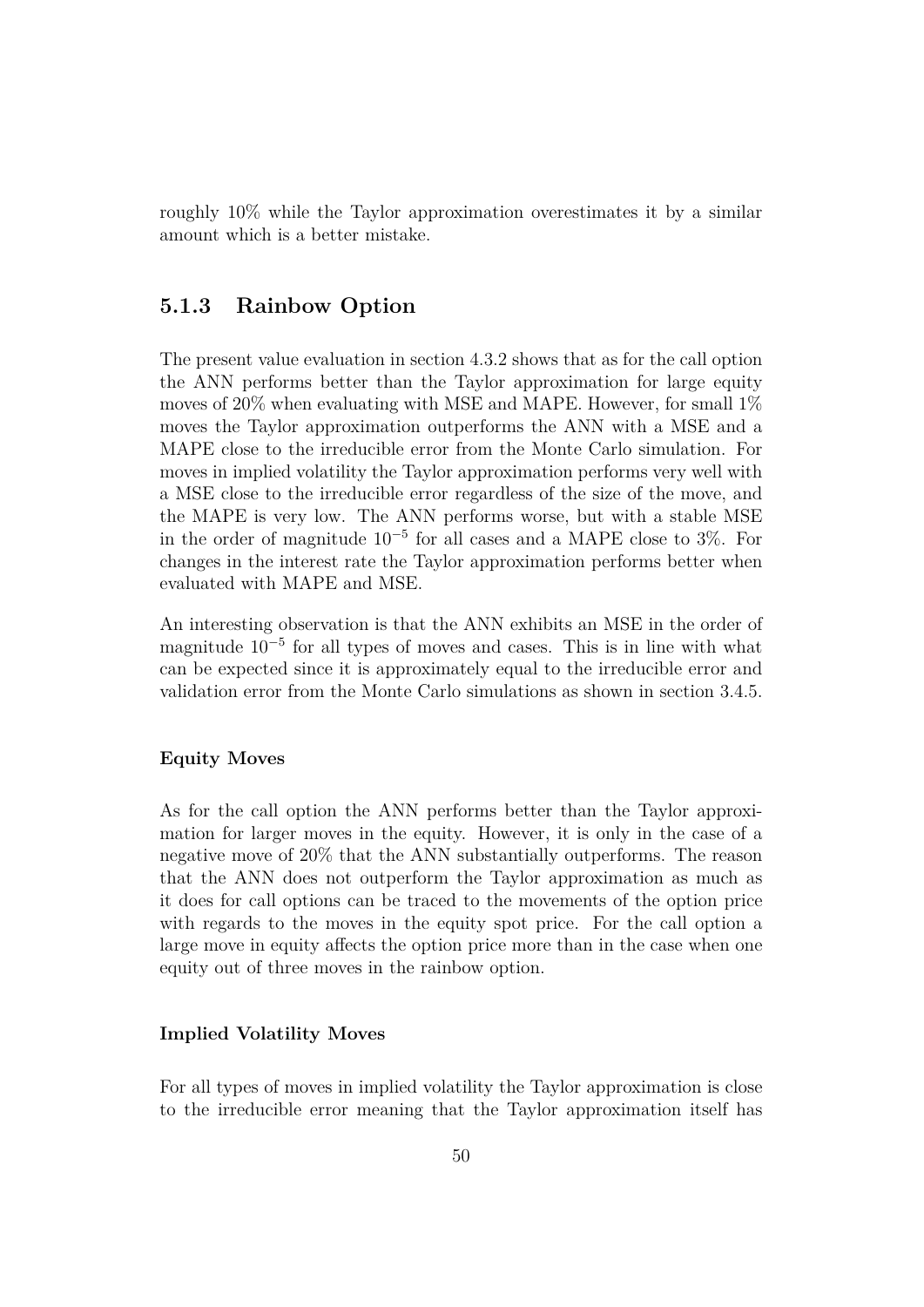an extremely small error. The strong performance can be traced to what is discussed for the equity case, small movements in the option price. For the largest moves in implied volatility of plus or minus 20% the option price moves similar to a 1% move in equity. This means that the assumptions in the Taylor approximation are closer to being true, and thus it performs well.

The MAPE for the Taylor approximation is close to 1% and for the ANN is it is stable around 3%.

#### **Interest Rates Moves**

The Taylor approximation once again outperforms the ANN with regards to handling movements in rates. The reason for this is as for the implied volatility, the moves in interest rates do not affect the present value of the option much and thus the assumptions in the Taylor approximation are closer to being true. Once again the Taylor approximation is very close to the irreducible error meaning that the Taylor approximation has a very small error in comparison to the Monte Carlo simulations.

The MAPE for ANN is as for equity- and implied volatility moves approximately 3%, thus if the error from a Taylor approximation is expected to be larger than than 3% using an ANN could still be a useful approach.

#### **Risk Measures**

For calculation of Value-at-Risk the ANN outperforms the Taylor approximation in all categories except MPE. It is important to note that while the ANN has a larger MPE in absolute terms the ANN overestimates the risk while the Taylor approximation underestimates the risk.

When calculating Expected Shortfall the Taylor approximation outperforms the ANN in all categories. It is interesting to note the difference between the MAPE and MPE between the two methods. The Taylor MAPE is approximately three times larger than the MPE indicating that there are large errors in both direct directions that cancel out when calculating the MPE. Meanwhile, the ANN consistently underestimates the risk by approximately 14%.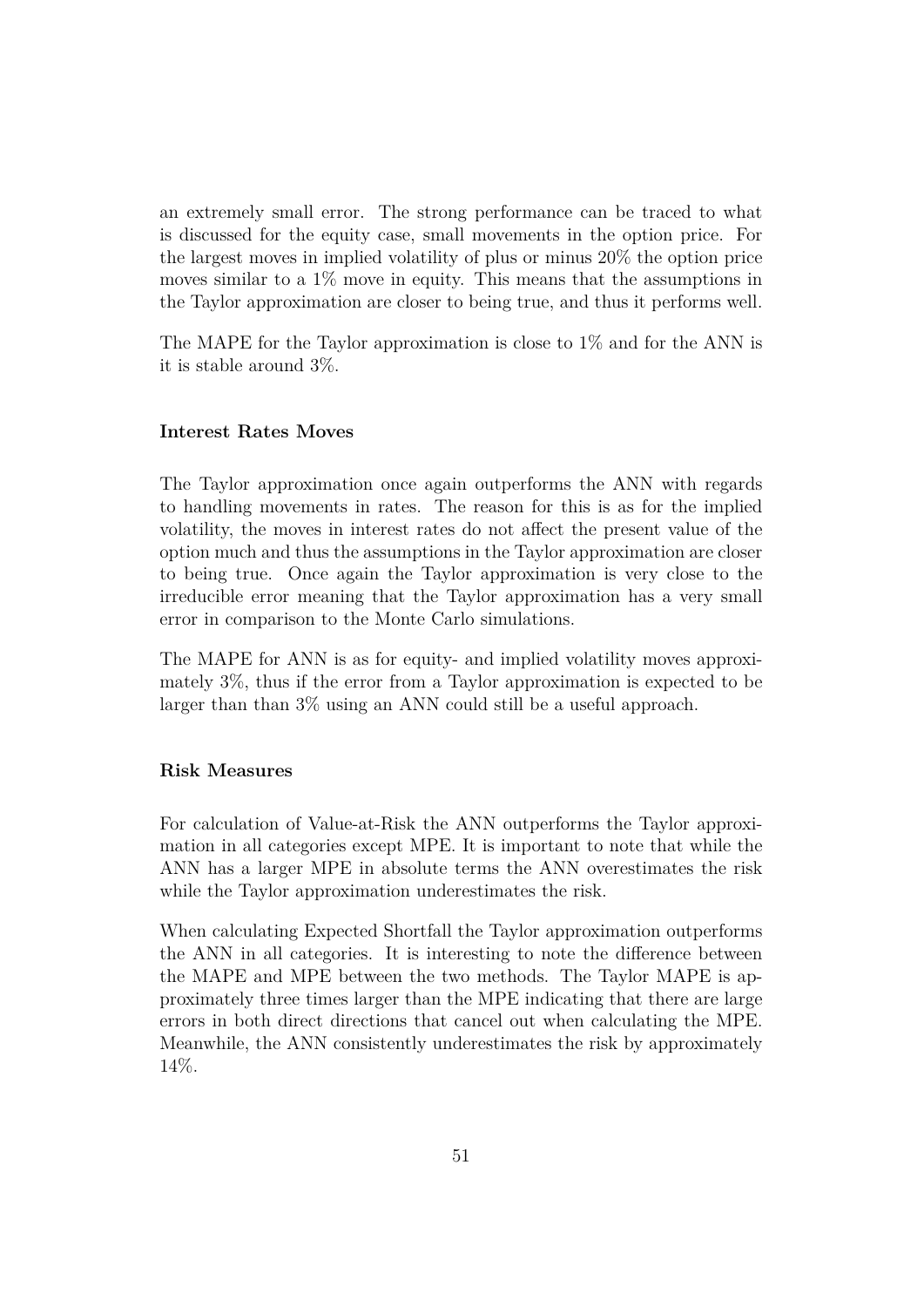# **5.2 Discussion**

### **5.2.1 Reflection on the Study**

In the ideal case the ANN would learn the exact pricing function used by the risk-management software for both the call option and the rainbow option. This is the universal approximation theorem proven by Cybenko [17]. The theorem states that a MLP with a single hidden layer can represent continuous functions on compact subsets. An important point to note is that the theorem does not comment upon the learnability of the correct parameters to create this approximation.

Regarding the underperforming ANNs for both call options and rainbow options it does not look like the ANN has learned the underlying function it is trying to approximate well enough to outperform the Taylor approximation. In the rainbow option case both the Monte Carlo simulation and an imperfect ANN cause errors while in the call option case it is only an imperfect ANN that leads to the errors seen in the results. In the ideal case, the errors due to an imperfect ANN would be zero but that is not the case in this study. There may be multiple reasons for this which can be grouped into four major categories: data, algorithms, algorithm tuning, and learning difficulty.

One possible explanation for the underperformance of the ANN is a lack of qualitative training data. A lack of qualitative training data would lead to the ANN not learning the underlying function in an adequate manner. In the case of ANNs more data is always better and this is a possible explanation of the underperformance of the ANN. This can be shown by looking at an example from the call option case. Using only 10% of the training data and the model of choice for call options gives an MSE in the order of magnitude  $10^{-6}$  which is much larger than the original  $10^{-8}$ . This shows that adding more data improves the MSE results for the ANN.

Another explanation for the performance of the ANN in the rainbow option case is the quality of the training data. Since the rainbow option is a product of a Monte Carlo simulation there is an error term in the "correct answer" creating a lower bound for the approximation error as shown in section 2.3.5. As seen in Table 4.8 this became a bottleneck regarding the training of the ANN. As mentioned, this study has been bounded by the performance and memory of a personal computer and thus equipment allowing for more and better data along with more training could yield better results.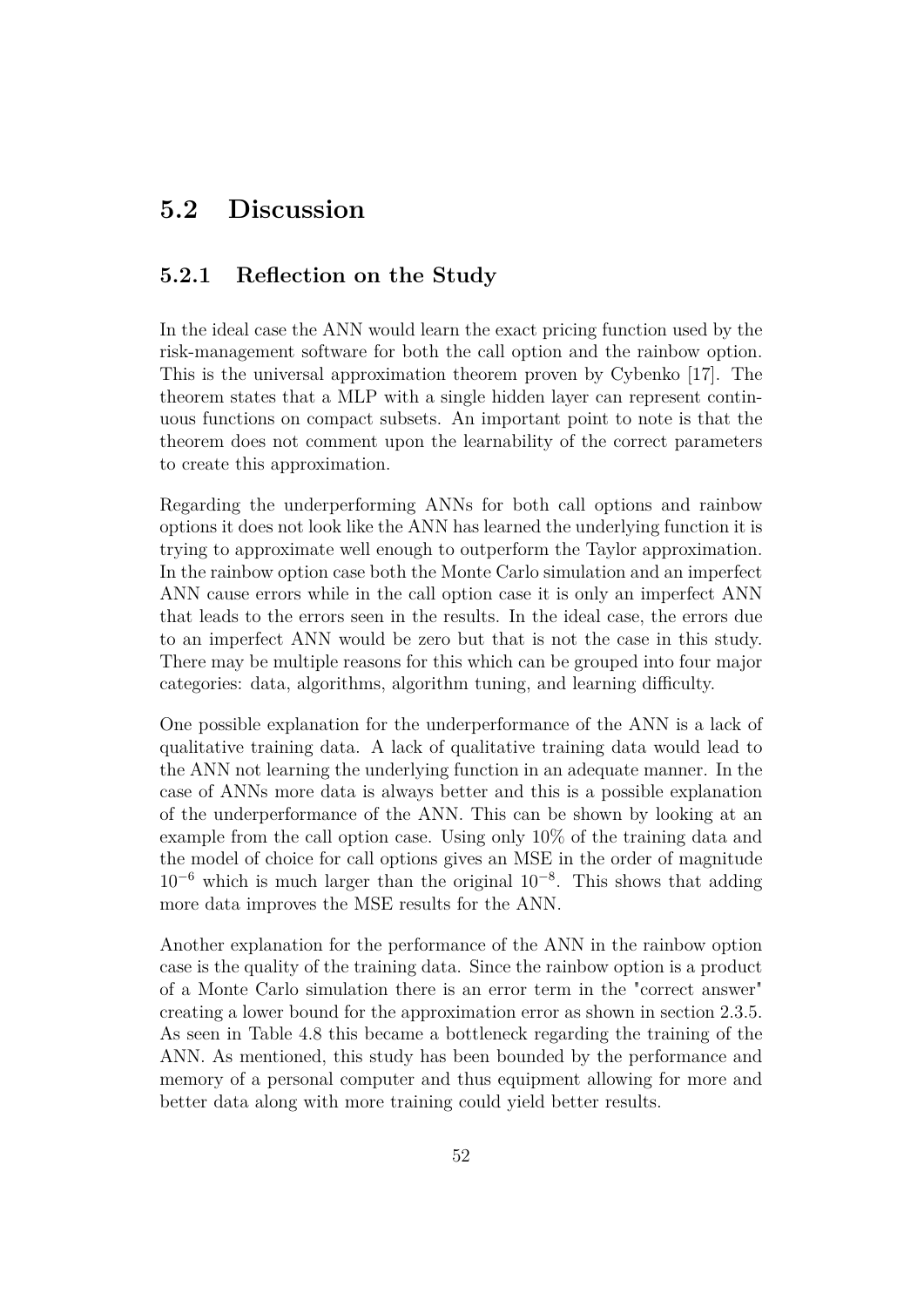Another possible explanation is the choice of algorithm. A poor choice of algorithm could lead to difficulties for the ANN in learning the underlying mechanics that are supposed to be modeled. The choices of algorithm made in this study were based upon established methods found in previous literature.

Another possible explanation is poor algorithm tuning. Poor choice of network architecture, activation function and optimization could inhibit the ANNs learning capabilities. This study has tried to counteract these effects by choosing established methods from previous research as well as diligent use of a validation data set to evaluate network architecture. Unfortunately there is no guarantee that any network architecture or learning algorithm can find the correct parameters especially if working with an error function with many local minima.

As stated above the universal approximation theorem does not comment upon the learnability of the correct parameters for universal function approximation. This along with the fact that gradient descent does not guarantee a global minimum for non-convex surface means that there is a theoretical possibility that the ANN could outperform the Taylor approximation but this study could not reach the correct parameters to approximate the underlying pricing function well enough.

### **5.2.2 Comparison with Other Studies**

The ANN used in this study did not manage to replicate the pricing function used by the risk-management software well enough to beat the Taylor approximation. However, when comparing the results to other studies the ANN presented in this study performs well. It is important to note that most studies conducted in the field of option pricing with ANNs differ from this study, both in terms of the purpose of the studies and how the ANN has been designed and used. This makes it hard to relate the performance of these ANNs to the ANN used in this study. The study that most strongly resembles the ANN used in this study is Amilon's [11] comparison of ANN performance on pricing and hedging versus the Black-Scholes model for options on the Swedish stock index. As mentioned earlier, this study compares the ANN to the Black-Scholes model applied to market data meaning that the ANN is trying to replicate a "true" market pricing formula which is quite different to what this study is trying to achieve but it is still closest to what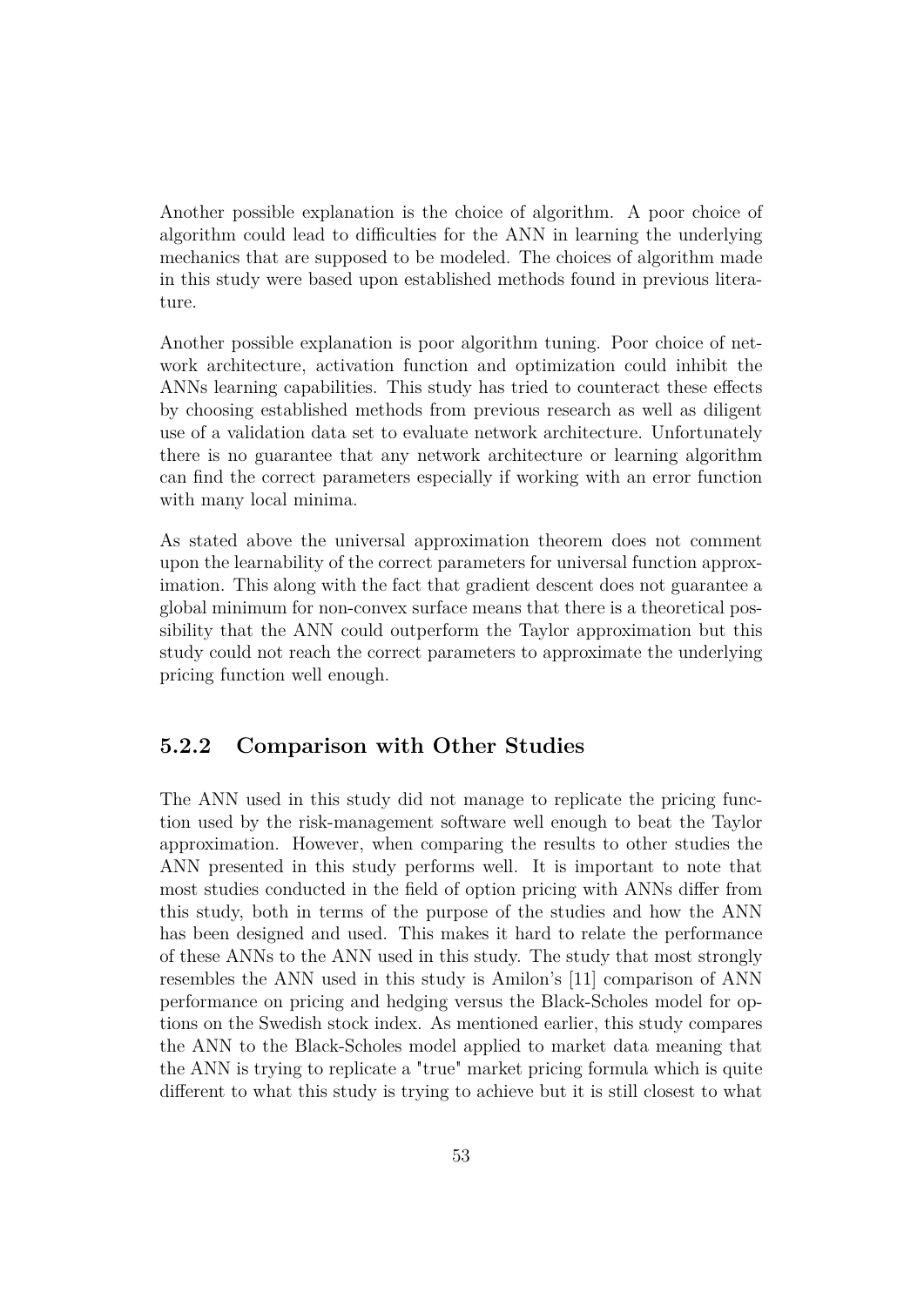this study has attempted.

In spite of the differences, Amilon's best performing ANN had an average MSE of 1.82 when evaluated using implied volatility and the Black-Scholes model had an average MSE of 2.48 when evaluated with the same data. To be able to compare to this study the average value for bid and ask MSE was calculated for Amilon's study.

The ANN used in this study for pricing call options has a validation error of  $1.20 \cdot 10^{-4}$  when calculated in terms of the option price meaning that this study clearly outperforms the ANN Amilon presents. This is not a surprise as the network used in this study is more complex and has an easier task at hand with clean data.

## **5.3 Conclusion**

While the idea of using an ANN to approximate the present value function for European call options and rainbow options is theoretically sound, the method used in this study does not give adequate enough approximations though there are many positive signs. While there are some cases in the equity movements when the ANN beats the Taylor approximation the general answer to the research question is that the ANN does not outperform the Taylor approximation in general for either call options or rainbow options when trained and evaluated according to this study's method. While the ANNs examined in this report did not outperform the Taylor approximation it is important to remember that if the correct weight and bias parameters can be learnt an ANN is a universal function approximator. This means that a method which can find those correct weights and biases will outperform any Taylor approximation since the ANN will approximate the underlying function arbitrarily well.

In the case of the call option the bottleneck for ANN performance seems to be the training, both in terms of data and time. One possible solution is to increase the training by orders of magnitude. This includes training data that may include billions of samples along with running the ANN on a/multiple dedicated and optimized machine(s). While this is no guarantee for success both theory and the learning trend when increasing data in this study point to it being a road forward.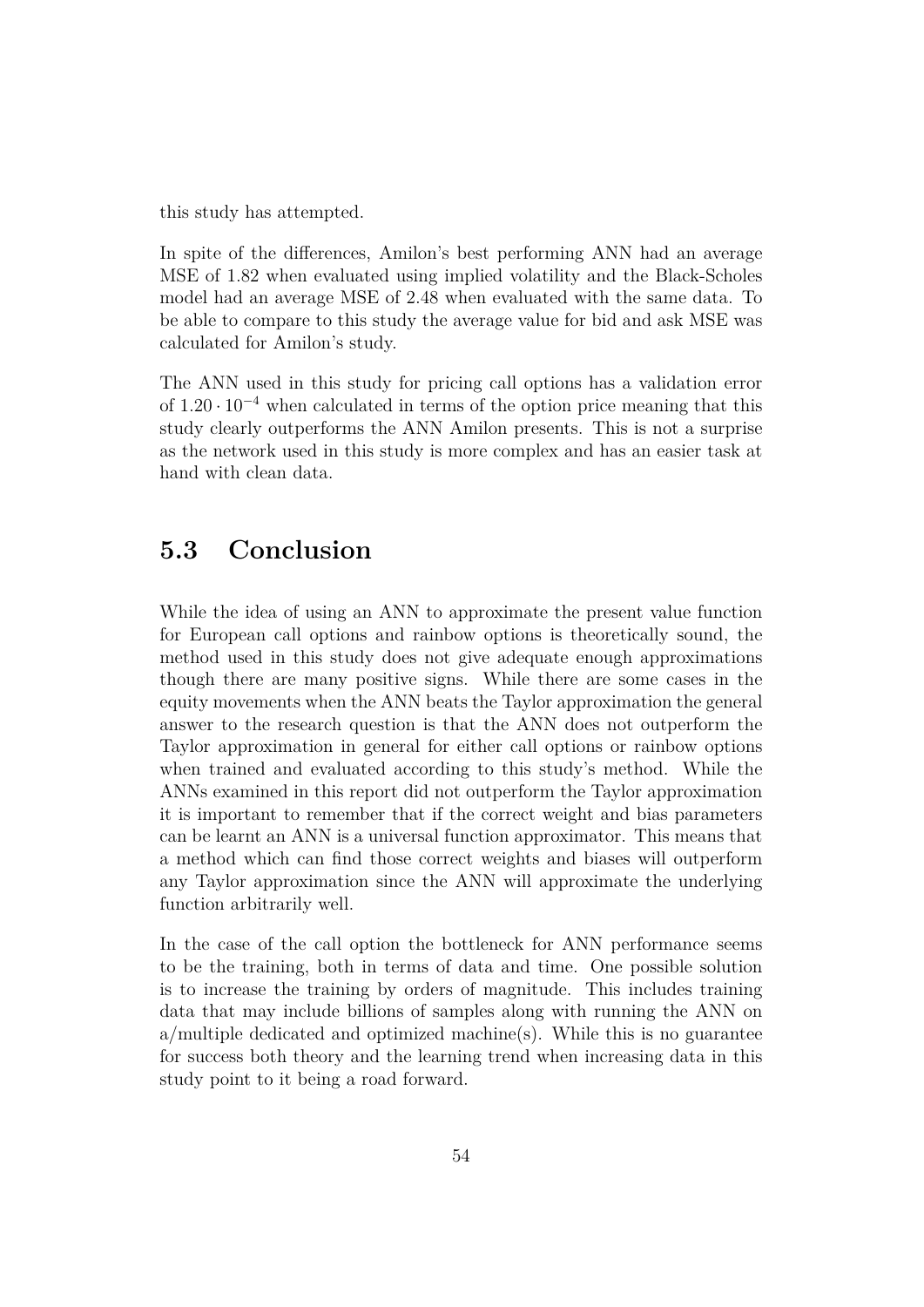For the rainbow option there are two bottlenecks. The first and the limiting factor in this study is the quality of the Monte Carlo simulations. The ANN will never be able to outperform the irreducible error from the Monte Carlo simulation. Once the error from the Monte Carlo simulation has been reduced the same bottleneck as for the call option is still in place regarding training. This study shows positive signs that the ANN seems to be able to learn how to price rainbow options but once again to be able to compete with the Taylor approximation an order of magnitude shift is needed in training. To reach the level of precision needed for risk measurement once again billions of samples may be needed to train an ANN running on a/multiple dedicated and optimized machine(s).

The most interesting part of the study is the fact that there are positive signs that the ANN can learn the pricing function for rainbow options that require Monte Carlo simulation. This is interesting since there are no analytic solutions for the price of a rainbow option as has been mentioned multiple times. Thus, the study is a proof of concept that an ANN can learn these types of pricing functions. The ANNs in this study were able to minimize the validation error to approximately the irreducible error meaning that approaches which have a smaller irreducible errors, such as more accurate Monte Carlo simulations, could yield better results. While the ANNs trained and evaluated in this study could not outperform the Taylor approximation there are no indications that it could not done in the right setting.

## **5.4 Future Research**

One potential road to improved performance of the ANN is to create a committee machine known as an ensemble. An ensemble utilizes multiple ANNs and averages their results to create a final result. Ensembles rely on two facts. The first is the fact that an ANN can reduce bias while increasing variance and the second is that a group of networks can reduce variance without affecting bias (see [41]).

The creation of an ensemble of neural networks has multiple benefits. Firstly, the ensemble is less complex than a similarly performing single network in almost every case (see [42]). Secondly, the ensemble often outperforms any single network (see [43]). Finally, as there are fewer parameters in every ANN the risk of overfitting is reduced (see [44]). These benefits could help improve the performance of an ANN trying to calculate present values of options.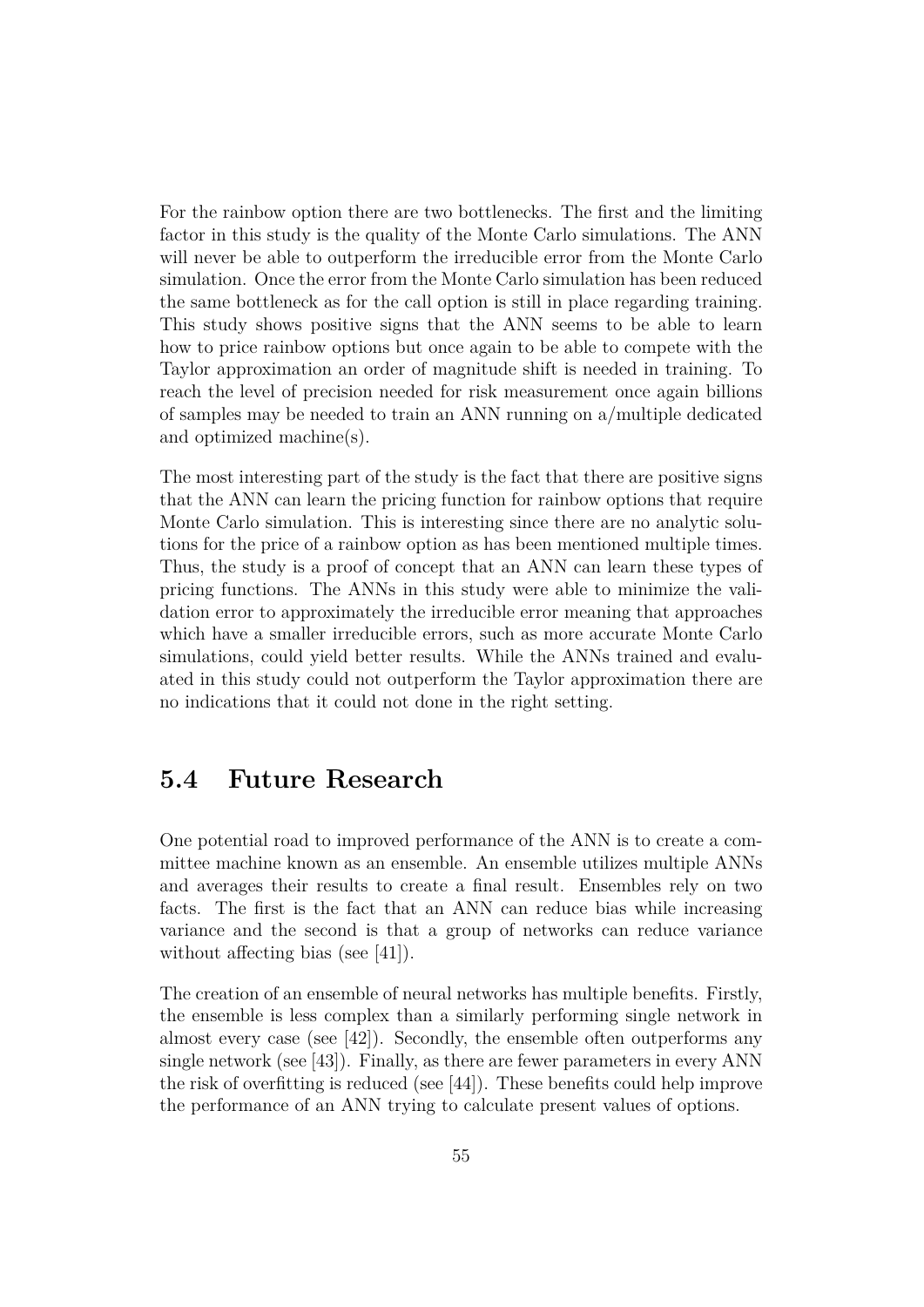# **Chapter 6**

# **References**

- [1] Black F, Scholes M. The pricing of options and corporate liabilities. Journal of political economy. 1973;81(3):637–654.
- [2] Boyle P. Options: A monte carlo approach. Journal of financial economics. 1977;4(3):323–338.
- [3] Glasserman P. Monte Carlo methods in financial engineering. vol. 53. Springer Science & Business Media; 2013.
- [4] Li Y, Ma W. Applications of artificial neural networks in financial economics: a survey. In: Computational Intelligence and Design (ISCID), 2010 International Symposium on. vol. 1. IEEE; 2010. p. 211–214.
- [5] Rubinstein M. Somewhere over the rainbow. Risk. 1991;4(11):61–63.
- [6] Austing P. Smile pricing explained. Springer; 2014.
- [7] Alexander C, Venkatramanan A. Analytic Approximations for Multi-Asset Option Pricing. Mathematical Finance. 2012;22(4):667–689.
- [8] Hutchinson J, Lo A, Poggio T. A nonparametric approach to pricing and hedging derivative securities via learning networks. The Journal of Finance. 1994;49(3):851–889.
- [9] Lajbcygier P, Connor J. Improved option pricing using artificial neural networks and bootstrap methods. International journal of neural systems. 1997;8(04):457–471.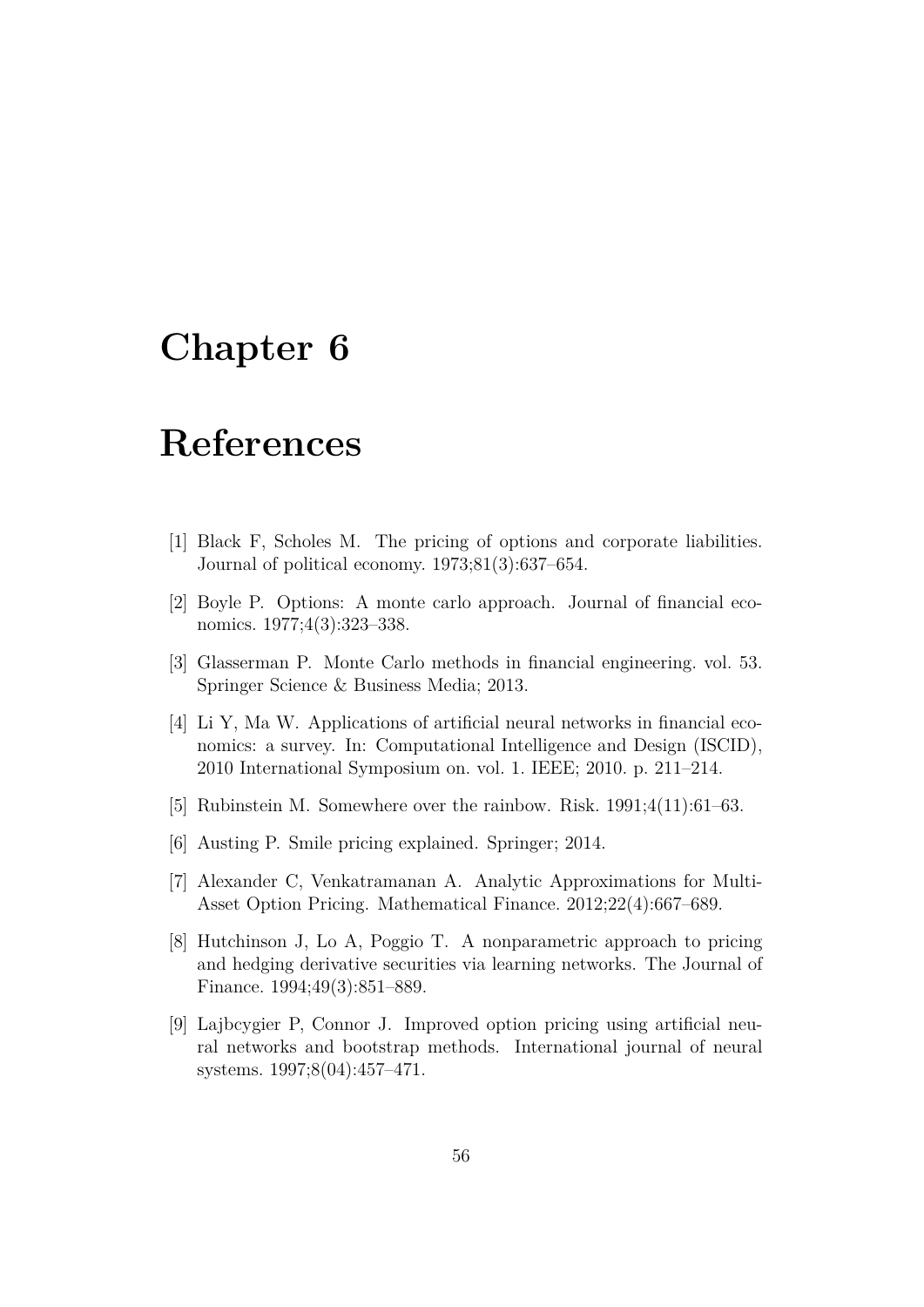- [10] Gençay R, Qi M. Pricing and hedging derivative securities with neural networks: Bayesian regularization, early stopping, and bagging. IEEE Transactions on Neural Networks. 2001;12(4):726–734.
- [11] Amilon H. A neural network versus Black–Scholes: a comparison of pricing and hedging performances. Journal of Forecasting. 2003;22(4):317– 335.
- [12] Gradojevic N, Gençay R, Kukolj D. Option pricing with modular neural networks. IEEE transactions on neural networks. 2009;20(4):626–637.
- [13] Liang X, Zhang H, Xiao J, Chen Y. Improving option price forecasts with neural networks and support vector regressions. Neurocomputing. 2009;72(13-15):3055–3065.
- [14] Wang YH. Nonlinear neural network forecasting model for stock index option price: Hybrid GJR–GARCH approach. Expert Systems with Applications. 2009;36(1):564–570.
- [15] Ciregan D, Meier U, Schmidhuber J. Multi-column deep neural networks for image classification. In: Computer vision and pattern recognition (CVPR), 2012 IEEE conference on. IEEE; 2012. p. 3642–3649. Available at: http://arxiv.org/abs/1202.2745.
- [16] Sak H, Senior A, Beaufays F. Long short-term memory recurrent neural network architectures for large scale acoustic modeling. In: Fifteenth annual conference of the international speech communication association; 2014. p. 1–5. Available at: https://static.googleusercontent.com/ media/research.google.com/en//pubs/archive/43905.pdf.
- [17] Cybenko G. Approximation by superpositions of a sigmoidal function. Mathematics of control, signals and systems. 1989;2(4):303–314.
- [18] Schmidhuber J. Deep learning in neural networks: An overview. Neural networks. 2015;61:85–117.
- [19] Bengio Y, et al. Learning deep architectures for AI. Foundations and trends in Machine Learning. 2009;2(1):1–127.
- [20] Gurney K. An introduction to neural networks. CRC press; 2014.
- [21] White H. Connectionist nonparametric regression: Multilayer feedforward networks can learn arbitrary mappings. Neural networks. 1990;3(5):535–549.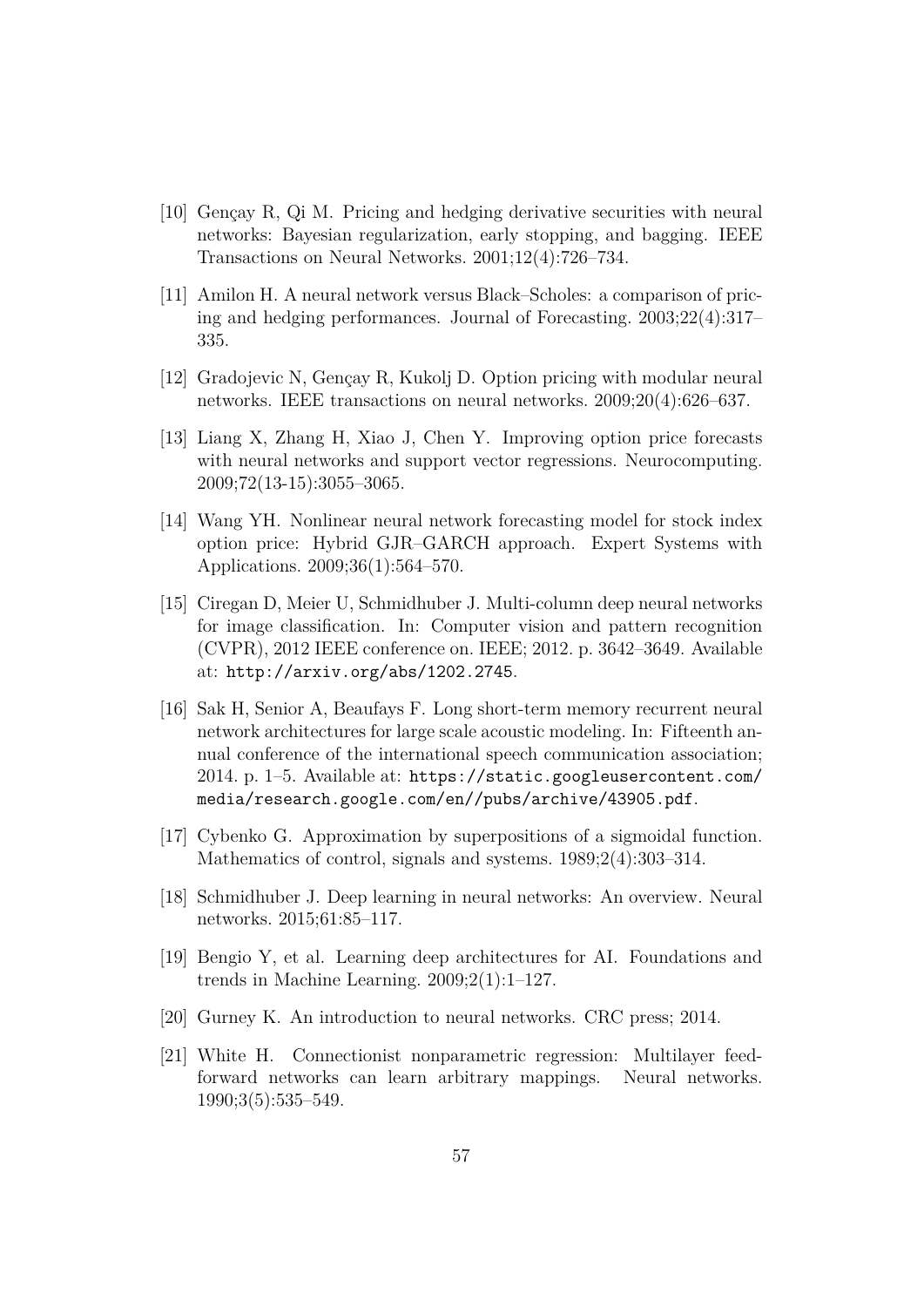- [22] Bridle J. Probabilistic interpretation of feedforward classification network outputs, with relationships to statistical pattern recognition. In: Neurocomputing. Springer; 1990. p. 227–236.
- [23] Rumelhart D, Hinton G, Williams R. Learning representations by backpropagating errors. nature. 1986;323(6088):533.
- [24] Bottou L. Stochastic gradient learning in neural networks. Proceedings of Neuro-Nımes. 1991;91(8):12.
- [25] Kingma D, Ba J. Adam: A method for stochastic optimization. arXiv preprint arXiv:14126980. 2014;.
- [26] Tibshirani R, James G, Witten D, Hastie T. An introduction to statistical learning-with applications in R. New York, NY: Springer; 2013.
- [27] Barron A. Universal approximation bounds for superpositions of a sigmoidal function. IEEE Transactions on Information theory. 1993;39(3):930–945.
- [28] Goodfellow I, Bengio Y, Courville A, Bengio Y. Deep learning. vol. 1. MIT press Cambridge; 2016.
- [29] Montufar G, Pascanu R, Cho K, Bengio Y. On the number of linear regions of deep neural networks. In: Advances in neural information processing systems; 2014. p. 2924–2932.
- [30] Bingham N, Kiesel R. Risk-Neutral Valuation; Pricing and Hedging of Financial Derivatives. Springer-Verlag London Ltd.; 2004. ISBN: 978-1-84996-873-7.
- [31] Hull J. Options, futures, and other derivatives. Pearson Education; 2016.
- [32] Harrison M, Pliska S. Martingales and stochastic integrals in the theory of continuous trading. Stochastic processes and their applications. 1981;11(3):215–260.
- [33] Haug E, Taleb N. Why we have never used the Black-Scholes-Merton option pricing formula. Social Science Research Network Working Paper Series. 2008;1(4).
- [34] Yalincak OH. Criticism of the Black-Scholes Model: But Why is It Still Used?:(The Answer is Simpler than the Formula); 2012. Available at SSRN: https://ssrn.com/abstract=2115141 or http://dx.doi. org/10.2139/ssrn.2115141.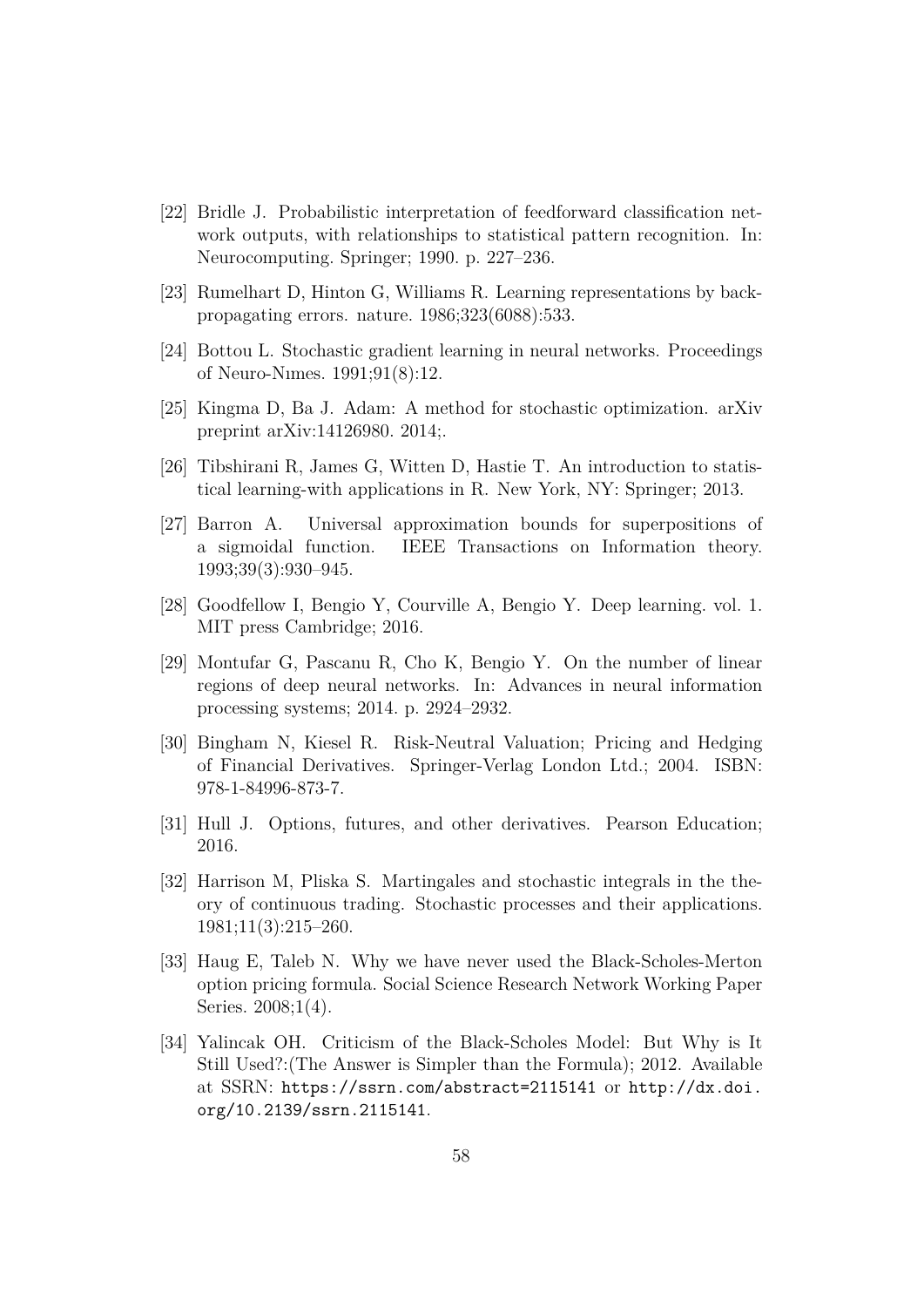- [35] Derman E. Laughter in the dark-the problem of the volatility smile. In: Euronext Options Conference (Amsterdam); 2003. p. 1–13. Available at: https://pdfs.semanticscholar.org/3d2a/ 0c34c71c069c736f07a44da0c5a11203c87b.pdf.
- [36] Cortazar G, Gravet M, Urzua J. The valuation of multidimensional American real options using the LSM simulation method. Computers & Operations Research. 2008;35(1):113–129.
- [37] Hult H, Lindskog F, Hammarlid O, Rehn CJ. Risk and portfolio analysis: Principles and methods. Springer Science & Business Media; 2012.
- [38] Glorot X, Bordes A, Bengio Y. Deep sparse rectifier neural networks. In: Proceedings of the Fourteenth International Conference on Artificial Intelligence and Statistics; 2011. p. 315–323.
- [39] LeCun Y, Bengio Y, Hinton G. Deep learning. nature. 2015;521(7553):436.
- [40] Leshno M, Lin VY, Pinkus A, Schocken S. Multilayer feedforward networks with a nonpolynomial activation function can approximate any function. Neural networks. 1993;6(6):861–867.
- [41] Naftaly U, Intrator N, Horn D. Optimal ensemble averaging of neural networks. Network: Computation in Neural Systems. 1997;8(3):283–296.
- [42] Pearlmutter B, Rosenfeld R. Chaitin-Kolmogorov complexity and generalization in neural networks. In: Advances in neural information processing systems; 1991. p. 925–931.
- [43] Hashem S. Optimal linear combinations of neural networks. Neural networks. 1997;10(4):599–614.
- [44] Haykin S. Neural networks, a comprehensive foundation. Macmilan; 1994.